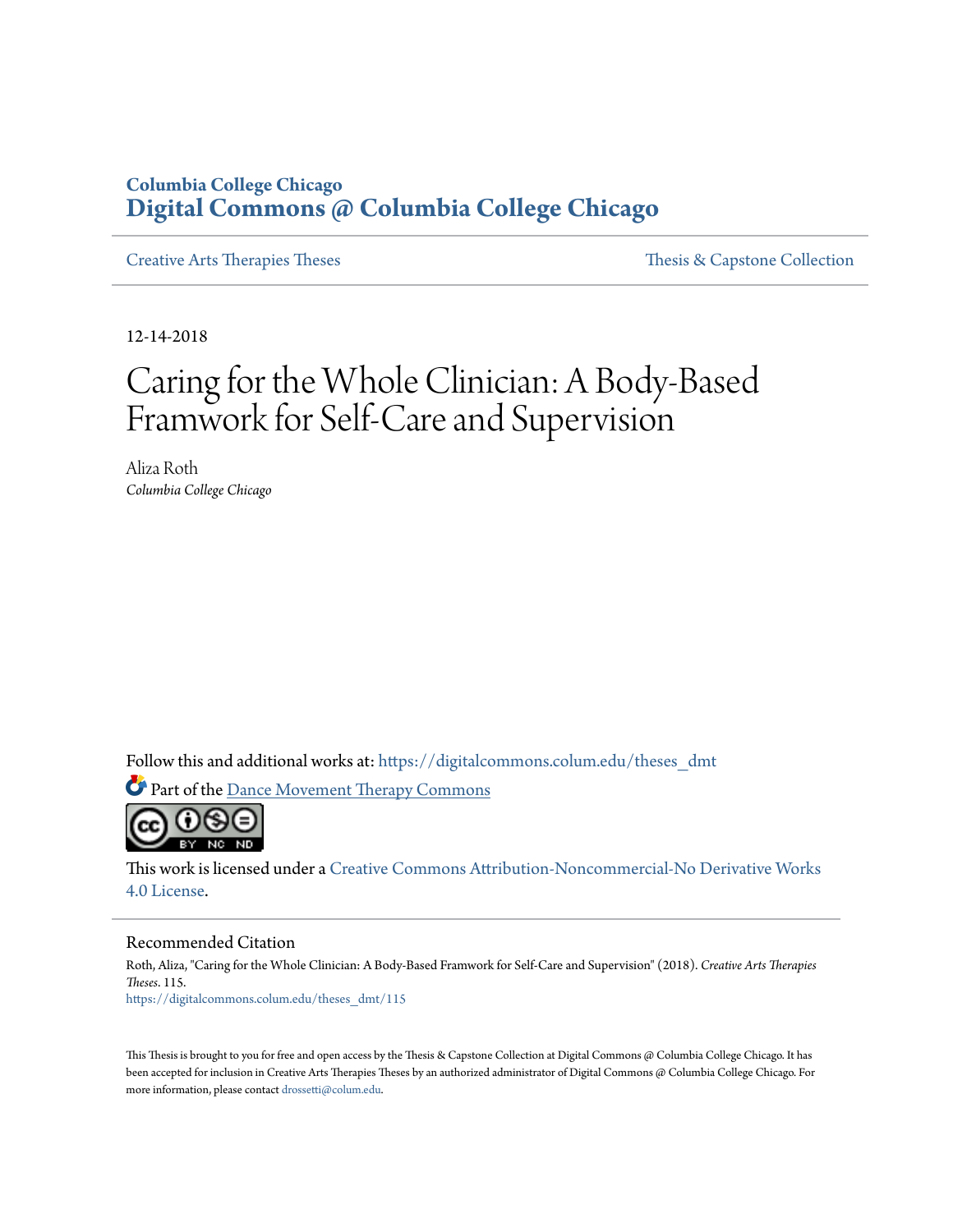# CARING FOR THE WHOLE CLINICIAN:

# A BODY-BASED FRAMEWORK FOR SELF-CARE AND SUPERVISION

Aliza Roth

Thesis submitted to the faculty of Columbia College Chicago

in partial fulfillment of the requirements for

Master of Arts

in

Dance/Movement Therapy & Counseling

Creative Arts Therapies Department

December 14<sup>th</sup>, 2018

Committee:

Susan Imus, MA, BC-DMT, LCPC, GL-CMA Chair, Creative Arts Therapies

Laura Allen, MA, BC-DMT, LCPC, GL-CMA Thesis Advisor

Laura Downey, EdD, BC-DMT, LPC, GL-CMA Research Coordinator

Stephanie Terrell, MA, R-DMT, GL-CMA Thesis Reader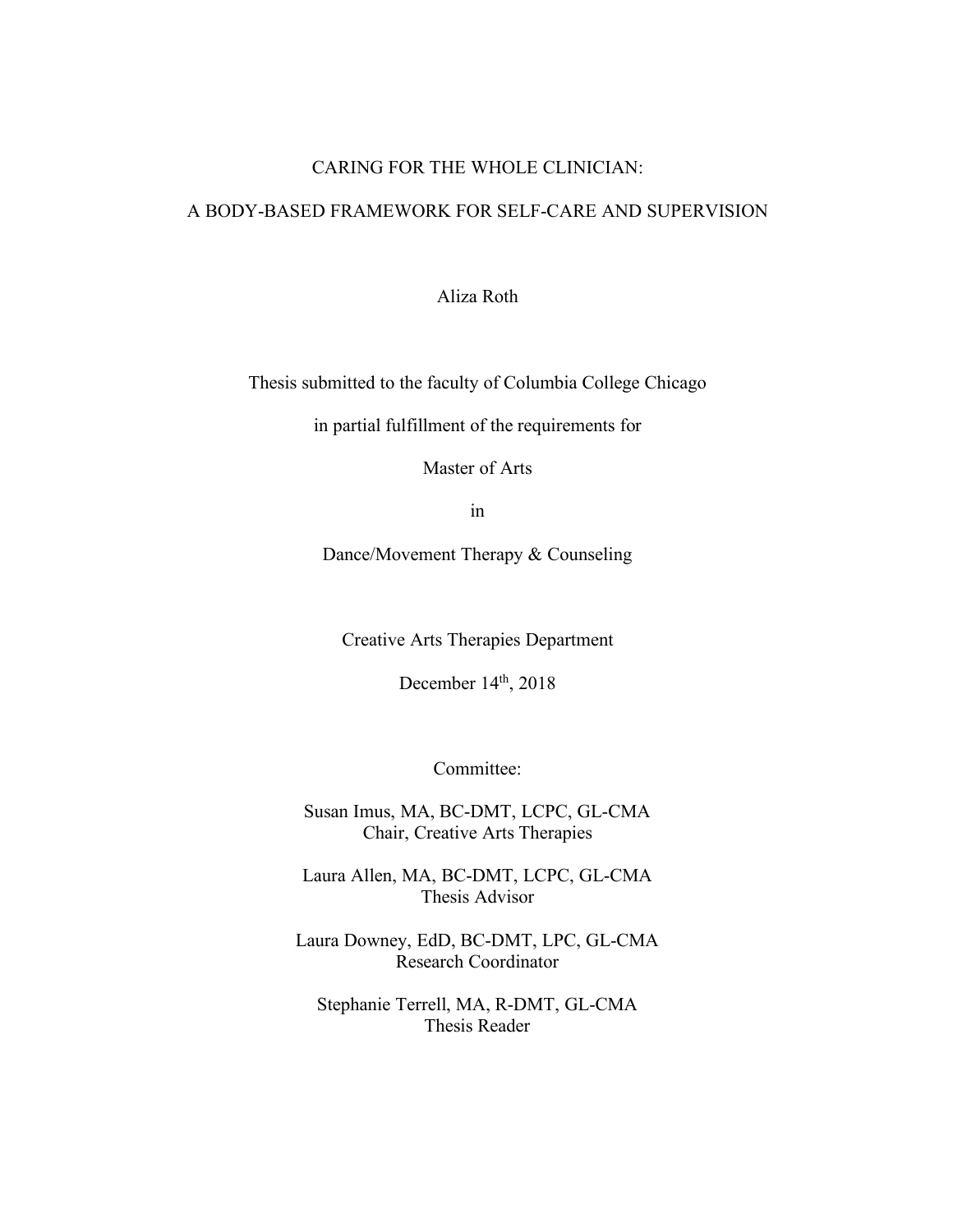#### **Abstract**

The purpose of this program development project was to create a framework for clinical supervision that utilizes yoga and dance/movement therapy in support of the holistic wellness of mental health professionals. Clinicians are at risk for burnout and compassion fatigue, especially when they place more emphasis on their client's well-being than their own. Research points to the significance of incorporating self-care, stress-management and embodied awareness of self and client into the supervision process; however, there remains an underdeveloped body of knowledge related to body-based frameworks for clinical supervision and how such frameworks relate to clinician self-care. Utilizing the five yogic koshas, or layers of being, and dance/movement therapy principles such as body awareness, shape flow, embodiment, Effort space and authentic movement, this unique program promotes an all-encompassing self-care practice in new clinicians.

For the development of this program, the theory approach logic model was used to represent and visualize the relationship between current resources, activities or experiences and outcomes the program will aim to achieve. Information was gathered using questionnaires and group interviews following the Delphi method, a technique for gathering qualitative data aimed at gaining consensus among experts. The final product, *Caring for the Whole Clinician: A Body-Based Framework for Self-Care and Supervision*, is a seven-part supervision program. Each of the seven session outlines includes a detailed facilitation guide complete with educational material, scripts for body-based experientials, processing prompts and homework to be used and distributed by the dance/movement therapist providing supervision. Ideas for future evolution, implementation and evaluation are discussed.

i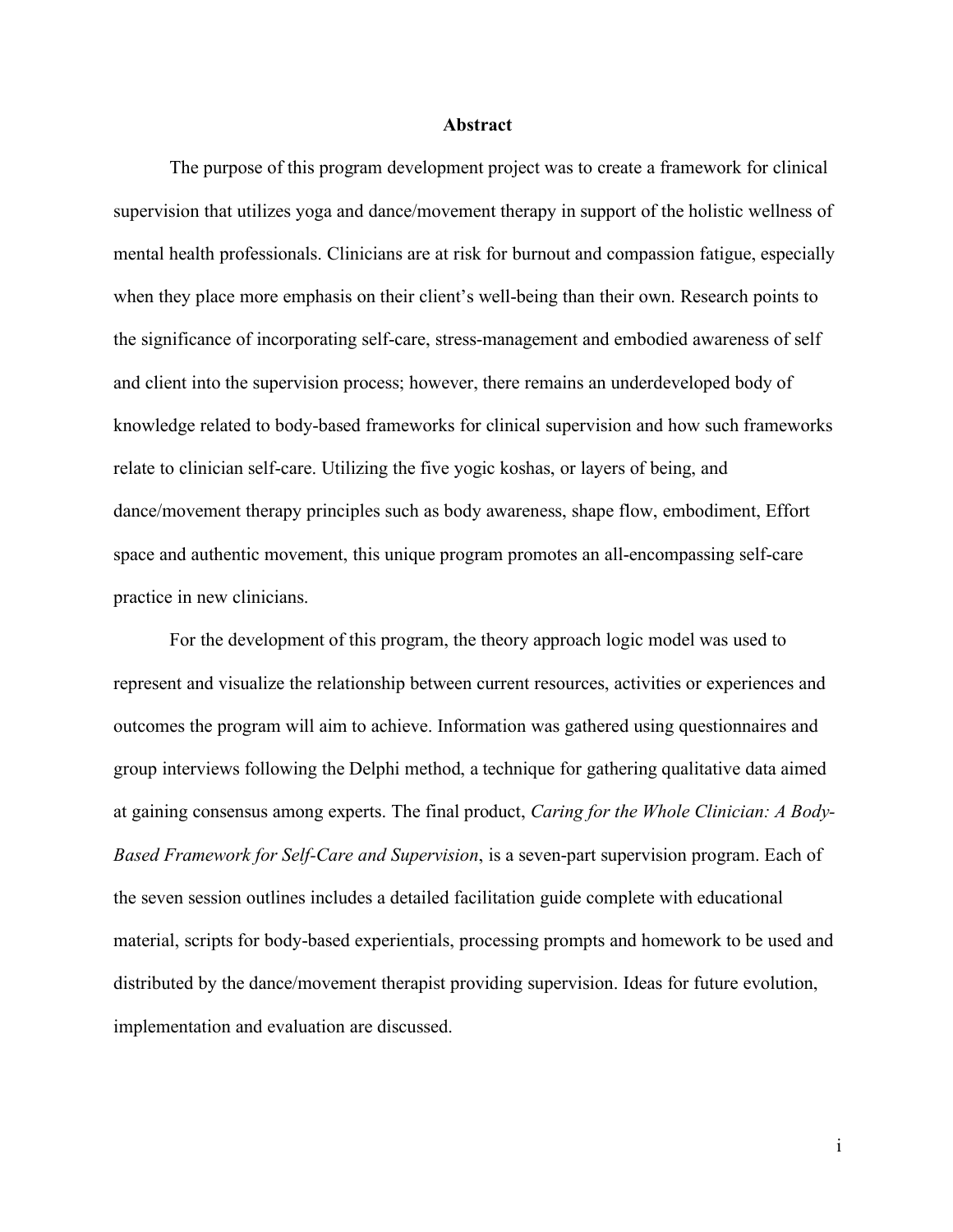#### **Acknowledgements**

To my family – thank you for your acceptance, love and support throughout my personal and professional journeys.

To my cohort – thank you for challenging my stubborn parts, for meeting me with empathy and vulnerability, for accepting me with my ugliness and for holding me when I needed to be held. Thank you for your love, honesty, and friendship. Thank you for being you so I could be me.

To my collaborators – without you, *Caring for the Whole Clinician* would only exist in my head. Thank you for your time, energy and expertise.

To my thesis advisor, Laura Allen – thank you for stepping in and providing me with the fire I so desperately needed.

To my reader, Stephanie Terrell – thank you for your time, insight, flexibility and commitment.

To my teachers, Laura Downey, Lisa Goldman, Stacey Hurst, Susan Imus, Kris Larsen, Kim Rothwell, Nancy Toncy and Jessica Young – you know what you did!

Last but not least – I must thank Mariah LeFeber for inspiring, encouraging and illuminating the path I was struggling to see.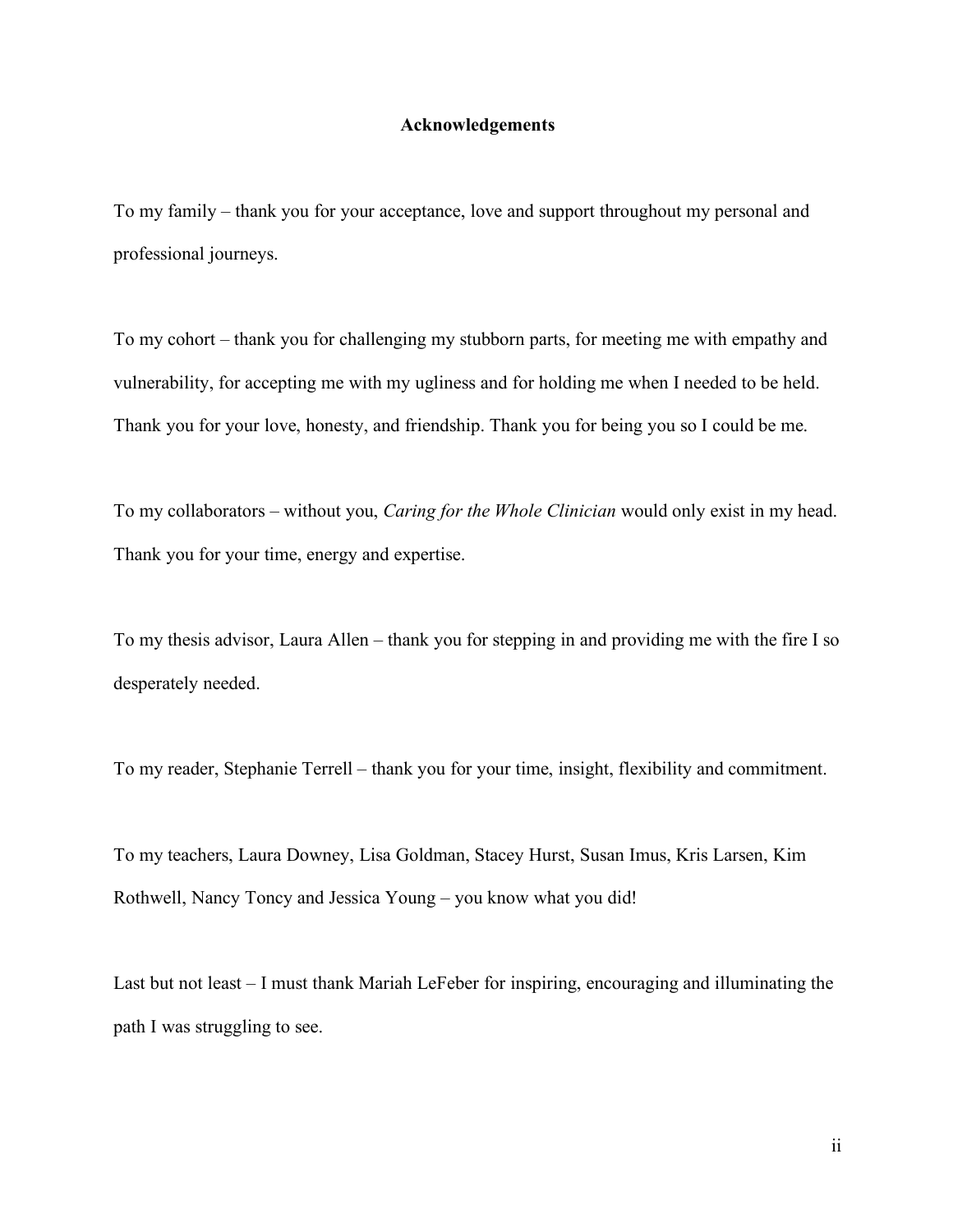# **Table of Contents**

| Abstract                                         | $\mathbf{i}$   |
|--------------------------------------------------|----------------|
| Acknowledgements                                 | $\ddot{\rm n}$ |
| Table of Contents                                | iii            |
| Chapter 1: Introduction                          | $\mathbf{1}$   |
| Chapter 2: Literature Review                     | 7              |
| Chapter 3: Model and Process                     | 21             |
| Theory Approach Logic Model                      | 21             |
| The Delphi Method                                | 23             |
| Round One of the Delphi Method                   | 24             |
| Round Two of the Delphi Method                   | 27             |
| Round Three of the Delphi Method                 | 31             |
| Chapter 4: Program                               | 34             |
| Session 1: Orientation                           | 39             |
| Session 2: Annamaya (Physical) Kosha             | 42             |
| Session 3: Pranamaya (Energetic) Kosha           | 44             |
| Session 4: Manomaya (Mental/Emotional) Kosha     | 47             |
| Session 5: Vijnanamaya (Intellectual) Kosha      | 49             |
| Session 6: Anandamaya (Blissful/Spiritual) Kosha | 51             |
| Session 7: Integration                           | 53             |
| Chapter 5: Discussion                            | 55             |
| References                                       | 59             |
| Appendix A: Logic Model                          | 66             |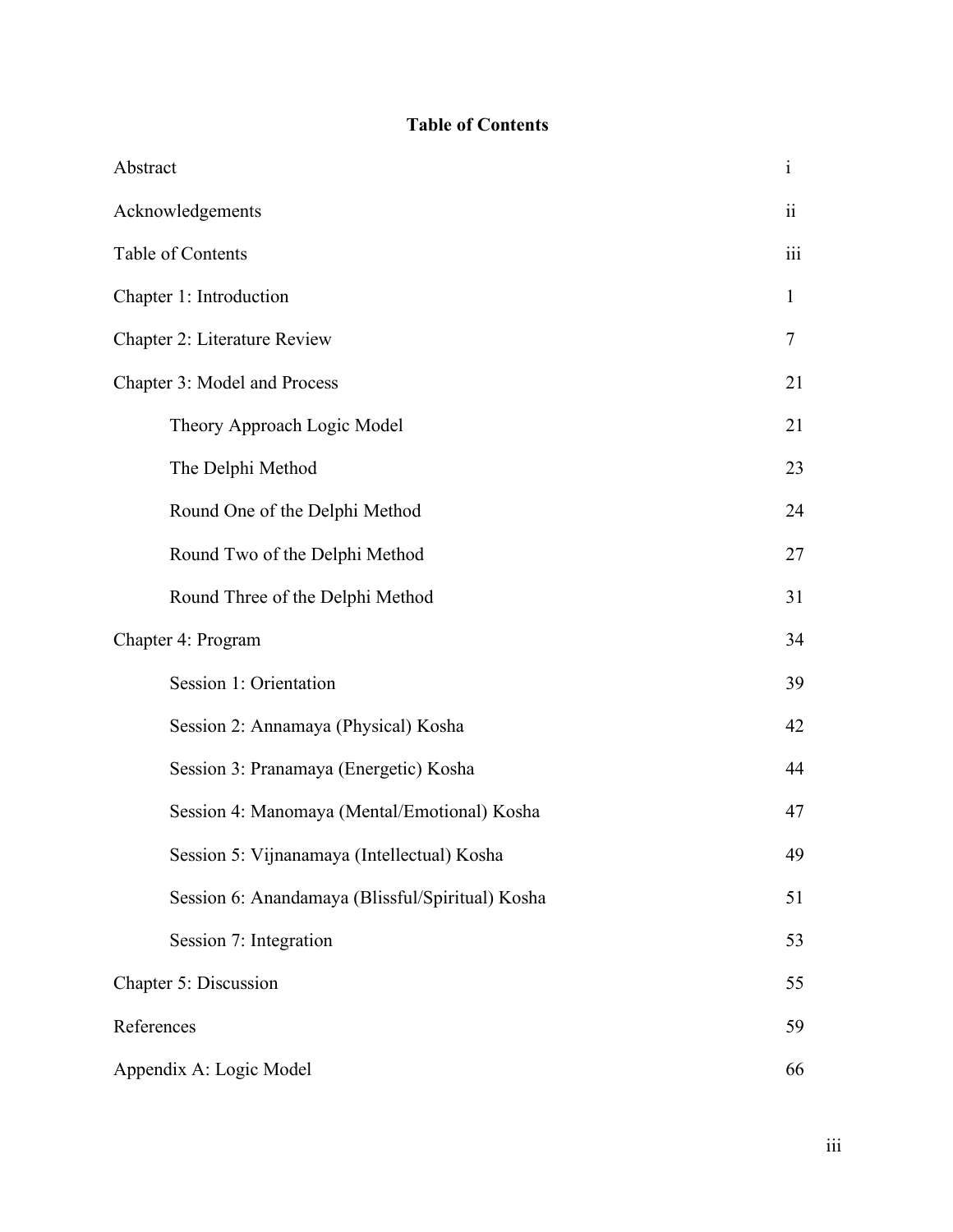| Appendix B: Collaborator Agreement    | 67 |
|---------------------------------------|----|
| Appendix C: Round One Questionnaire   | 68 |
| Appendix D: Round Two Group Interview | 71 |
| Appendix E: Round Three Questionnaire | 72 |
| Appendix F: Program Flow Diagram      | 74 |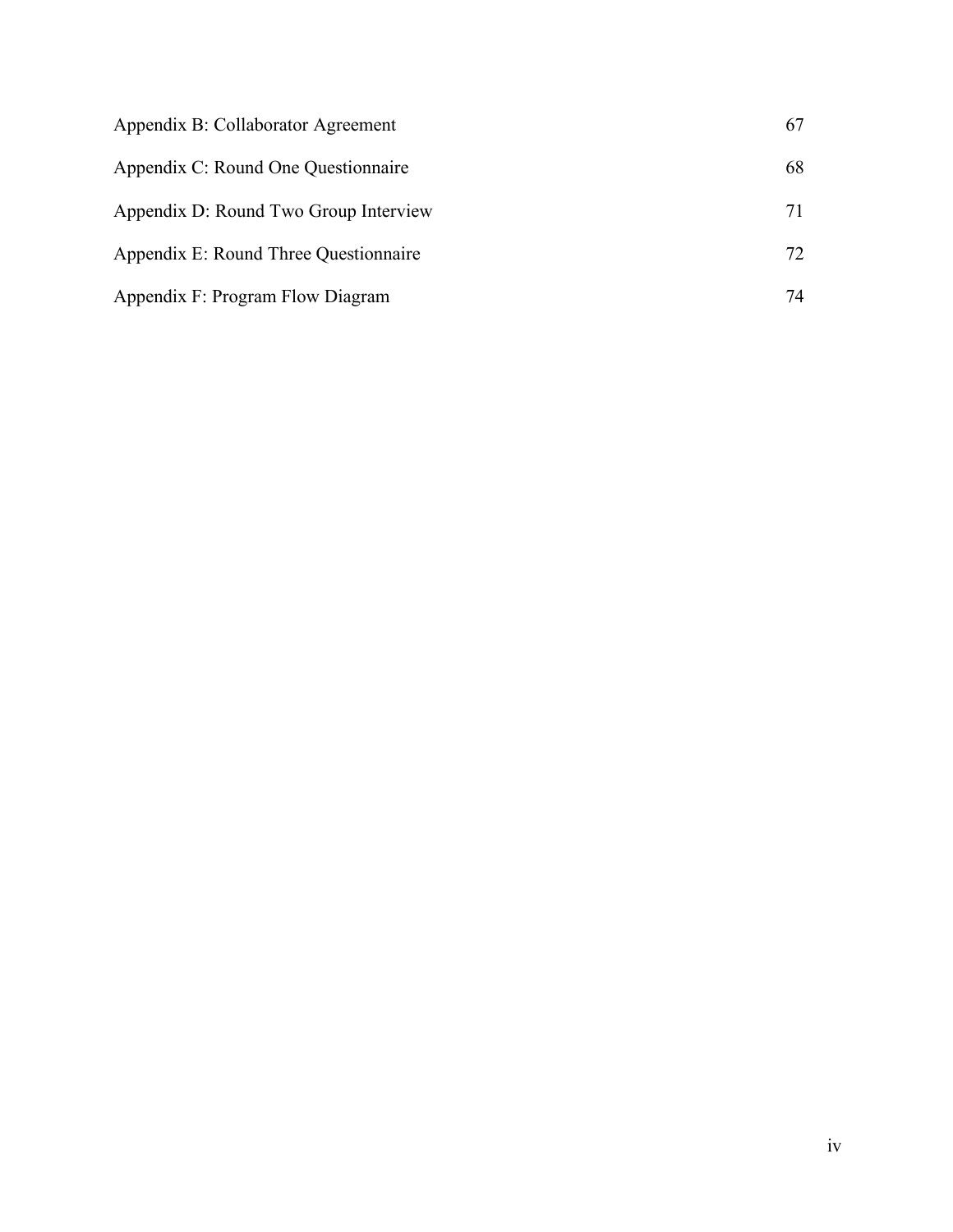#### **Chapter One: Introduction**

I am lucky to have been introduced to the concept of self-care at a young age. During my junior year of high school, my friend brought me along to a yoga class. To this day, I remember a few specific details and personal reflections of my first time on the mat. I recall feeling alarmed and confused when everyone began repeating a communal sound over and over at the beginning of class that I had never heard of. Those feelings quickly dissipated, however, as the teacher guided me in linking movements to breath to enter a new type of meditative state. Throughout the class, the teacher emphasized that this was my time – to take what I needed and leave the rest, to remain present and to follow my impulses without judgment. After the class, I felt a great sense of relief. It was as though the stress and tension I did not realize I was carrying began melting off my body and floating away. I felt relaxed, rejuvenated and at peace. This encounter with self-care led to many more yoga and meditation classes, long nights with books by Jon Kabat-Zinn, yoga teacher trainings and eventually to Columbia College Chicago to pursue my career as a dance/movement therapist.

It was not until I began my first field placement as a dance/movement therapy and counseling intern that I truly understood the meaning and importance of self-care. As I started to experience exhaustion and increased anxiety while working at the hospital, I quickly discovered that some of my own self-care practices ceased to influence my sense of well-being. Around the same time, my site and academic supervisors helped me understand the evolving and individualized nature of self-care practices. I began exploring different facets of my wellness by asking myself, "What does my mind, body and spirit need right now?" Increasingly, I experienced intense gratitude for the guidance and support of my supervisors.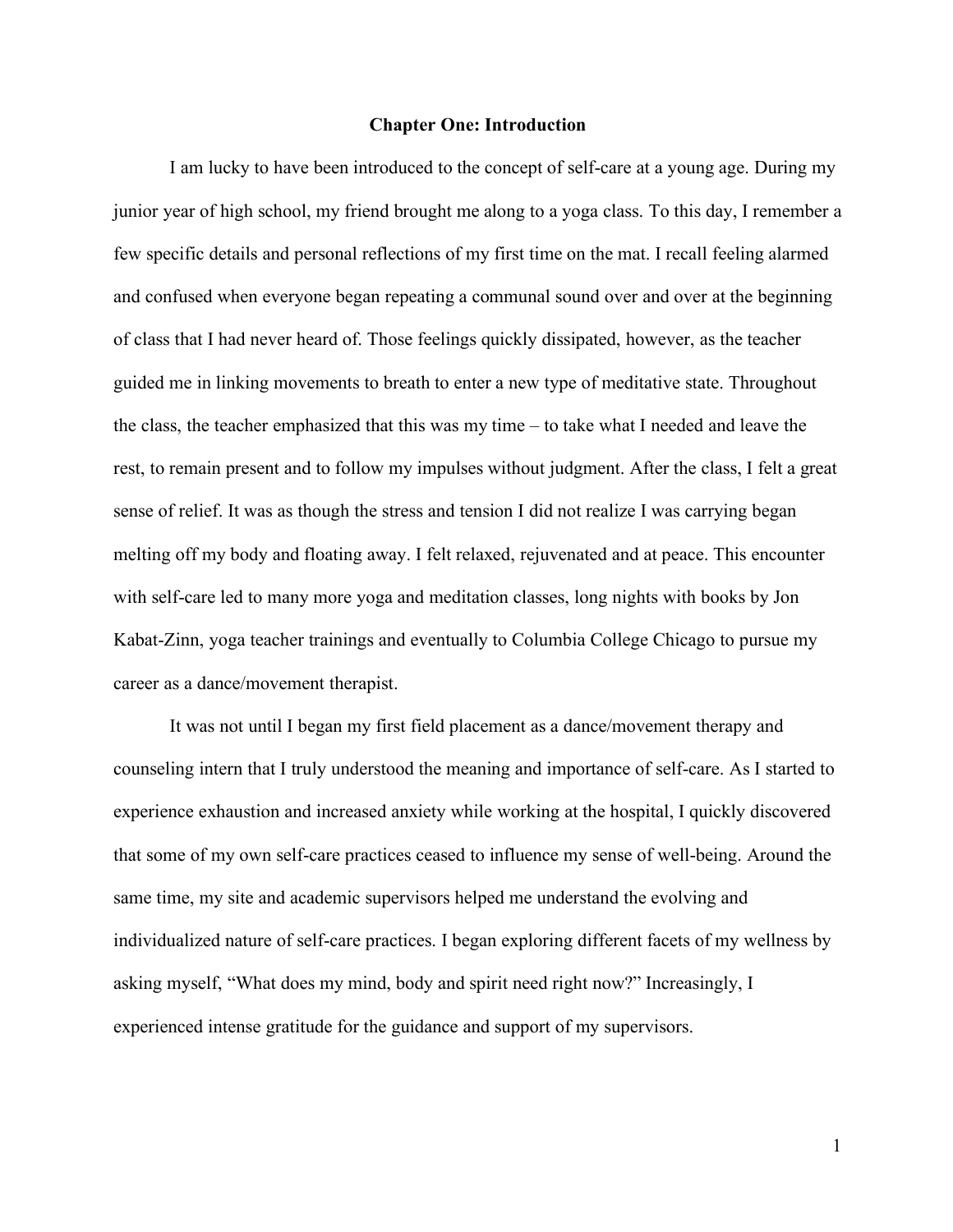As a student intern, the phrases *good supervisor* and *bad supervisor* get thrown around quite often. Whether I was at my internship site or spending time with fellow cohort members, I was listening to my peers share stories about their frustrating, contentious and sometimes painful supervision experiences. Quickly, I realized my safe, supportive, and intellectually stimulating experiences with supervision may not have been the norm. It was this realization, along with the encouragement of the Thesis Research Committee, that led to the creation of *Caring for the Whole Clinician.*

#### **Purpose of the Program Development Project**

The purpose of this thesis project was to create a supervision program utilizing yoga and dance/movement therapy principles that would support the holistic wellness of mental health professionals. The thesis aimed to answer the following questions: How can I develop a bodybased supervision program for mental health professionals utilizing elements of dance/movement therapy and yoga? How can this body-based supervision program promote self-care using dance/movement therapy and yoga? Through the program development process, specific elements of clinical supervision were explored. Collaborators offered insight into the ways in which self-care and movement experiences could be incorporated into supervision sessions. Additionally, this project addressed the way supervisors approach self-care education for supervisees who work as creative arts therapists, counselors and psychologists.

# **Motivation for the Project**

As I started to experience exhaustion and increased anxiety during my first field placement as a dance/movement therapist-in-training, I realized that my personal self-care practices were no longer working. I wanted to investigate this phenomenon. Throughout my field placement and internship, group supervision had been a valuable and stable part of my evolving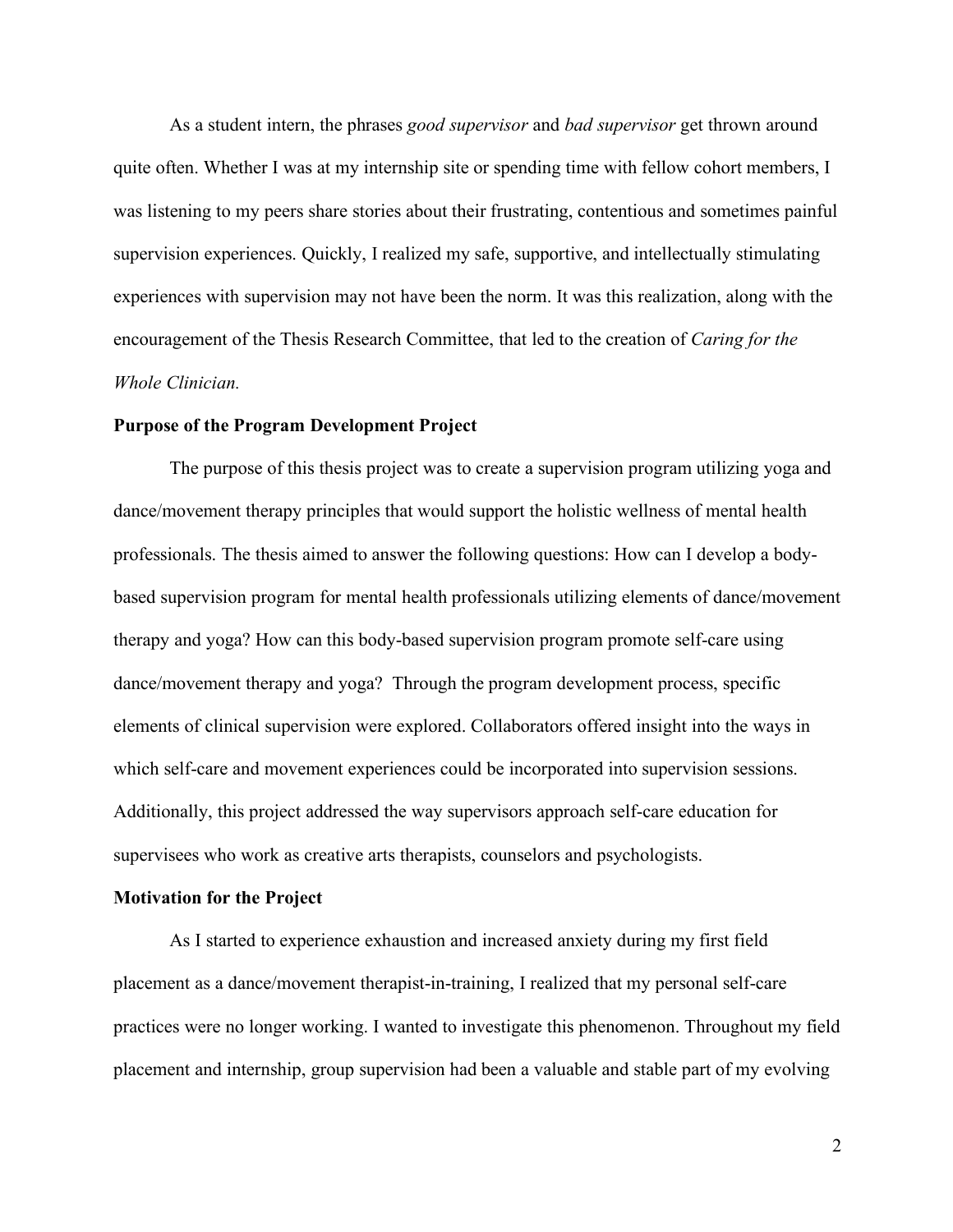self-care routine. These supervision experiences were so impactful that they have inspired me to pursue the facilitation of supervision as part of my career as a dance/movement therapist. The development of a supervision program was a fitting incubator for the marriage of my passions for yoga, dance/movement therapy and the holistic well-being of mental health professionals.

#### **Value of the Project**

This program is intended for mental health professionals, a group of people who tend to describe the negative relationship between their stress levels and self-care (Mayorga, Devries & Wardle, 2015). Research points to the significance of incorporating self-care, stress-management and embodied awareness (Sletvold, 2014) of self and client into the supervision process; however, there remains an underdeveloped body of knowledge related to body-based approaches to clinical supervision and how such approaches relate to clinician self-care. The development of this body-based approach to group supervision that utilizes elements of yoga and dance/movement therapy outlines specific tools and techniques for the supervision process related to clinician self-care.

#### **Theoretical Framework**

As a budding dance/movement therapist, I have spent the past two years learning about and developing my own approach to working with others. Like my therapeutic style, the theoretical framework used to build this body-based approach to clinical supervision and selfcare is eclectic in nature, pulling from various counseling and dance/movement therapy theories.

My greatest dance/movement therapy influences are Marian Chace, Alma Hawkins, Mary Whitehouse and Irmgard Bartenieff. From Chace technique, I connect most with the principles of the circle formation, the use of symbolism and communal movement (Levy, 2005). Like Hawkins, I seek to facilitate experiences that support my clients on their paths toward self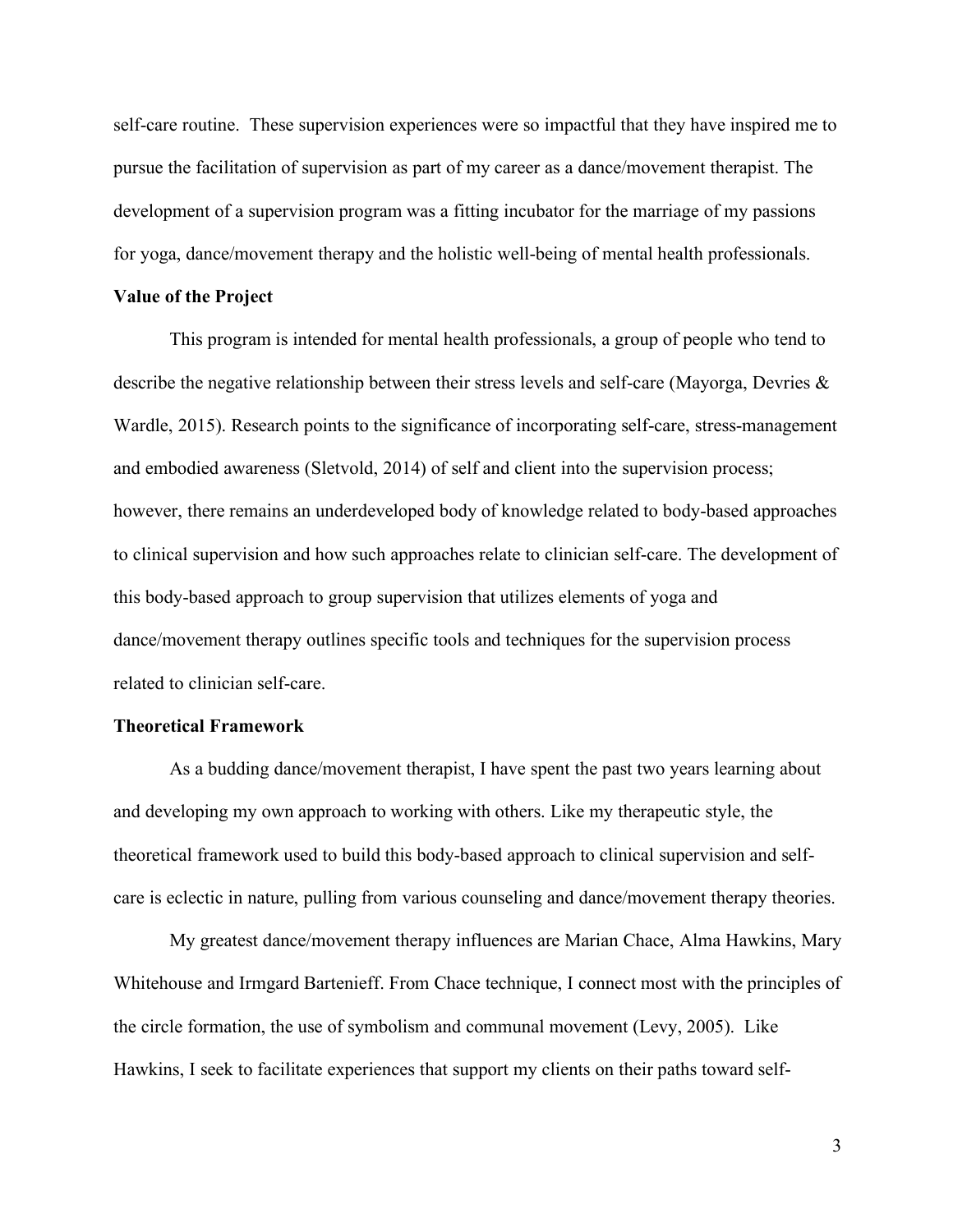realization and discovery (Levy, 2005). When working with clients and in developing this program, I use open-ended guided imagery interventions with the intention of supporting others on such journeys. Chace, Hawkins and Whitehouse emphasize imagery as an essential component of the dance/movement therapy process. Whitehouse explains that giving in to the improvisational and spontaneous qualities of movement is a precursor to the surfacing of images from the unconscious (Levy, 2005).

Through my years of studying and teaching dance and yoga, I have developed a strong belief that the breath is our most powerful asset. Irmgard Bartenieff, who played a significant role in linking Laban Movement Analysis and dance/movement therapy, named Breath as the first Pattern of Total Body Connectivity (Hackney, 2002). In my work with clients and patients, I use the breath as an inroad to mindfulness practice, body-awareness and relaxation.

From a counseling perspective, Rogerian person-centered theory is at the heart of both my clinical work and of *Caring for the Whole Clinician*. Like Rogers (1989), I feel that it is the client who knows themselves best, a concept outlined in his "This Is Me" talk:

It is the client who knows what hurts, what directions to go, what problems are crucial, what experiences have been deeply buried. It began to occur to me that unless I had a need to demonstrate my own cleverness and learning, I would do better to rely upon the client for the direction of movement in the process. (p. 12)

Rogers emphasized the importance of providing a safe, authentic relationship through which others can access their own personal growth. It is Rogers' belief that the mental health practitioner's primary function is to support clients in connecting with and understanding their authentic, inner self (Ivey, D'Andrea, & Ivey, 2012). This is what I strive to provide for my clients, and this is what I believe is at the core of meaningful supervision experiences.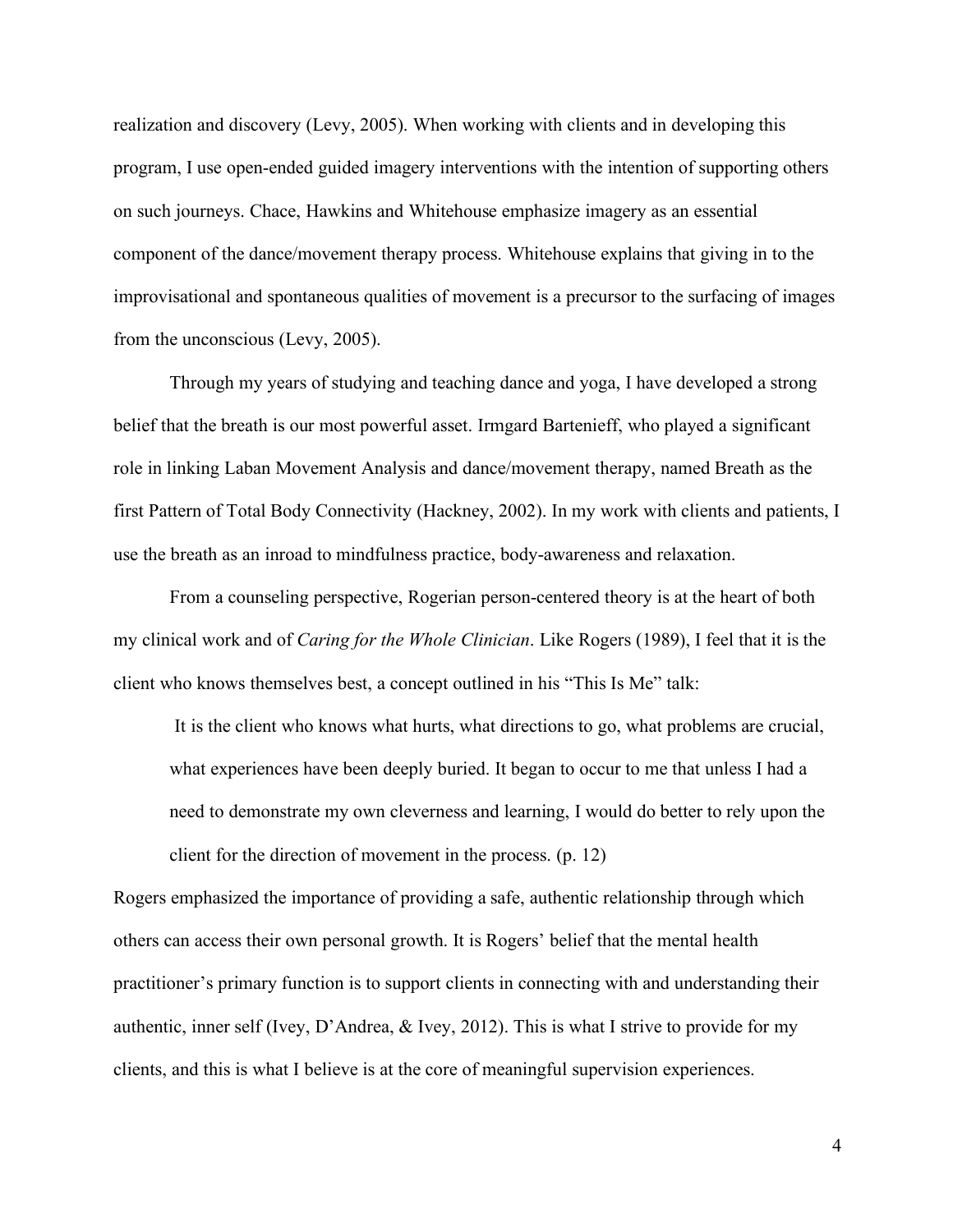In addition to person-centered therapy, my theoretical framework has been greatly influenced by the Internal Family Systems (IFS) approach to counseling. IFS takes the perspective that an individual is comprised of many parts. The approach explains that intrapersonal and interpersonal problems occur when the wise part, the Self, is overwhelmed and taken over by another part, namely the exile, manager or firefighter (Cahill, 2015; The Center for Self-Leadership, 2017). "There are no 'bad' parts, and the goal of therapy is not to eliminate parts but instead to help them find their non-extreme roles" (The Center for Self Leadership, 2017, para. 1). IFS maintains that the Self should lead, and mindfulness, or experiencing life in the present moment, can help a client get there. One technique related to the cultivation of mindful awareness and inner family exploration is having the client close their eyes to pay attention to thoughts, feelings, memories and/or sensations and observe non-judgmentally (Cahill, 2015). Through recognition of the strength and innate wisdom of the Self, the client is encouraged to identify and release obstacles to leadership that stand in its way.

*Caring for the Whole Clinician* blends the aforementioned theories from counseling and dance/movement therapy within the framework of Yogic koshas. In his book, *Light on Life,* the late yoga master B.K.S. Iyengar delves into the five koshas, or sheaths of being in the yogic tradition. Iyengar described these koshas as subtle bodies, "like layers of an onion" (2005, p. 4). The five *koshas* include the physical body (annamaya kosha), the energetic body (pranamaya kosha*),* the mental/emotional body (manomaya kosha*)*, the intellectual body (vijnanamaya kosha) and the blissful/spiritual body (anandamaya kosha*).* When I first learned about the koshas, I immediately thought of Internal Family Systems theory, and how we have various parts but one true Self. The koshas follow a similar construct, in that the layers are protecting and illuminating the divine light within us. Iyengar wrote "because most modern people have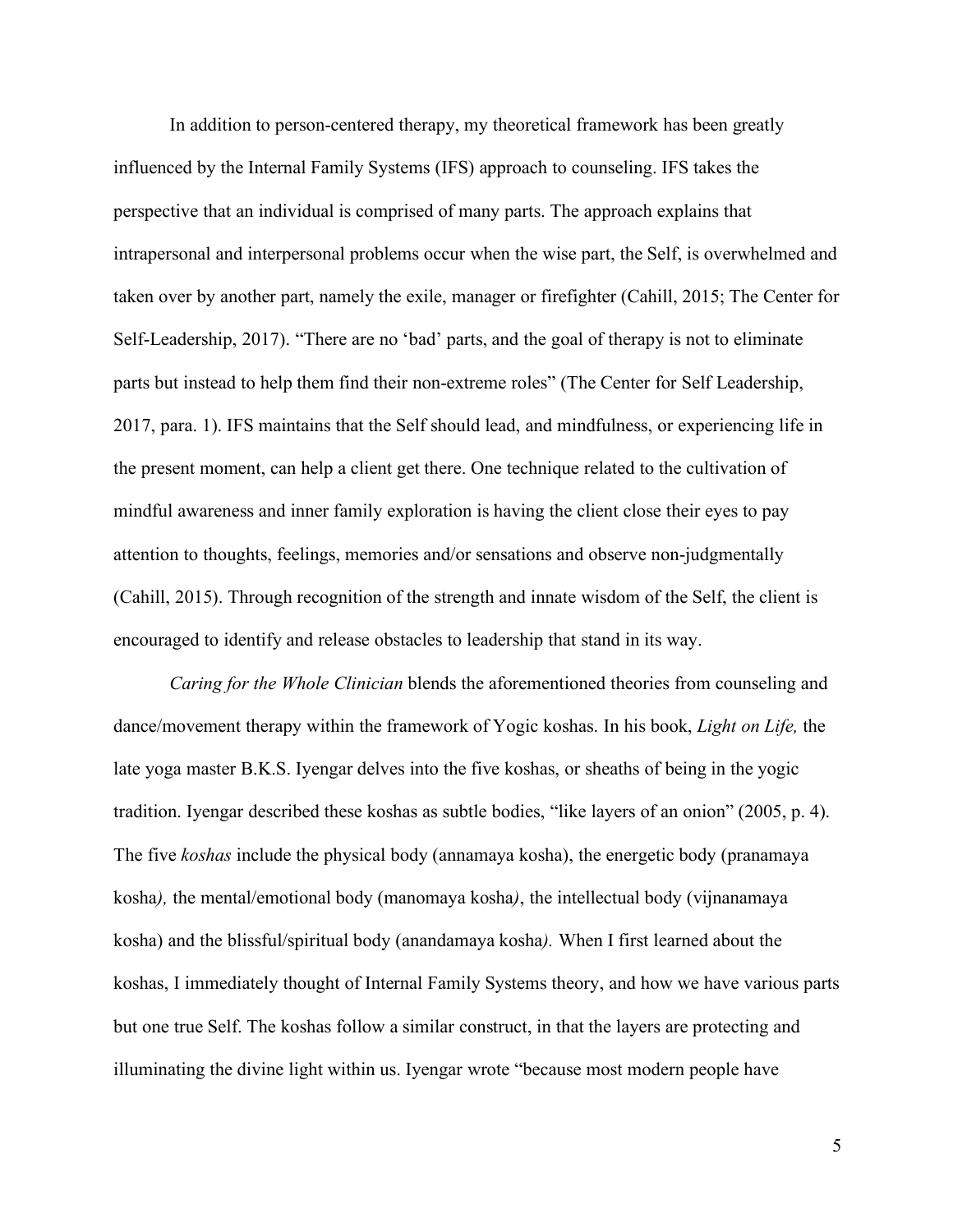separated their minds from their bodies and their souls have been banished from their ordinary lives, they forget that the well-being of all three (body, mind, and spirit) are intimately entwined like the fibers of our muscles" (2005, p. 23). The koshas provide a clear frame for developing a holistic self-care practice through clinical supervision.

#### **Contribution of the Project**

This program contributes to the fulfillment of the need for a collaborator-informed group supervision program that utilizes a body-based approach to clinician self-care. A supervision program that incorporates both yoga and dance/movement therapy principles and techniques will contribute to the body of knowledge related to different modalities employed by supervisors intended for self-care of supervisees. Using yogic *koshas* as a framework, the development of this unique approach to group supervision highlights the biopsychosocial elements of dance/movement therapy and how those elements can be utilized within the supervisorsupervisee relationship. The development of this program provides specific examples of how an approach to supervision can combine yoga and dance/movement therapy through theory and practice.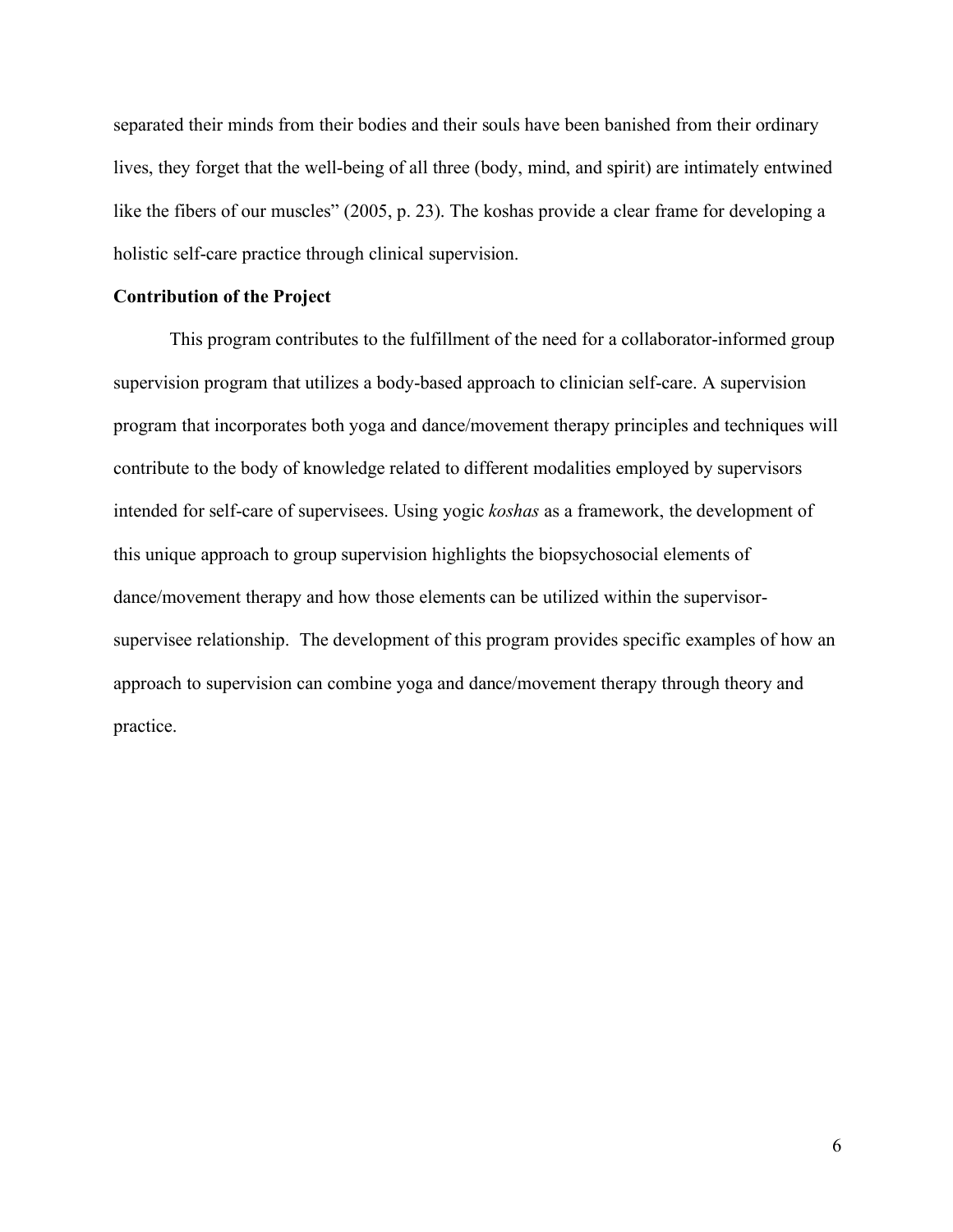#### **Chapter Two: Literature Review**

The following literature review examines the prevalence of burnout in mental health professionals, the importance of self-care for mental healthcare providers, impact of supervisors on professional development of supervisees, clinician-focused supervision, dance/movement therapy and an introduction to the yogic kosha framework.

#### **Burnout in Mental Health Professionals**

Skovholt, Grier and Hanson (2001) stated that counselor training "is predominantly other-focused...with relatively little attention given to care for the self" (p. 168). Due to this diminished focus on the self, there exists a shared understanding across the literature that burnout is a prevalent phenomenon for mental health professionals (Morse, Salyers, Rollins, Monroe-DeVita  $\&$  Pfahler, 2012). For the purpose of this thesis, the term mental health professional refers to any individual who currently works in the field of mental health. Examples of mental health professionals include counselors, creative arts therapists, social workers, psychologists and students of the aforementioned professions. Those who work in the helping professions face a number of possible risks. First, mental health professionals may experience compassion fatigue, or the inability to recuperate and re-energize as a result of caring for and/or about another individual (Rothschild, 2006). Second, helpers are at risk of experiencing vicarious traumatization, or the phenomenon of reliving the client's experience of trauma outside of the session (Rothschild, 2006). Compassion fatigue and vicarious traumatization are specifically trauma-related, whereas burnout is a more generalized phenomenon among the helping professions.

Burnout, as it has been defined, is a mental and physical depletion causing an erosion of one's ability to perform their work (Freudenberger, 1974). When clinicians in the fields of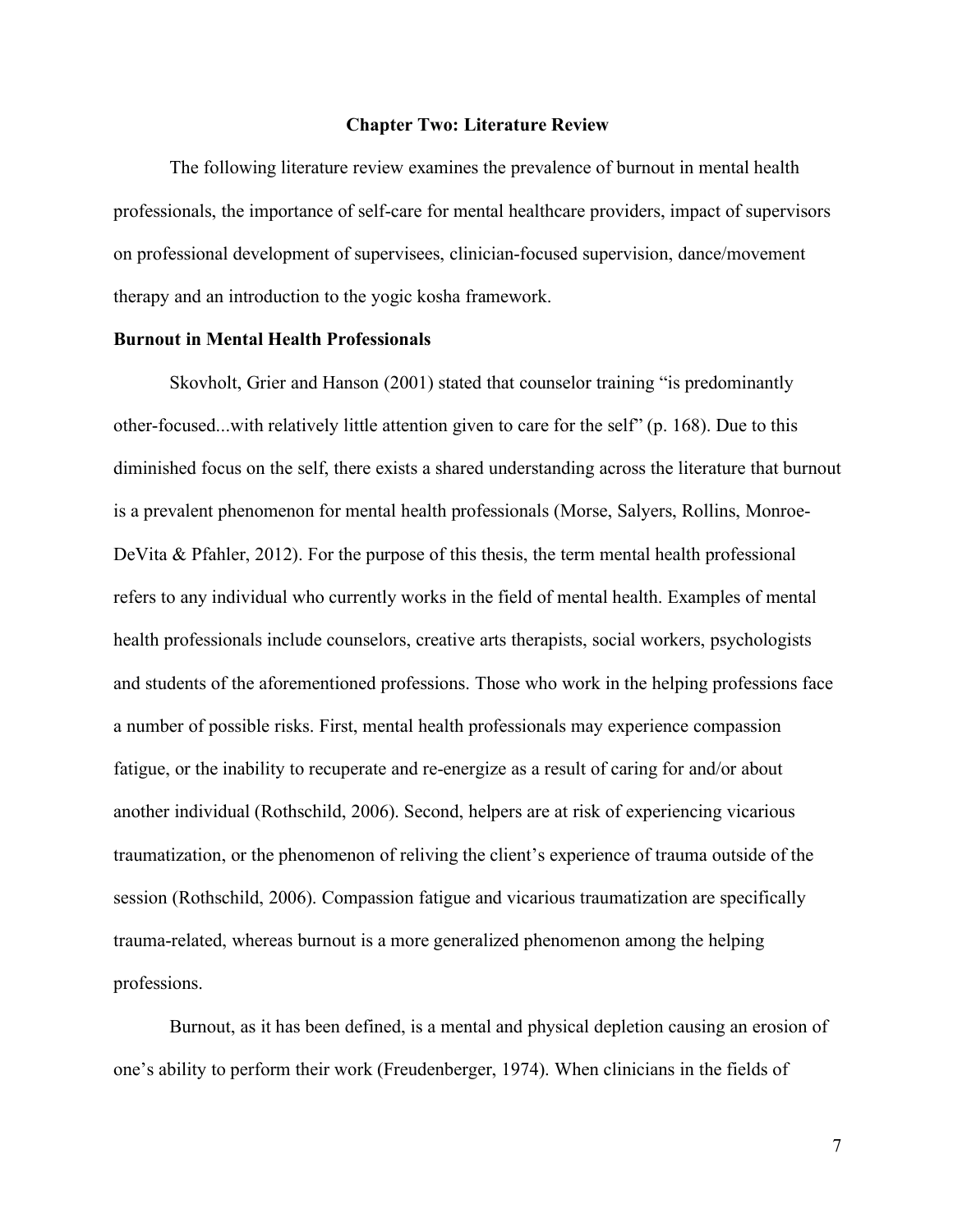psychology and counseling experience the effects of burnout, the results can be unethical as well as detrimental to the wellbeing of both therapist and client. Skovholt (2012) has described two types of burnout as follows,

Two kinds of erosion are Meaning Burnout and Caring Burnout (Skovholt, 2008). Meaning Burnout can arrive in different ways like the work is no longer interesting, not much client progress seems to occur, original motivations for the work have been satisfied. Caring Burnout is the erosion of our ability to attach with the next person in need. This is Caring Burnout. Either Meaning Burnout or Caring Burnout damages the practitioner's ability to do essential work. (p.139)

Many have identified factors that contribute to burnout in mental health professionals. Such factors include work setting dynamics (Lent  $\&$  Schwartz, 2012), perceived failure to meet unrealistic expectations, and the use of therapy on significant others and friends (Watkins, 1983).

Counselors and clinicians are especially vulnerable when they place more emphasis on their client's well-being than their own (Skovholt & Trotter-Mathison, 2011). An example of this phenomenon exists within the framework of the therapeutic relationship between client and dance/movement therapist. One of the most valuable tools of the dance/movement therapist is somatic attunement to develop empathic understanding (Trif, 2010). This is the process whereby the therapist taps into the thoughts, feelings and body-felt sensations of the client to cultivate embodied empathy. However, Rothschild (2006) explains that unchecked somatic empathy – when the therapist is unable to differentiate between their own feeling states and those of their clients – can lead to vicarious traumatization and burnout.

Burnout is a common phenomenon across the mental health professions. Emerging clinicians are particularly at-risk to burnout for a variety of reasons including their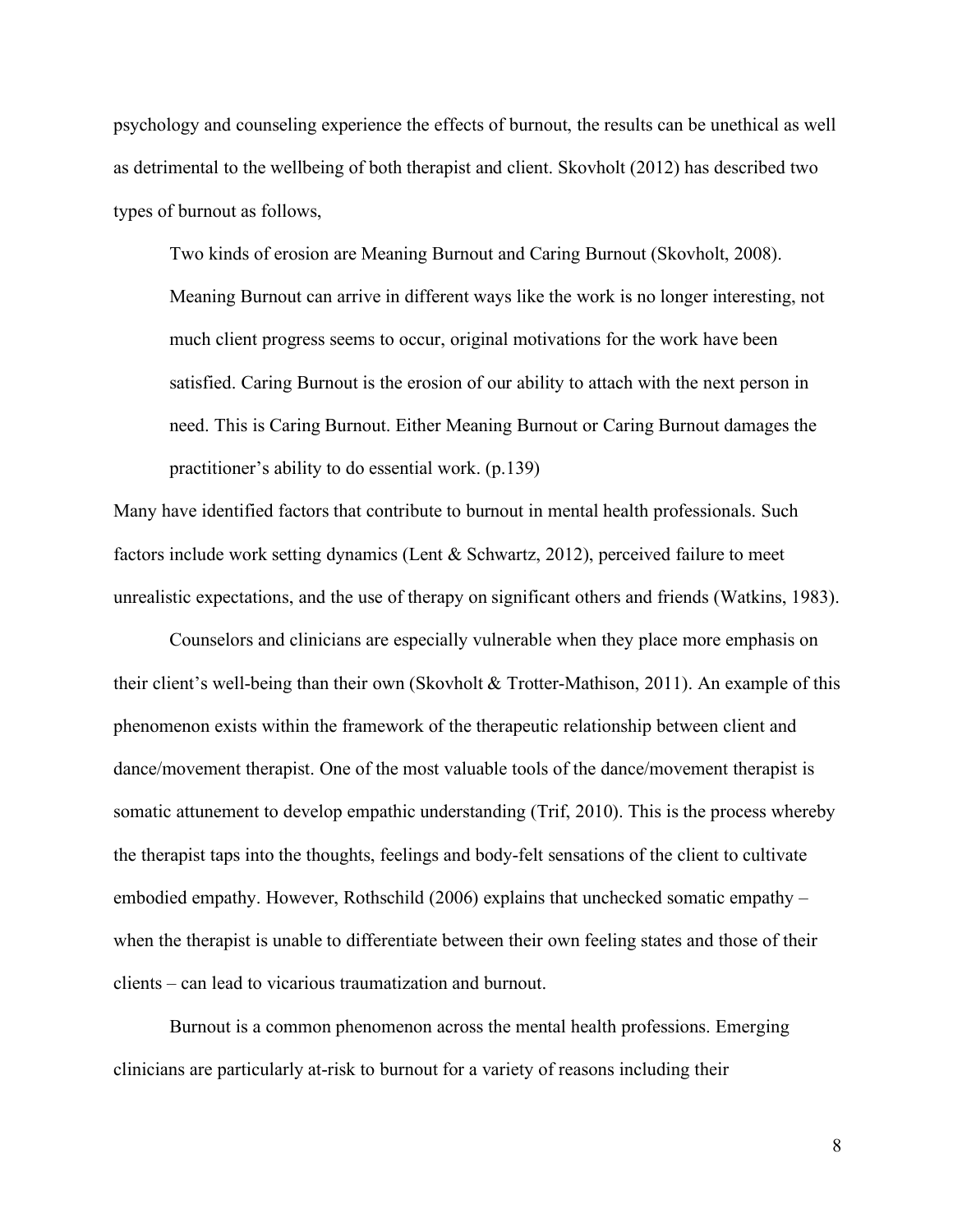developmental phase, environmental/organizational factors and diminished professional support upon entering the field (Baker, 2003). Typically, when students in clinical psychology, counseling and creative arts therapies begin working with clients and/or patients, they receive both site and academic supervision based on their program requirements. Post-graduation, these new clinicians do not always continue to receive the same level of supervision. Despite the vast body of knowledge identifying its prevalence and etiology, mental health professionals continue to experience symptoms of burnout. And across the board, self-care is said to be the most effective prevention for professional burnout.

#### **Self-Care for Mental Health Professionals**

For decades, researchers have uncovered, understood and promoted self-care as an essential component of the efficacy and wellness of mental health professionals (Skovholt, 2012). As it is the responsibility and ethical duty of the counselor to do no harm and benefit others (American Counseling Association, 2014), it is of the utmost importance that those in this group engage in self-care practices (Richards, Campenni & Muse-Burke, 2010).

**Self-care defined.** Self-care is discussed differently across professional fields. In the medical community, self-care has been defined as the process of providing attention to one's own physical and psychological wellness (Beauchamp and Childress, 2001). Psychologists and researchers Richards, Campenni and Muse-Burke (2010) defined self-care as "any activity one does to feel good about oneself. It can be categorized into four groups which include: physical, psychological, spiritual, and support" (p. 252). This delineation of self-care into separate parts has become widely accepted. Through her thesis project, dance/movement therapist Stephanie Terrell (2016) delineated six categories of self-care activities including physical, psychological, emotional, spiritual, relational and professional (Terrell, 2016). Uniquely, dance/movement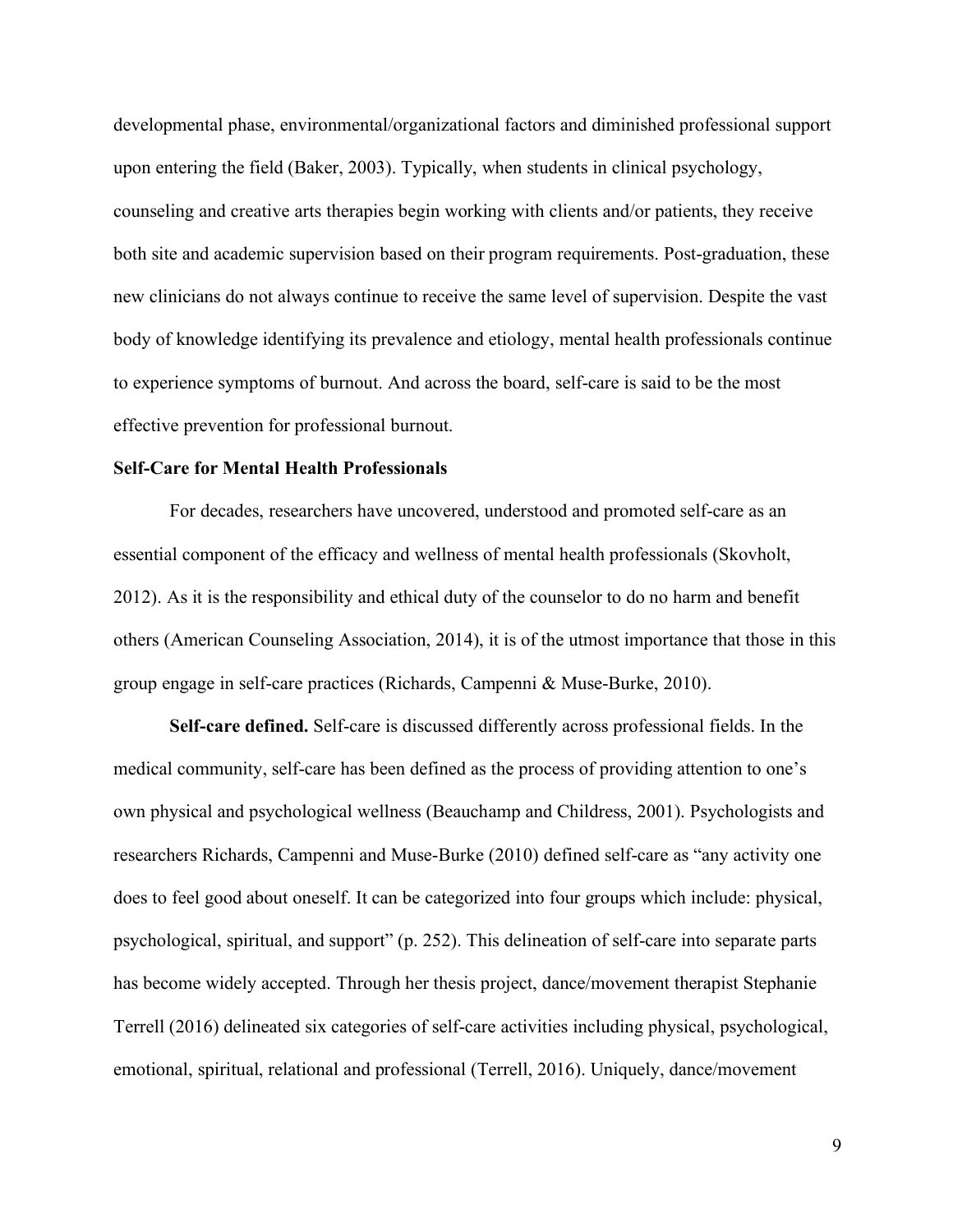therapists have identified cultivating the spirit and nurturing creativity as essential components of self-care (D'Annunzio, 2014). Graduate school professors urge their students to engage in selfcare practices to prevent burnout (Doran, 2014). Despite varying explanations, it is clear that mental health professionals emphasize the importance of taking care of oneself. There exists a vast body of knowledge related to the impact of self-care on stress levels and overall well-being.

**Yoga and self-care.** Research on body-based self-care in mental health professionals is weighted heavily toward the impact of mindfulness, meditation and yoga practices. Schure, Christopher and Christopher (2008) investigated the effects of mindfulness-based practices such as yoga on counseling students; results showed the significant impact yoga had on body awareness, increased energy and increased mental clarity and concentration. Research points to "the effectiveness of yoga in a variety of health and mental health-related contexts, including enhancement of stress management, coping capacity, and self-care strategies" (Brems, 2015, p. 61). Brems worked with university staff, faculty and graduate students to study the impact of yoga on stress in an academic environment. Findings from her study provide initial evidence that yoga as a self-care practice can have positive impacts on perceived stress and stress symptom reduction (Brems, 2015).

**Dance/movement therapy and self-care.** Dance/movement therapy (DMT) is defined as "the psychotherapeutic use of movement to promote emotional, social, cognitive, and physical integration of the individual, for the purpose of improving health and well-being" (American Dance Therapy Association, 2014). In its very essence, DMT is a holistic and eclectic form of therapy that utilizes movement as an assessment tool, an inroad to building and maintaining the therapeutic relationship and as intervention. Dance/movement therapy aims to help clients cultivate healthy synergy of mind, body and spirit. In a blog post, dance/movement therapist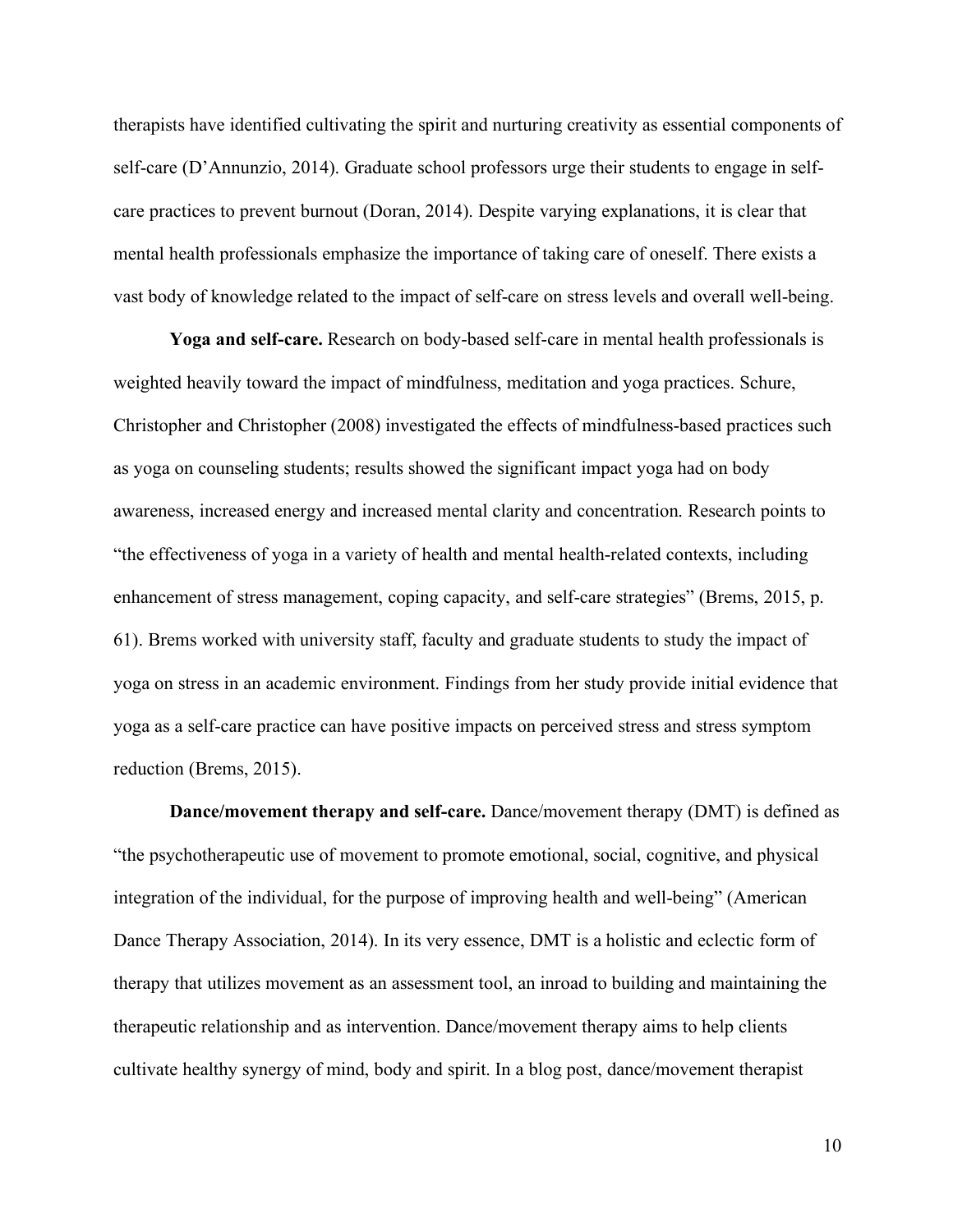Emily D'Annunzio collected and shared a variety of anonymous definitions of the work we dance/movement therapists do:

We are notorious for splitting the mind from the body. DMT requests that we involve our physical selves into a self-reflective process that so often stays cognitive. When that process remains in the cognitive, we have more opportunity to hide, manage, articulate, masquerade, and compartmentalize those emotions/triggers/thoughts/expressions. However, when we request the body is involved, we expose a more vulnerable or authentic part of the trauma that may need healing or be addressed. (Anonymous, 2014)

While from the dance/movement therapist's perspective, incorporating the body in work with others is essential to the healing and growth processes, there are risks involved. As mentioned earlier, dance/movement therapists can be especially vulnerable to unchecked somatic empathy, burnout and vicarious trauma.

The literature contains examples of self-care programs for mental health professionals that utilize dance/movement therapy. For her thesis project, Amanda Abeling (2015) developed a body-based program to prevent burnout in mental health professionals. Her program addressed the following goals: "increase body-awareness, deepen internal connection, expand body part movement, and make a body connection with visual artwork" (Abeling, 2015, p. 39). Additionally, in completing her heuristic study, Lynn Chapman (2013) developed a personal wellness practice utilizing three dimensions and six specific dance/movement therapy-based practices or tools. She outlined an eight-step process that led to the development of this personal wellness practice that could be adopted and/or revised by other clinicians. Her writing referred to the field of dance/movement therapy as being founded on holistic principles and honoring the body-mind connection (Chapman, 2013). She postured that "a DMT-based wellness practice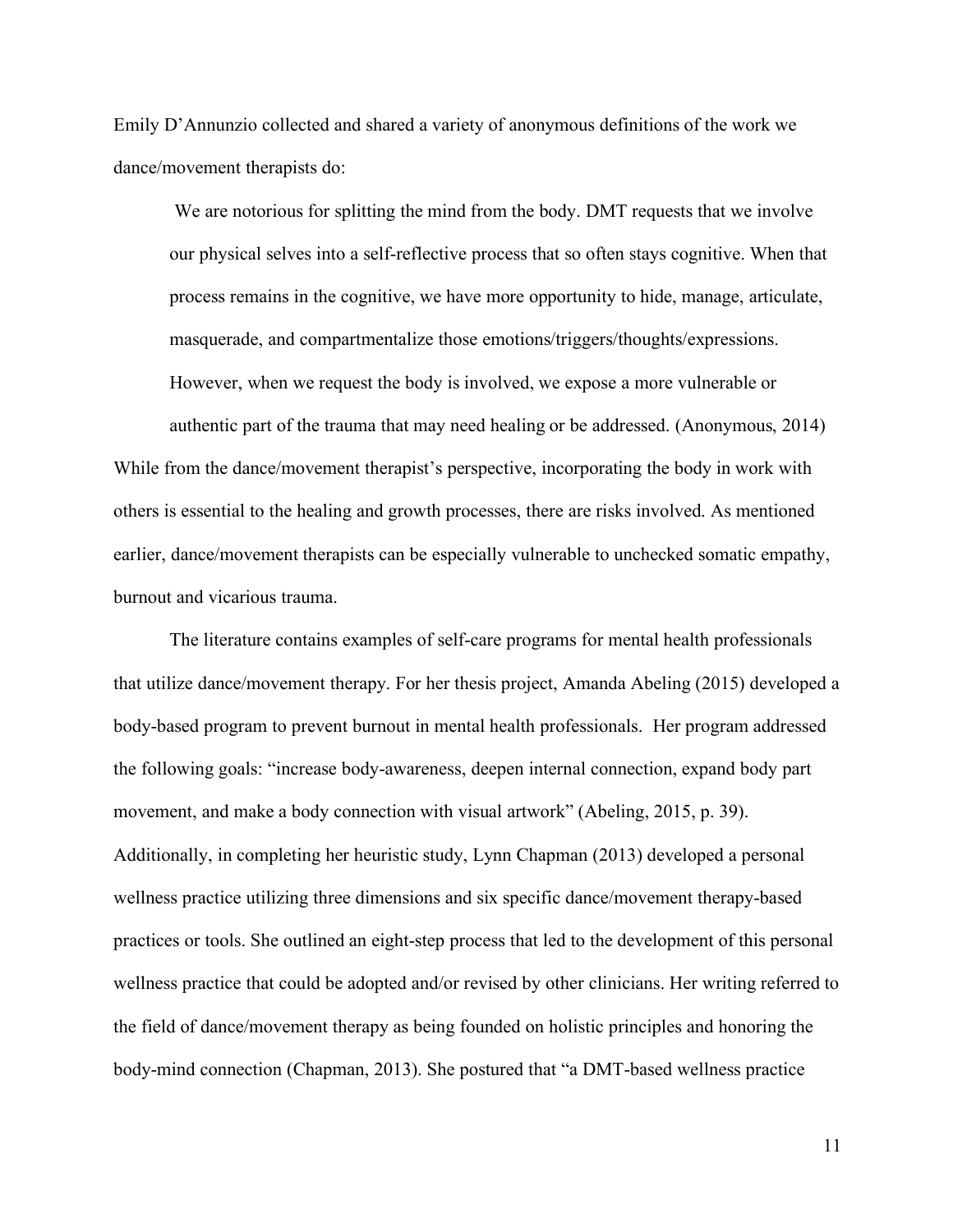may improve one's overall wellness and support the development of self-efficacy as a professional" (Chapman, 2013, p. 39).

#### **Clinician-Focused Supervision**

*Caring for the Whole Clinician* has its roots in self-care, dance/movement therapy, yoga philosophy and clinician-focused supervision. Within the context of this program development project, the term supervision refers to the experience of personal and professional growth of a supervisee(s) through the facilitation by a supervisor. Supervision is defined as the "process of facilitation of one's capacity to work responsibly, empathically and beneficially with a client who is the focus of a shared concern" (Payne, 2008, p. 2). Clinician-focused supervision can be understood as having its focus on countertransference and emotional processing on the part of the clinician (Rubinstein, 1990). Supervision that emphasizes the development of the clinician forms a bridge between supervision and therapy through its emphasis on supervisee self-care.

Across fields of counseling, clinical psychology and creative arts therapy, many have written about the various approaches to supervision that emphasize the well-being of mental health professionals. Research points to the significance of incorporating self-care, stressmanagement and embodied awareness (Sletvold, 2014) of self and client into the supervision process. Two subcategories of clinician-focused supervision that focus on the self-care of the supervisee are person-centered supervision and wellness-focused supervision.

**Person-centered supervision.** Like Rogerian person-centered counseling theory, "person-centered supervision assumes that the supervisee has the resources to effectively develop as a counselor" (Smith, 2009, p. 3). Person-centered supervision frames the supervisor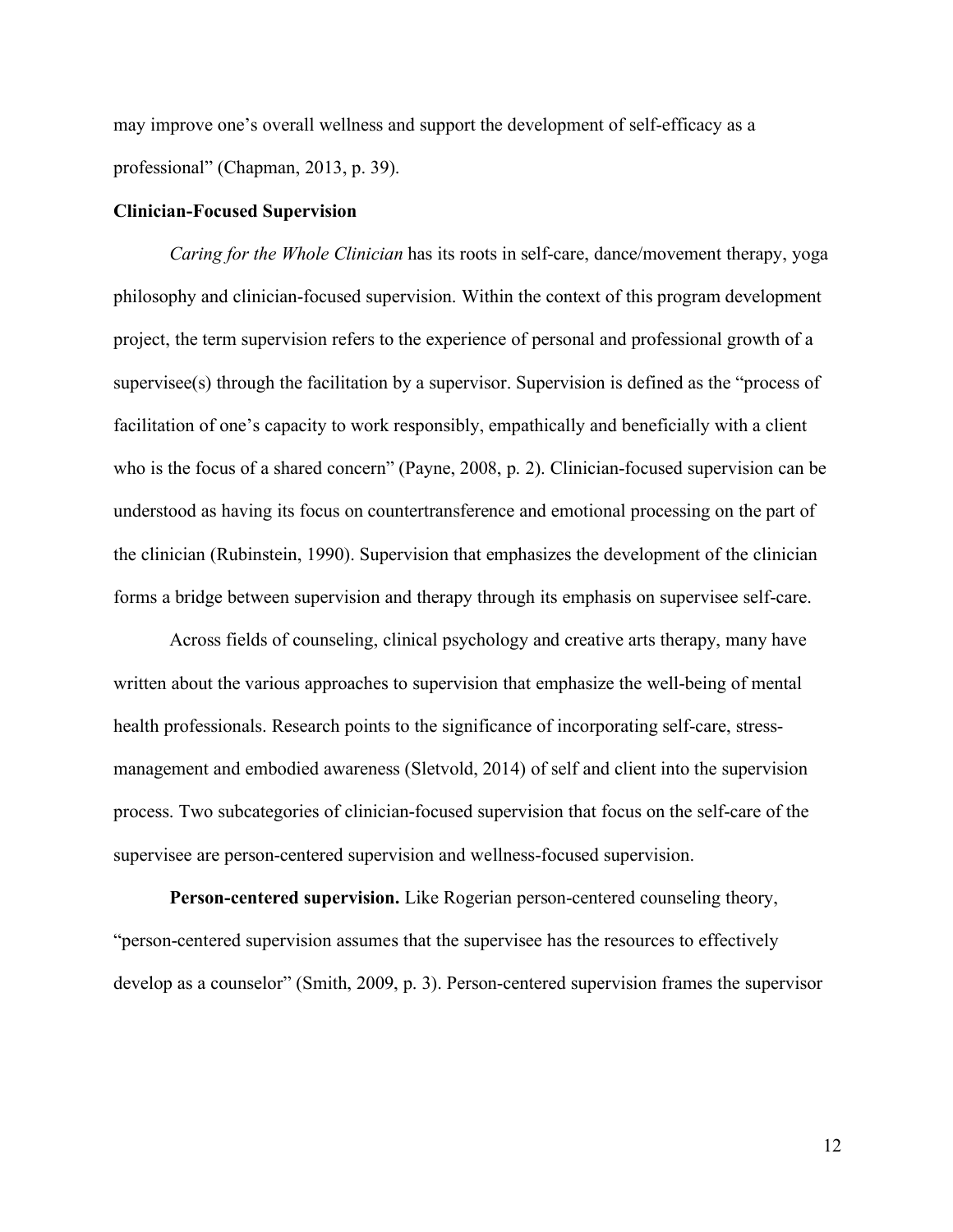as a collaborator, not an expert, who provides supervisees with an environment of safety and freedom to engage fully in their own experiences (Lambers, 2000).

**Wellness-focused supervision.** Self-care and wellness are intimately related (Coster & Schwebel, 1997; Richards, Campenni & Muse-Burke, 2010). Wellness has been defined as a "multidimensional state of being, describing the existence of positive health in an individual as exemplified by quality of life and a sense of wellbeing" (Corbin & Pangrazi, 2001, p. 1). Wellness-focused supervision programs have been implemented and evaluated to reveal positive impacts on overall wellness of counselors in training. From their study, Meany, Davis and Lindo (2016) concluded when trainees or counseling student interns are immersed in wellness-focused supervision, they may be more likely to improve or maintain their wellness.

#### **Supervisor Impact on Professional Development of Supervisees**

A major component of effective clinical supervision is supervisee professional development. Positively impactful supervisors demonstrate respect for their supervisees through professionalism, genuine interest and empathy, empower supervisees by setting high yet attainable expectations and recognizing strengths, and model appropriate boundaries with supervisees and with regard to work-life balance (Barnett, Youngstrom & Smook, 2002; Falender, Shafranske & Ofek, 2014). Supervisees describe the emphasis on safety, the instillation of confidence in supervisee, attentiveness, sharing clinical experiences and providing words of encouragement as desirable attributes in a clinical supervisor (Barnett et al, 2002). Barnett et al. concisely package the responsibilities and expectations of a great supervisor:

By communicating knowledge and interest and enthusiasm for a trainee's professional and personal development with a focus on his or her specific goals, by investing time, energy and commitment, by communicating positive regard, high expectations, and a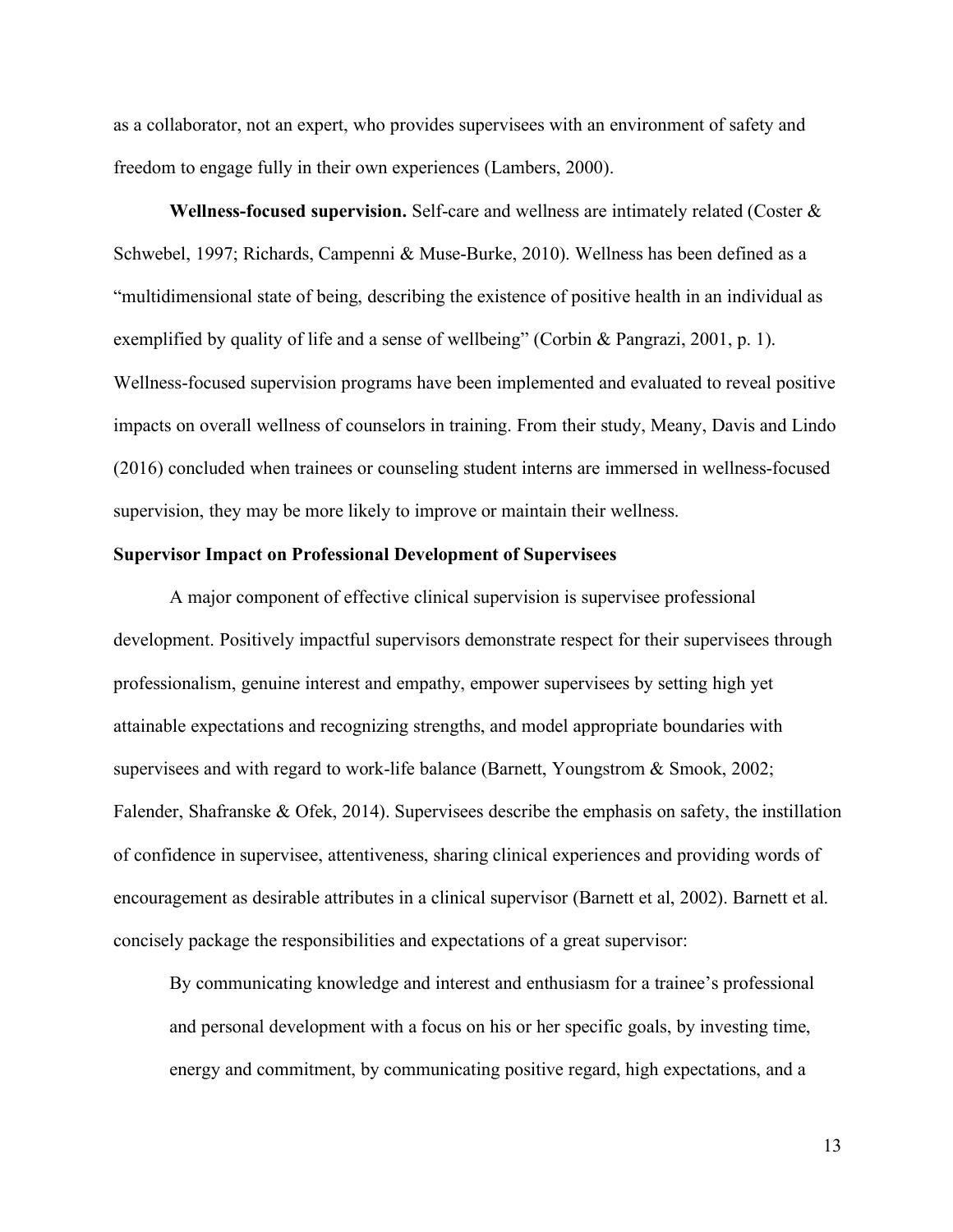sense of respect, and by supporting supervisees in a challenging, safe and responsible environment, we can ensure that the mark we leave on our students and our field is one of which we can be proud. (2002, p. 230)

The aforementioned characteristics of an effective supervisor are encouraged and promoted across fields of social work, creative arts therapies, counseling and clinical psychology.

### **Dance/Movement Therapy and Supervision**

Just as master's and doctoral students of counseling, psychology and other creative arts therapies, dance/movement therapists-in-training are required to receive supervision from seasoned practitioners in their specific field. In dance/movement therapy supervision, movement is not a prerequisite, meaning it may or may not be utilized (Payne, 2008). The literature makes note of dance/movement therapy supervision programs that utilize movement and are geared toward expressive arts therapy trainees.

Dita Judith Federman and Lee Bennett Gaber (2008) created an approach to supervision that follows a four-phase process: verbal focusing, movement warm-up, Authentic Movement and sharing. Their approach aims to promote a meaningful supervision experience for supervisees that allows for imagination, creativity and insight into their own appreciation of the clinical process (Federman & Gaber, 2008). In her supervising of dance/movement therapists, Wendy Wyman-McGinty utilizes Authentic Movement to guide supervisees in differentiating between internal feeling states, developing a keen sense of kinesthetic empathy and attunement, and approaching client material in a non-defensive manner (Payne, 2008).

Italy's Art Therapy Italiana (ATI) dance/movement therapy program utilizes Laban Movement Analysis, Bartenieff Fundamentals, Kestenberg Movement Profile and Authentic Movement processes during supervision (Govoni & Pallaro, 2008). Specific techniques and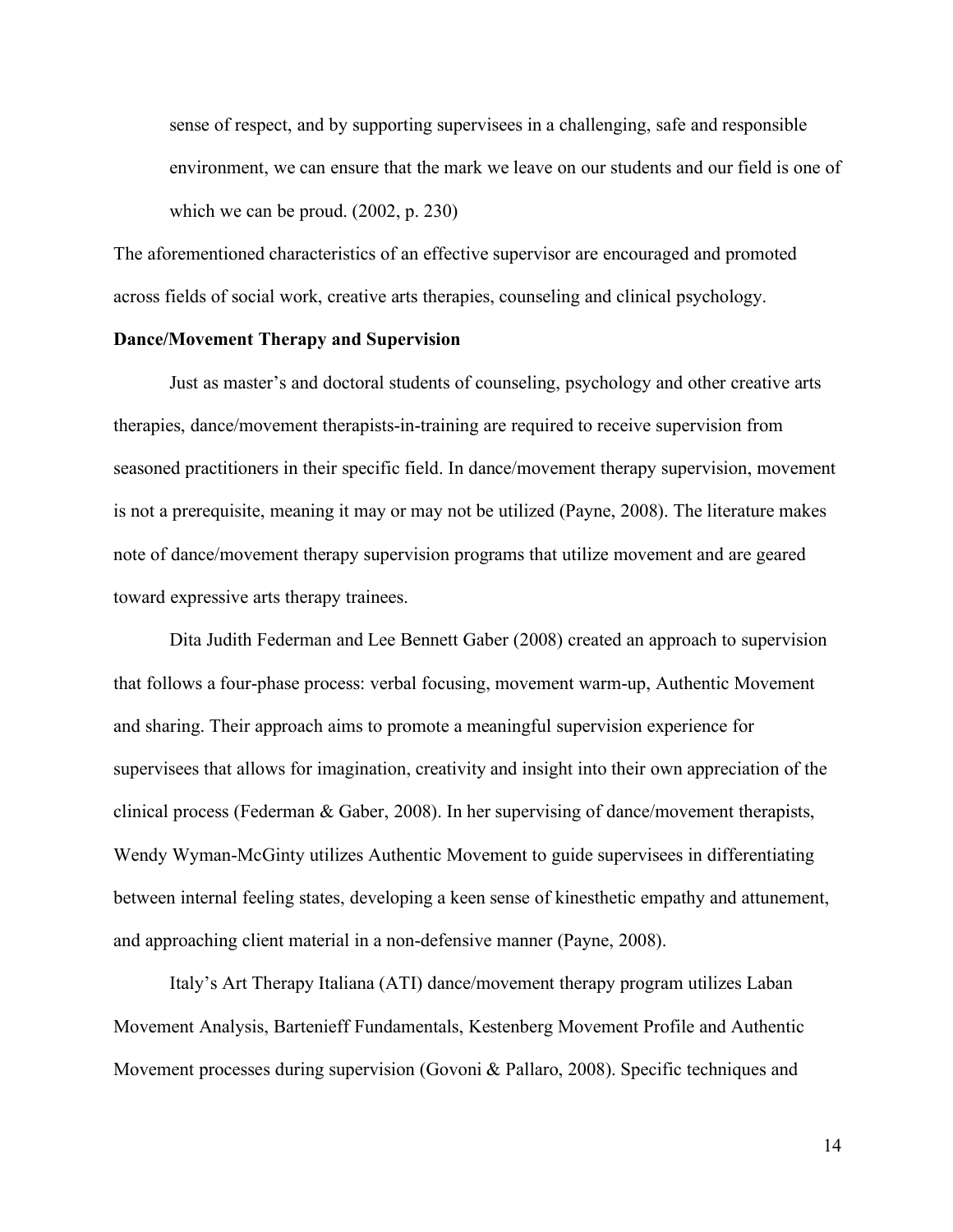methods used in the ATI program include observation and reflection of supervisees' movement by the supervisor, role-playing of client material and Authentic Movement. The aforementioned uses of dance/movement therapy principles in supervision are cited from programs intended for novice dance/movement therapists and trainees.

In a phenomenological study focused on Korean expressive arts therapy students' lived experiences of movement-based supervision, researcher Kyung Soon Ko (2014) outlined the structure of a supervision session as follows:

> Each session in the present study consisted of a simple structure, including: check-in, movement, visual arts exploration, verbal sharing, and a closing ritual. After an initial check-in, each session built consensus around a subject that participants agreed to explore through movement and visual arts. The movement intervention was spontaneously chosen by the supervisor based on reflections upon an emergent theme from group sharing. (p. 146)

The article describes specific movement-based interventions used during the supervision process such as body scanning, non-verbal leading and following exploration, embodiment of various themes and feelings, performance and creating a group body sculpture (Ko, 2014). Similarly, *Caring for the Whole Clinician* offers an opportunity for new clinicians in the fields of counseling, psychology and creative arts therapies to experience elements of DMT through supervision with an emphasis on clinician self-care.

#### **Yogic Koshas as a Framework for Self-Care**

The ancient yogic text called *Taittiriya Upanishad* introduces the Pancha Kosha Viveka, or the Discrimination of the Five Sheaths of human existence (Krishnananda, 2018). According to yogic philosophy, we are all comprised of five layers of being called koshas (Iyengar, 2005). I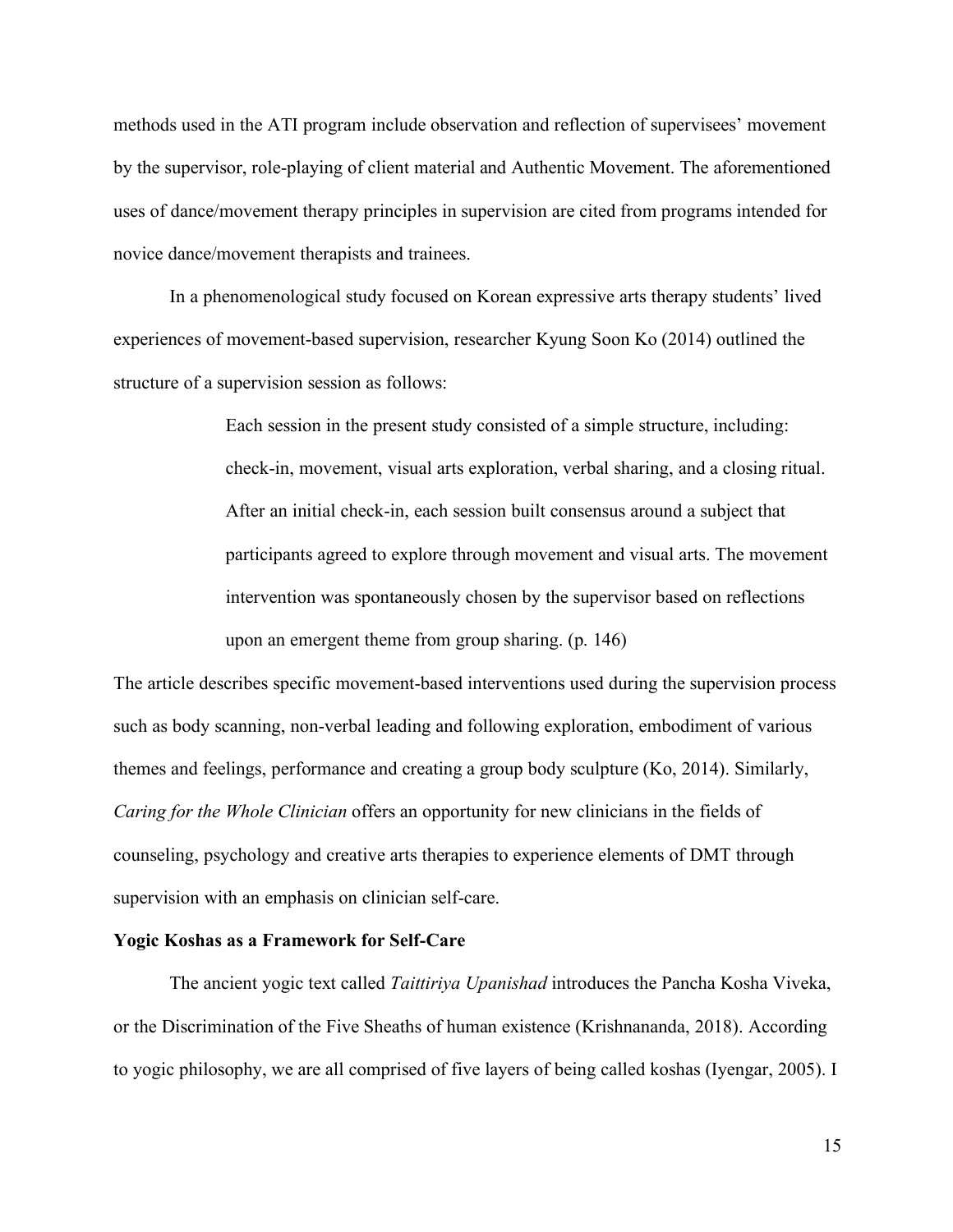like to use the image of a Russian nesting doll (Iyengar, 2005; Pacheco, 2016). The largest doll, or the outermost layer is the physical body, or annamaya kosha. Working inward, we have the energetic body, or pranamaya kosha, the mental/emotional body, or manomaya kosha, the intellectual body, or vijnanamaya kosha, and finally, the blissful/spiritual body, or the anandamaya kosha at the center (Iyengar, 2005; Pacheco, 2015). These koshas represent all the parts of ourselves, from our skin to our souls. Yoga teacher and writer Rebecca Pacheco explains that while the "chakras capture and conduct your vitality up and down your body's central axis or spinal column…the koshas protect this light and radiate it outward" (2015, p.124). When all five koshas are well nourished, and when there is communication from outer to inner and vice versa, we function as an integrated and balanced human being (Iyengar, 2005).

**Yogic koshas as they relate to dance/movement therapy principles.** The following elements of dance/movement therapy have been incorporated into *Caring for the Whole Clinician* to support the exploration and development of body-based self-care practices in supervisees within the framework of the koshas.

*Body awareness.* One of the most commonly addressed movement goals by the dance/movement therapist is the facilitation of body awareness. Body awareness is the act of paying attention to internal bodily cues and sensations and understanding where and how the body is moving through its environment. Terrell (2016) explains that the first step in developing a self-care practice is cultivating body awareness to identify and address one's needs. *Caring for the Whole Clinician* uses two dance/movement therapy interventions to address body awareness as it relates to self-care: body part warm-up and body scan.

First, the use of a body part warm-up to cultivate body awareness directly relates to the annamaya kosha, or the physical layer of consciousness. The improvisational body part warm-up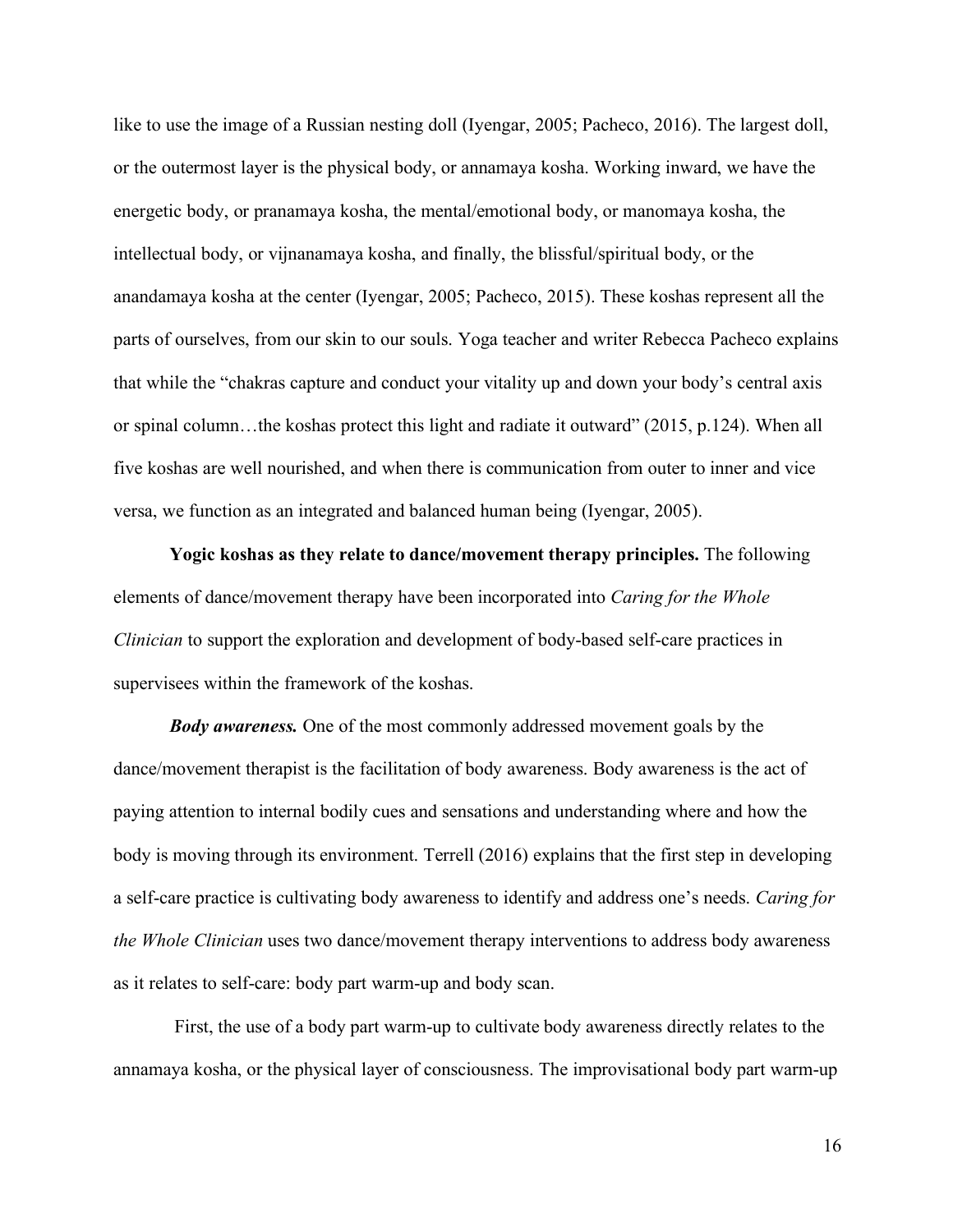and integration is used across settings and populations by dance/movement therapists. Introduced by Marian Chace, the warm-up provides a container for individual and group exploration of movement repertoire, increased self-awareness through therapist-provided reflection and a physical integration of the body parts (Levy, 2005). Second, the body scan serves as an inroad for clients, as well as supervisees, to expand their awareness of body-felt sensations and internal processes. Although body scans are widely used in yoga, meditation and various body-based practices, dance/movement therapists have identified five tasks that can be achieved with the body scan: establish curiosity, identify and track physical sensations, translate into communicable language, recognize patterns and establish new awareness (Hindi, 2012). Variations of the body scan are incorporated throughout the entire *Caring for the Whole Clinician* supervision program to emphasize the importance of body awareness.

*Shape Flow.* Laban Movement Analysis (LMA) is a detailed and codified language used to observe, discuss and describe movement concepts such as Effort, Space, Shape, Body Action and Group Relationships (Hackney, 2002; Moore, 2014). Laban's Shape Flow relates to the mover and the mover's shifting, internal body part relationships. Hackney (2002) describes Shape Flow as being about sensing one's own body with oneself or the world. She describes the phenomenon as having the ability to be in touch with one's inner world and uses the example of adjusting the body to get comfortable (Hackney, 2002). Bartenieff and Lewis (2002) provide another explanation of Shape Flow:

The earliest identification of the primary shapes can be seen in the baby's amoeba-like movements that go toward or away from the body center. The continuity, flux or flow in the movements, already has a shape quality, Shape Flow, as the body hollows and bulges, shrinks and grows with breathing. (p. 85)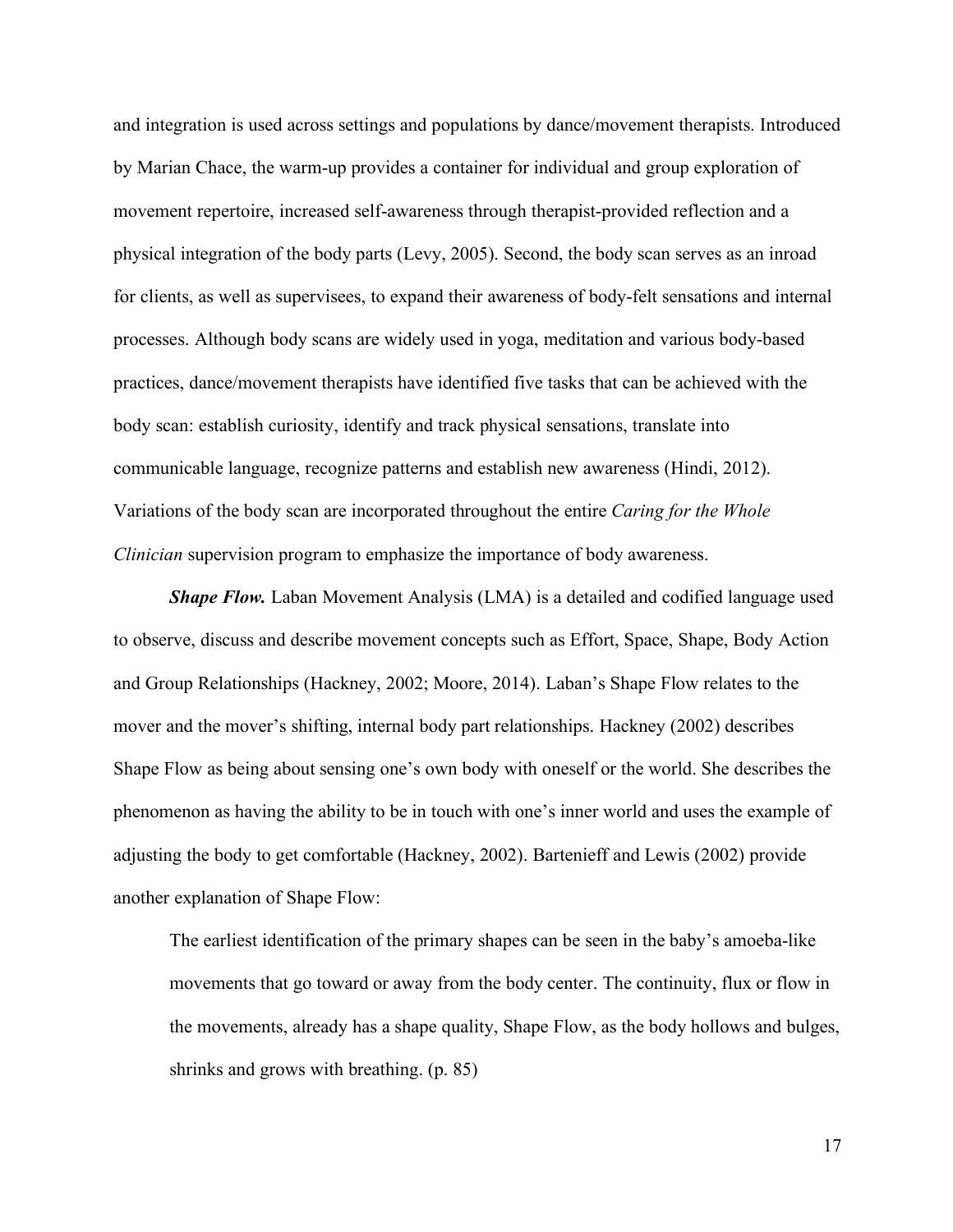In *Caring for the Whole Clinician*, Shape Flow is explored within the context of the pranamaya kosha, or the energetic layer of being. According to yogic philosophy, the pranamaya kosha is influenced by and shifts with the breath. When the pranamaya kosha is disregarded or uncared for, we may be disconnected from our sense of self, feel ungrounded or feel energetically stuck (Pacheco, 2016). Both Laban's Shape Flow and the pranamaya kosha are intrinsically connected to one's sense of self and are explored in tandem in *Caring for the Whole Clinician.*

*Embodiment.* Embodiment has been defined as the "bodily phenomena, in which the body as a living organism, its expressions, its movement, and interaction with the environment play central roles in the explanation of perception, cognition, affect, attitudes, behavior, and their interrelations" (Koch & Fischman, 2011, p. 60). Additionally, Koch and Fischman (2011) describe embodiment theory as follows:

Embodiment theory holds that human meaning grows from our organic, sensorimotor, and emotional transactions with the world. Our bodily-felt movements lead us to discover

Dance/movement therapists utilize embodiment as an inroad to empathy as well as intervention with clients to increase self-awareness and self-acceptance. There are endless applications of embodiment as it relates to the complex reality that is human emotion. The concept of embodiment can be easily linked with the manomaya kosha or mental/emotional layer of being. Within the context of *Caring for the Whole Clinician*, embodiment is used in a variety of ways, including to deepen one's own understanding of an emotion and throughout the program as a tool for cultivating empathy for others in the group.

the environment precisely according to the nature of our anatomy. (p. 61)

*Laban's Space Effort.* Laban's Space Effort qualifies how one gives attention to space, either directing or indirecting. Directing space implies a single focus, channeling and pin-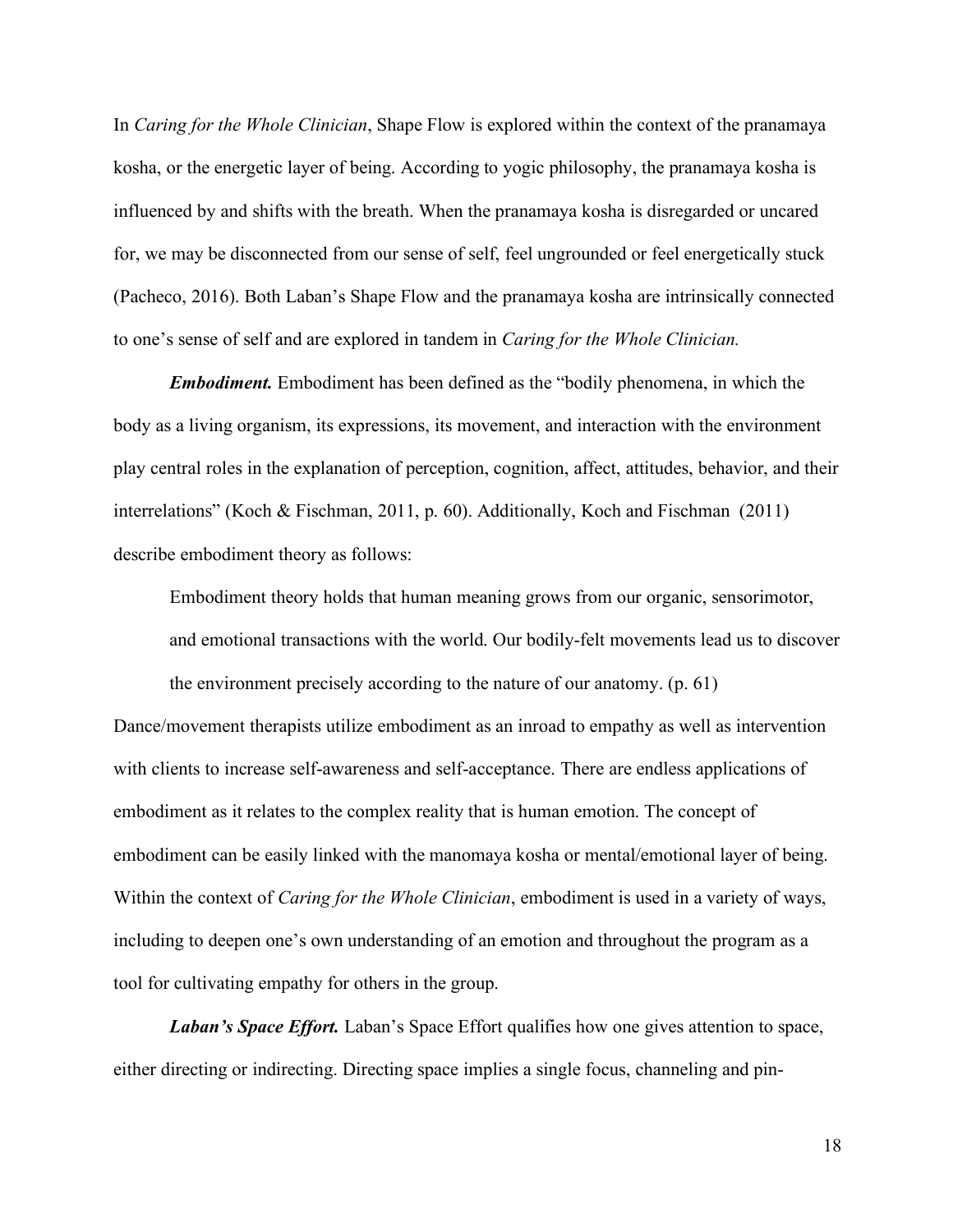pointedness, while indirecting space suggests multi-focus, flexible attention and allencompassing awareness (Bartenieff & Lewis, 2002; Hackney, 2002). Dance/movement therapists have used Laban's Space Effort to inform movement-based interventions with clients for decades. The Space Effort is distinct from the other three Effort elements – Weight, Time and Flow – in that consciousness plays a larger role in its activation (Bartenieff & Lewis, 2002). In *Caring for the Whole Clinician*, a Space Effort experiential is coupled with the vijnanamaya kosha, or the intellectual layer of being. Laban characterized Space Effort as being qualified by attention, related to thinking and orienting either specifically or generally (Bartenieff & Lewis, 2002). Additionally, Laban identified Space Effort as being related to the question: In what manner do I approach the space? (Bartenieff & Lewis, 2002). The vijnanamaya kosha and Laban's Space Effort both emphasize the connection between thoughts and actions.

*Authentic Movement.* Janet Adler's Discipline of Authentic Movement involves a Mover and a Witness (Adler, 2002; Cahill, 2015). The process emphasizes the Mover's building of awareness to sensations, inner impulses and energies from the unconscious in the comfort and safety of the Witness (Cahill, 2015; Federman & Gaber, 2008). Janet Adler (2018) described that,

Authentic Movement, compassionate witnessing of movement becoming conscious, is a process grounded in the relationship between a mover and a witness. Different teachers of Authentic Movement offer their evolving perspectives in unique and diverse ways. The Discipline of Authentic Movement, a mystical practice centered in the development of embodied witness consciousness, is one way in this growing field of exploration. (para.

1)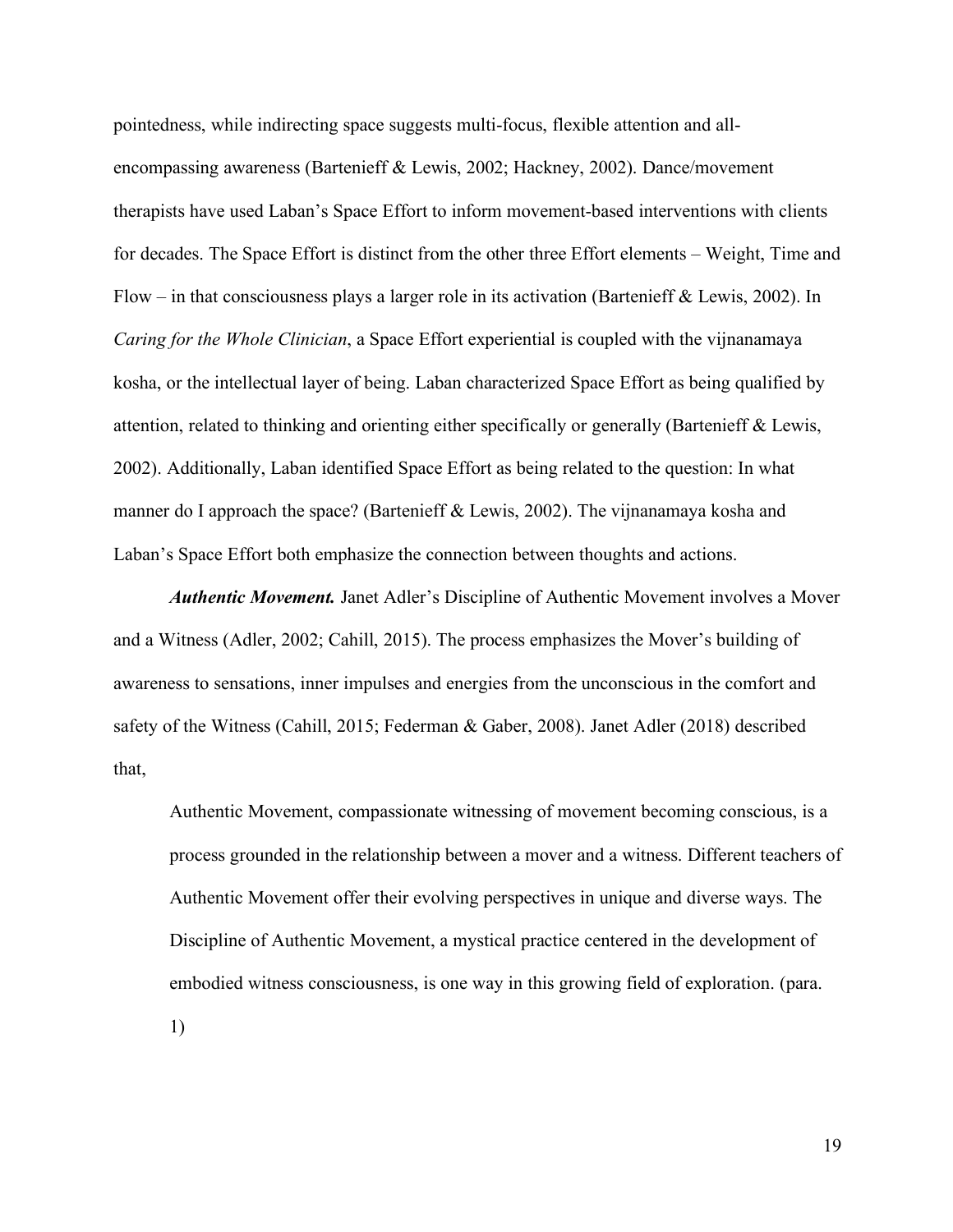Authentic Movement emphasizes the development and externalization of consciousness by both mover and witness referred to as the "inner witness" (Adler, 2018, para. 1). After movement is complete, the Mover and Witness engage in intentional and thoughtful speech to bridge the experience from body to consciousness (Adler, 2018). Due to its deeply intimate nature, the process of sharing and observing the unfolding of one's own unconscious can evoke all types of emotions. Oftentimes, the experience can be spiritual for both the Mover and the Witness. Elements from Authentic Movement are paired with the innermost anandamaya kosha, or blissful/spiritual layer of being within the *Caring for the Clinician* framework.

#### **Conclusion**

Although there are a few existing examples, the literature is lacking detailed descriptions of body-based approaches to supervision that emphasize clinician self-care. *Caring for the Whole Clinician* meets this need by offering a seven-session supervision program comprised of dance/movement therapy and yoga elements to help new clinicians identify and attend to their whole selves through the exploration of holistic self-care practices. The following chapter describes the process used to develop this framework for self-care and supervision for mental health professionals.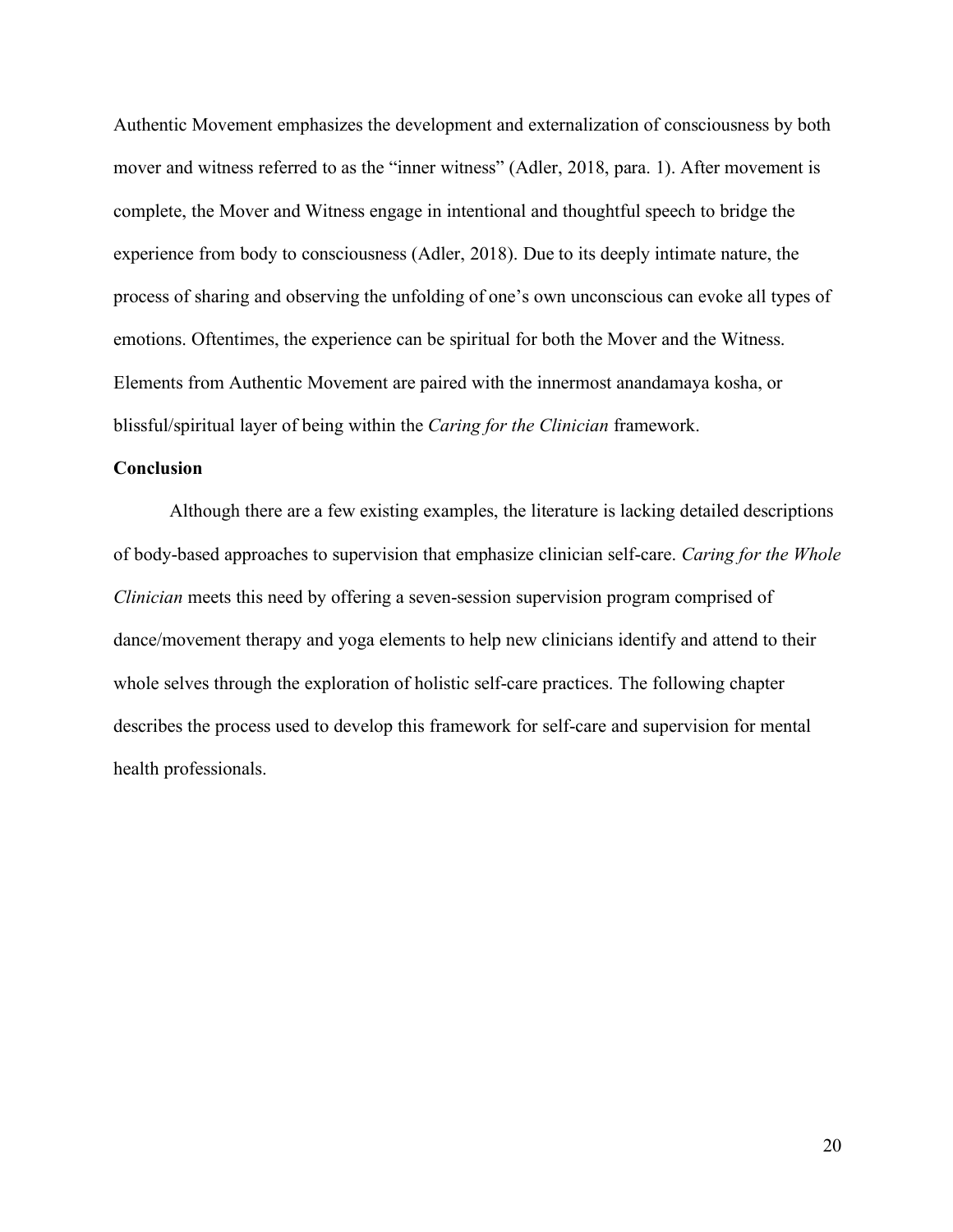#### **Chapter Three: Model and Process**

This chapter will describe the theory approach logic model, explain the purpose and usefulness of the Delphi Method and highlight significant aspects of the process of developing the program.

### **Theory Approach Logic Model**

I used a theory approach logic model for the purpose of developing this program. A logic model (see Appendix A) is a way to represent and visualize the relationship between current resources, activities or experiences and outcomes the program developer hopes to achieve (W.K. Kellogg Foundation, 1998). The specific components outlined in the logic model are as follows: resources/inputs (i.e. staff, facilities, time, funding, etc.), activities (i.e. products and services) outputs (i.e. number of classes, participation rates, hours of service, etc.), outcomes (individual changes in behavior, knowledge, attitude, etc.), and impact (system or community level changes) (W.K. Kellogg Foundation, 1998). Regarding design and planning, "a logic model serves as a planning tool to develop program strategy and enhance your ability to clearly explain and illustrate program concepts and approach for key stakeholders, including funders" (W.K. Kellogg Foundation, 1998, p. 5).

A theory approach logic model emphasizes big picture ideas that contributed to the conceptualization of the program (W.K. Kellogg Foundation, 1998). This type of logic model helps developers and stakeholders alike clearly identify how and why the program will work (W.K. Kellogg Foundation, 1998). The theory approach logic model provides details about the beginning of the program and has proved to be "most useful during program planning and design" (W.K. Kellogg Foundation, 1998, p. 9). This approach fit best with my program development thesis project for a few different reasons. First, I entered the process with the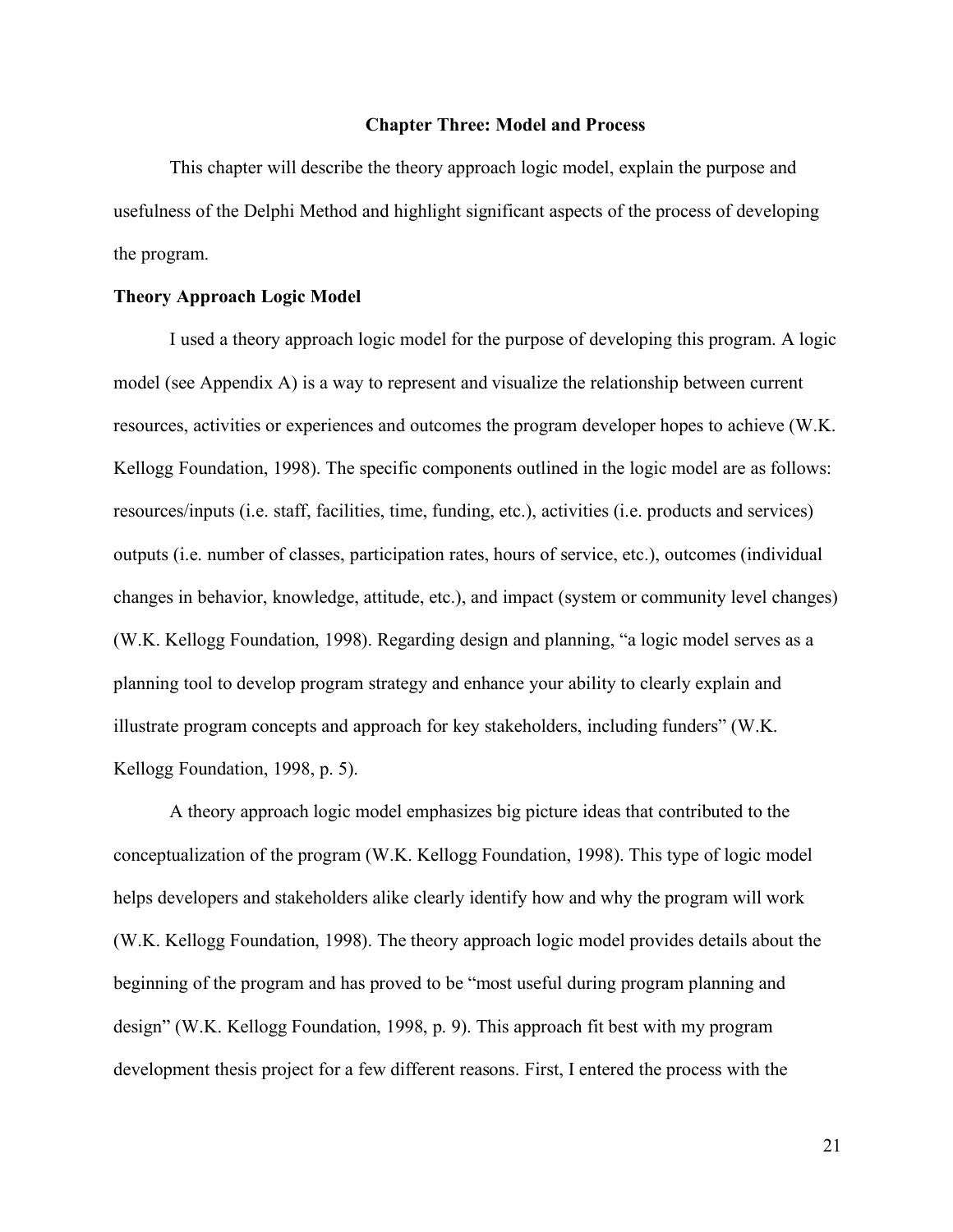experience and literature-based understanding of the vulnerability of the mental health professional population related to burnout. Second, the program is influenced by both disciplines of dance/movement therapy and yoga and the overarching idea that the two practices can marry within the frame of a supervision program for mental health professionals. Lastly, the program development process involved spending time and energy with collaborators to create a basis of understanding of where this program is beginning in terms of identified need and relationship between supervision and self-care.

#### **Collaborators**

For the purpose of creating this self-care supervision program, I worked with six mental health professionals as collaborators who were currently or had very recently been seeing clients/patients. The collaborators comprised a group of three advanced graduate student interns working toward their doctorate in clinical psychology (PsyD), one recently graduated dance/movement therapist, one psychologist and one board certified dance/movement therapist. All of the collaborators identified themselves as supervisees and two of the collaborators also identified as supervisors. Exact ages of collaborators were unknown, but all were over the age of 25 and under the age of 40. All six collaborators were female.

#### **Recruitment Procedure**

Collaborators were recruited from my internship site as well as the Columbia College Chicago professional network through emails and personal conversations. The recruitment email included information about the nature of the program development process, a detailed description of the responsibilities of a collaborator and an attached collaborator agreement (see Appendix B) outlining my intentions, expectations and goals. Interested collaborators were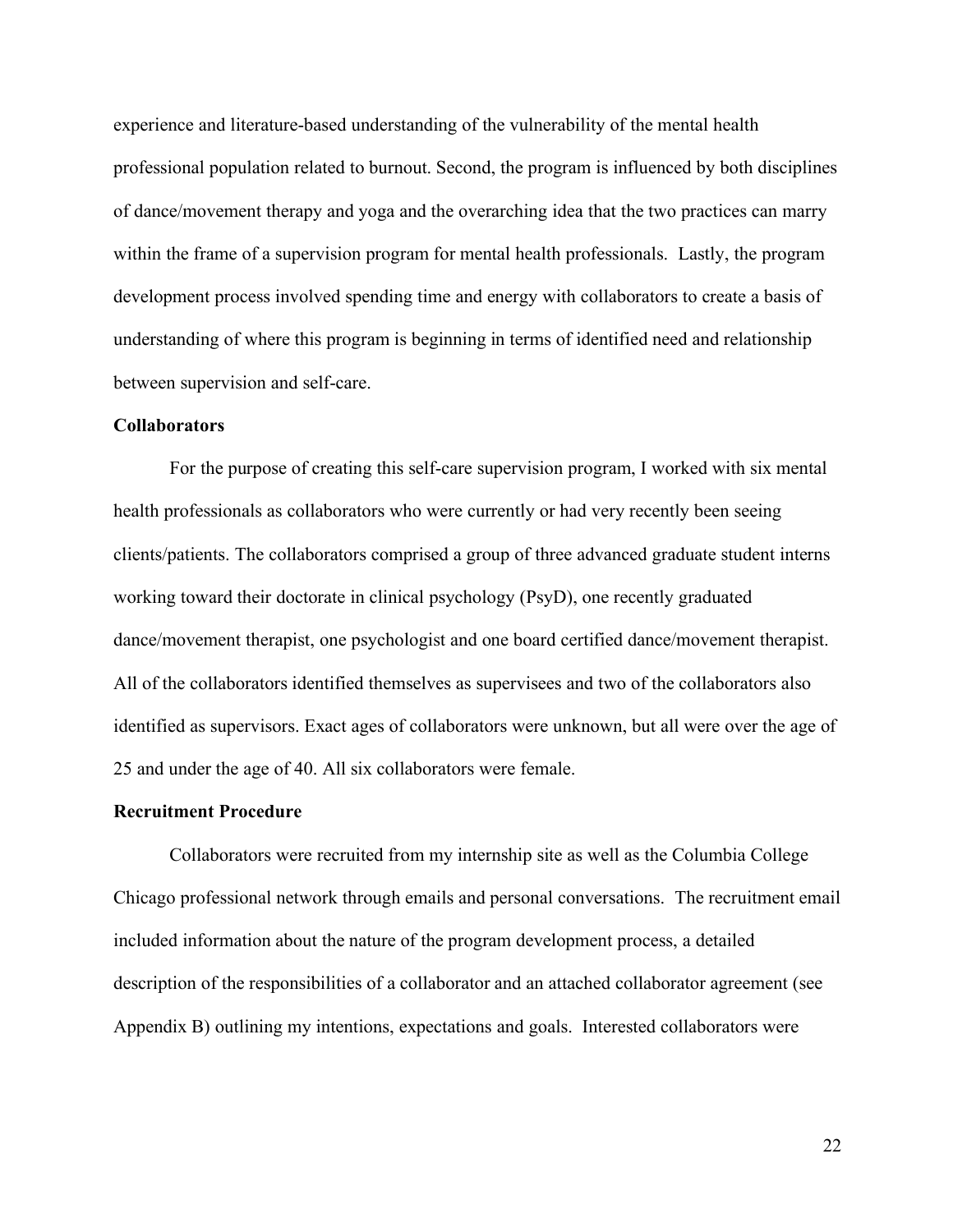directed to print, sign and return the collaborator agreement in order to receive the first questionnaire.

#### **Setting**

While the program itself is intended to be one that can adapt to many spaces, group interviews with collaborators were held in a movement studio at Columbia College Chicago as well as via Skype at collaborators' home offices. Questionnaires were completed at homes and professional workplaces based on collaborator schedule and availability.

#### **Ethical Considerations**

There are some ethical considerations regarding the safety, anonymity and crediting of collaborators and collaborator input involved in this program development project. First, all collaborators were asked to sign an agreement (see Appendix B) outlining the purpose, procedures and options related to anonymity and crediting of ideas. This agreement asked collaborators if they would like to remain completely anonymous or receive a collaborator credit for the program. In keeping with confidentiality, all information gathered throughout the process was stored using initials only on my password protected laptop. Additionally, supervisees and supervisors were interviewed in two separate groups with the intention of reducing any potential power differential.

#### **The Delphi Method**

Information was gathered using questionnaires and group interviews following the Delphi method, a technique for gathering qualitative data aimed at gaining consensus among experts (Hsu & Sandford, 2007). I conducted and implemented three rounds of this method, beginning with a questionnaire round sent via email (see Appendix C) to gain a clearer idea of the group's current experience and understanding of the role supervision currently plays in their lives. Round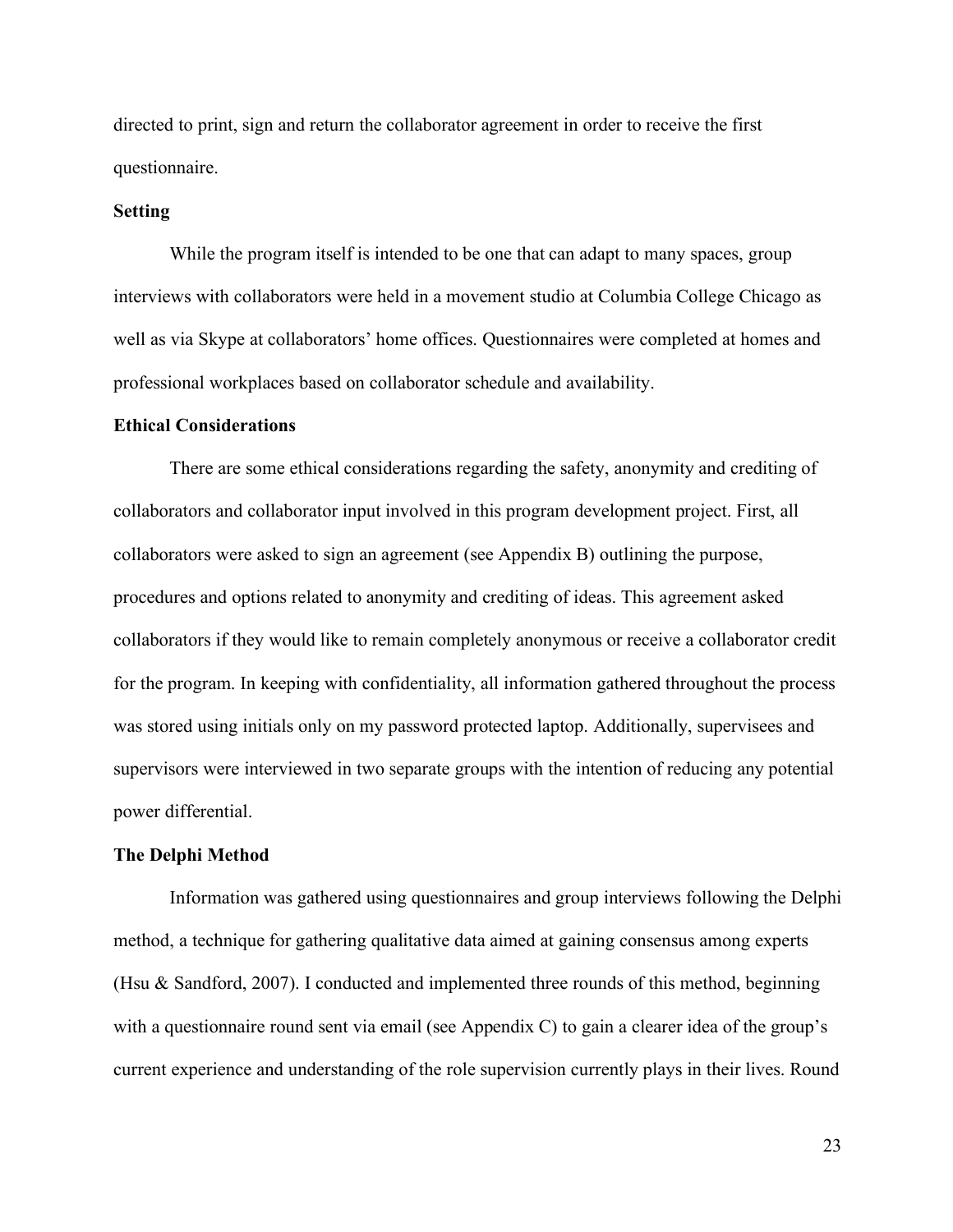Two took the shape of two group interviews split by collaborator type (supervisor and supervisee) to decrease risk of any power differential. The Round Three questionnaire was also sent via email.

Information gathered during each round of the Delphi method was analyzed throughout the collaborative process. Questionnaire responses and interview narratives were synthesized and simplified into a consensus after each round of analysis that was then incorporated into the theory approach logic model for program development (Hsu & Sandford, 2007). The completed theory approach logic model for the program is included as Appendix F.

#### **Round One of the Delphi Method**

To begin, all collaborators were asked to read through, sign and return the Collaborator Agreement (Appendix B) sent to them via email. After doing so, the collaborators were sent the Round One Questionnaire (Appendix C). Supervisees were asked to respond to nine multi-part questions while supervisors were asked to reply to the same questions plus one additional supervisor-specific question. The first questionnaire asked collaborators to reflect on their experiences as supervisors and supervisees. The first set of questions revolved around whether or not the collaborators had ever experienced body-based supervision, what it was like if they had and if they had not, what they thought it could have offered them. Additionally, the collaborators were asked about their definition of self-care and whether they have brought self-care into the supervision process. Supervisors were asked whether or not they facilitate body-based experientials in their supervision sessions, how and why or why not. Lastly, collaborators were asked about the specifications of the program including the ideal number of sessions, length of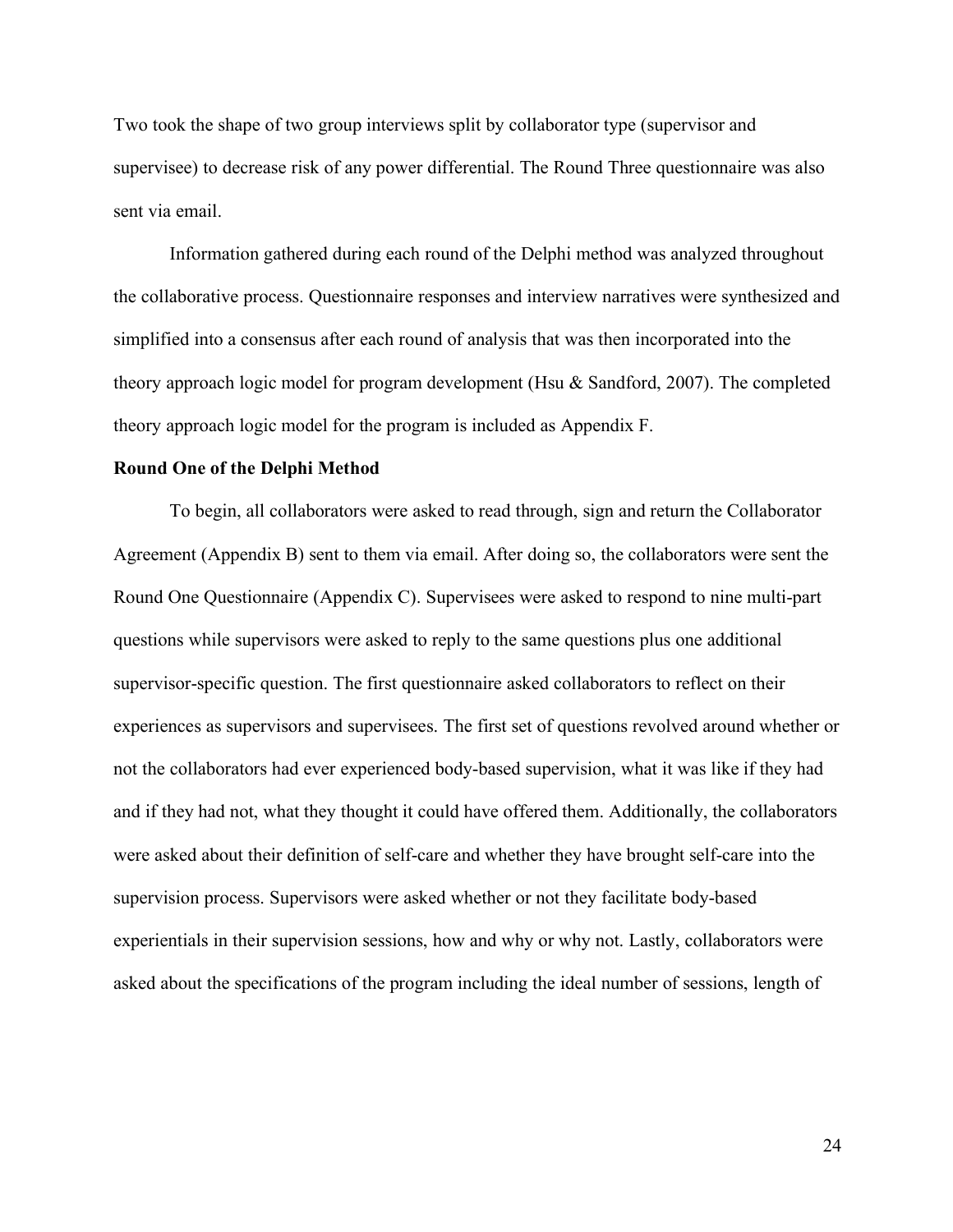each session, ideal number of participants and preferred setting. All collaborators filled out the questionnaire and returned it back via email.

Once all completed questionnaires were returned, I created one document with all collaborator responses. Collaborator answers were disidentified and listed under each question. Then, I read through all responses for each question in order to understand whether or not the group had reached consensus. If there were major discrepancies, I re-worded the question with more specificity and asked the new question during Round Two.

Round One of the Delphi method paved the pathway for the collaborative program development process. Responses from Round One questions provided the group with a baseline of where it was coming from and what aspects of the program required more or less time to flesh out. Four of the six collaborators had never experienced body-based supervision. Among those four, consensus was reached that body-based supervision could provide opportunities for better insight into somatic symptoms related to clinical experiences and further processing of their own reactions to challenging situations with clients. Further, collaborators used similar language when identifying their own definitions of self-care. From their responses, I was able to create one comprehensive definition for the purposes of developing this program: Self-care is the process of mindfully identifying one's needs (emotional, mental, physical, and/or spiritual) and engaging in an experience that allows one to reset, recuperate, reconnect to Self. Collaborators described selfcare as a mindful practice that can provide feelings of relaxation, rejuvenation and/or a sense of filling up.

Additionally, all six collaborators shared that they had brought self-care into the supervisory experience either as a supervisor or supervisee. Five collaborators described this as a verbal process, while one collaborator identified having been led through guided imagery, given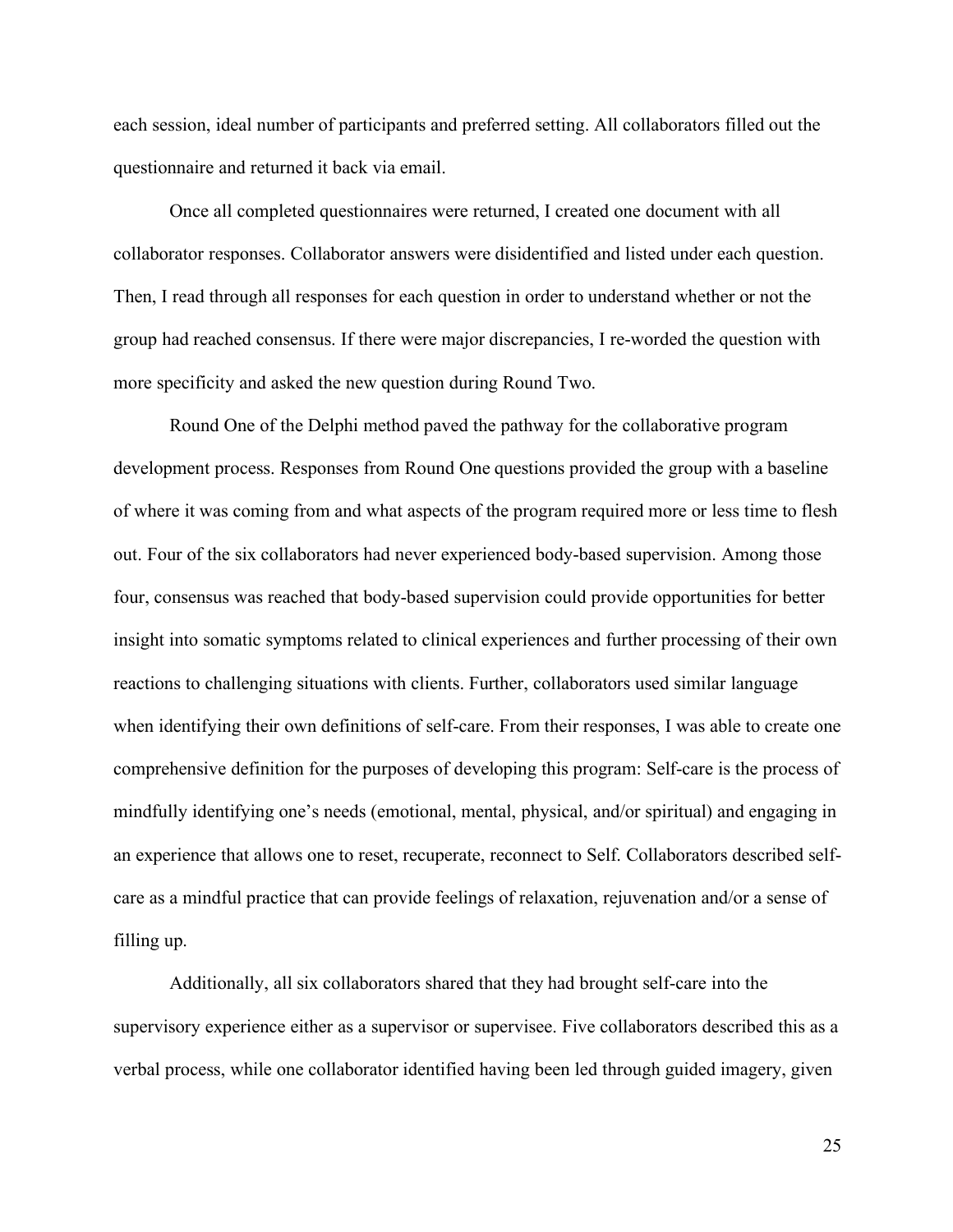space for meditation and movement, as well as seeing self-care modeled by their supervisor. Three of the collaborators described a need to feel comfortable with one's supervisor first before bringing self-care into the relationship. The group reached a consensus around the reasons they brought self-care into supervision, including asking for guidance around preventing stress and burnout. A few more examples of group consensus from Round One of the Delphi method are as follows: 1. A supervision program that integrates or expects self-care as part of it is useful. 2. A body-based approach to supervision can increase personal wellness which includes emotional, mental, physical, psychological, social and spiritual health. 3. *At least* six, one-hour sessions should comprise this body-based supervision program for mental health professionals.

With regard to the specifications of the program, collaborators felt it necessary for the program to include anywhere from 4-12 sessions. One collaborator emphasized that there might be a need for more sessions if the group had little to no established somatic practice. All collaborators agreed that there ought to be enough sessions in order for participants to learn about the koshas and practice new body-based self-care skills. When asked about the ideal length of time for each session, collaborators responded with a range of answers from 45-120 minutes, dependent on the size of the group. Ideal group size was again described with a range of responses from 3-10 group members dependent upon the preference and experience of the facilitating supervisor. Lastly, collaborators provided a range of possible settings for the program including dance/yoga studios to private offices.

Heading into the Round Two group interviews, there were a few major aspects of the program that lacked clarity and group consensus. First, the target population and setting of the program were still unclear. *Who would these supervisees be and where would they receive this supervision?* Second, the number of sessions was still undecided. *How many sessions comprise*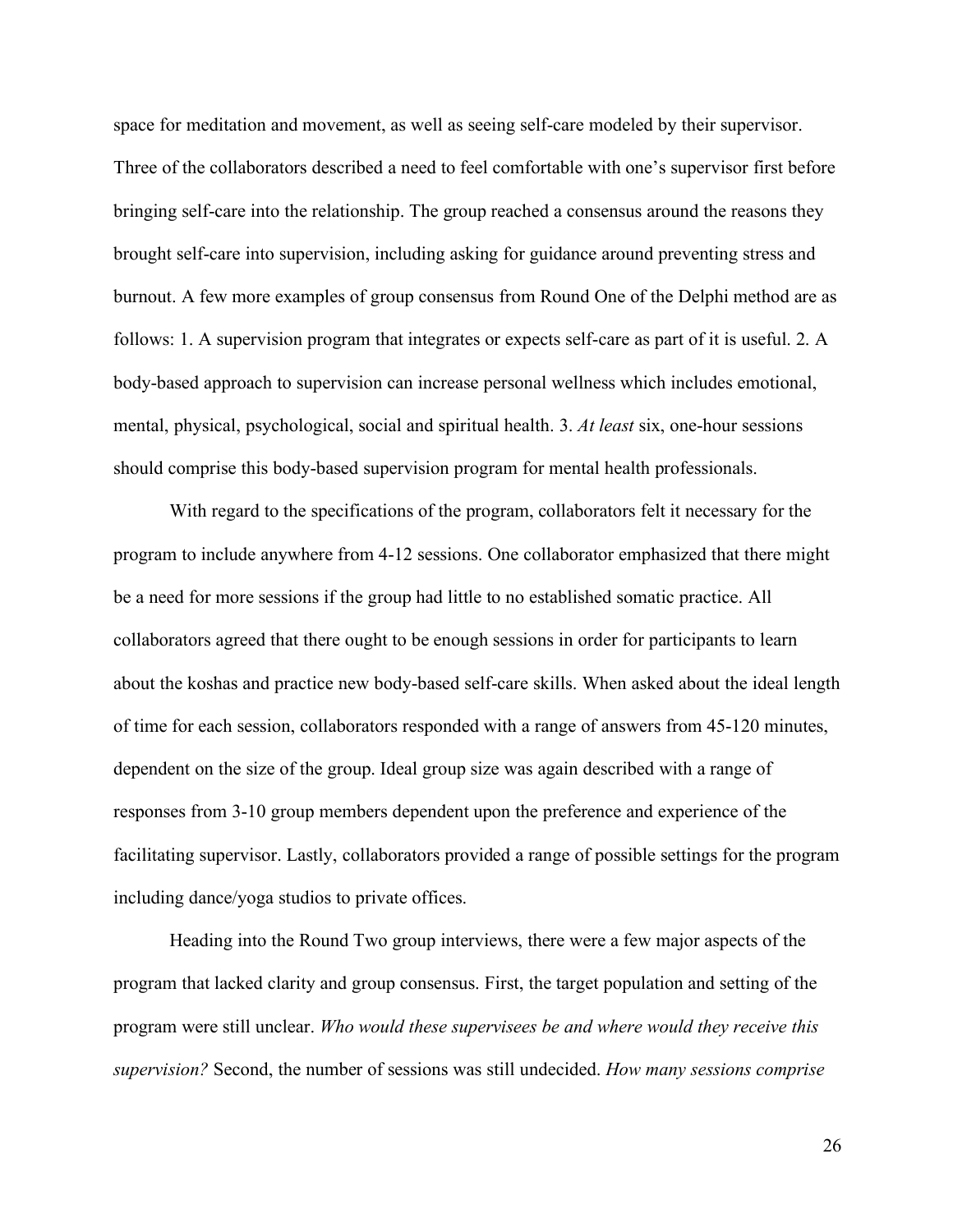*this body-based supervision program and how long is each session?* Lastly, the session structure had not yet been discussed. *What does each session of this supervision program look like?*

#### **Round Two of the Delphi Method**

Collaborators were split into two groups (supervisors and supervisees) for Round Two interviews. The reasoning behind the division was twofold. First, the collaborators' availability varied greatly and the entire group was unable to participate at once. Second, I intended to diminish any power differential that might exist between supervisor and supervisee collaborators. Due to scheduling difficulty, the Round Two group interviews were conducted in two separate manners. The first interview (with supervisors only) was conducted via Skype, while the second interview (with supervisees only) was conducted in-person in a movement studio at Columbia College Chicago. Both interviews (see Appendix D) utilized the same interview questions (save four supervisor-only questions) and were video-recorded for post-interview analysis and interpretation.

Round Two group interview questions attempted to flesh out the details of the bodybased supervision program for mental health professionals. The first set of questions asked collaborators to reflect on their personal experiences of supervision to construct a clearer picture of what supervisees want and need from body-based supervision. The second set of questions aimed to clarify who the program is intended for and where it will take place. The third set of questions intended to clarify the program's structure (i.e. length of each session, number of sessions, format, frequency, resources, etc).

Each interview lasted for approximately two hours. I took notes throughout the process, marking down the essence of each collaborator response in real time. Due to the time constraint, I asked collaborators to respond only if they had a thought or reflection that was different from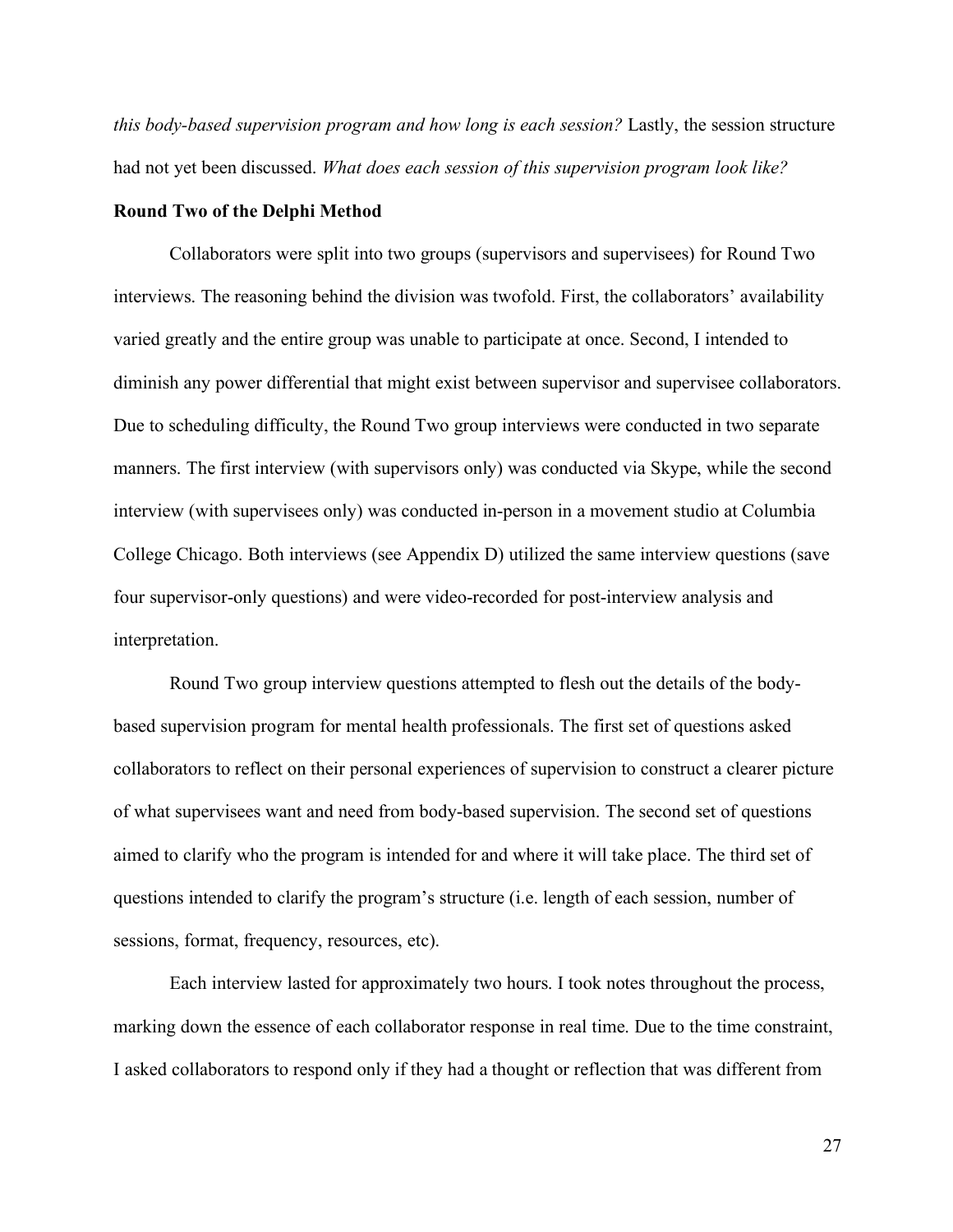what had already been said. If they agreed with a fellow group member, I asked them to use a collaborator-suggested hand gesture to signify their like-mindedness. After the interviews were completed, I reviewed each video and typed out collaborator responses underneath each question in a document. For responses that were similar amongst multiple collaborators, I tallied the number of collaborators who were in agreement next to the statement. This tally system allowed me to more clearly understand what opinions had the greatest consensus.

The information gathered from Round Two interviews helped paint a more vivid picture of what collaborators appreciated about past supervisory experiences, what they felt was missing and what they hope this program can provide to future mental health professionals. Overall, collaborators felt that their favorite supervisors have been supportive, validating and empathic. They have been the mentors who urged them to venture outside their comfort zones while making it clear that they would be there to guide them through the ups and downs. They integrated dance/movement therapy and counseling theory, used role play/demonstrations and guided further case conceptualization to feed their intellectual growth. Other phrases associated with positive supervisory experiences included *trust, safety, transparency, recognition of personal identity and clinical identity, didactics, working through* and *together*.

Supervisor-collaborators were asked two questions about their supervisory style. Specifically, supervisors answered the following questions: 1. What energy do you give off as a supervisor? 2. How do you meet your supervisees with spiritual generosity? The two supervisorcollaborators shared their own self-reflections that included a few similarities. Both supervisors shared that their energy is warm and authentic. Additionally, they agreed that they can meet their supervisees with spiritual generosity by asking about and addressing supervisee needs and goals and by explicitly addressing self-care in session.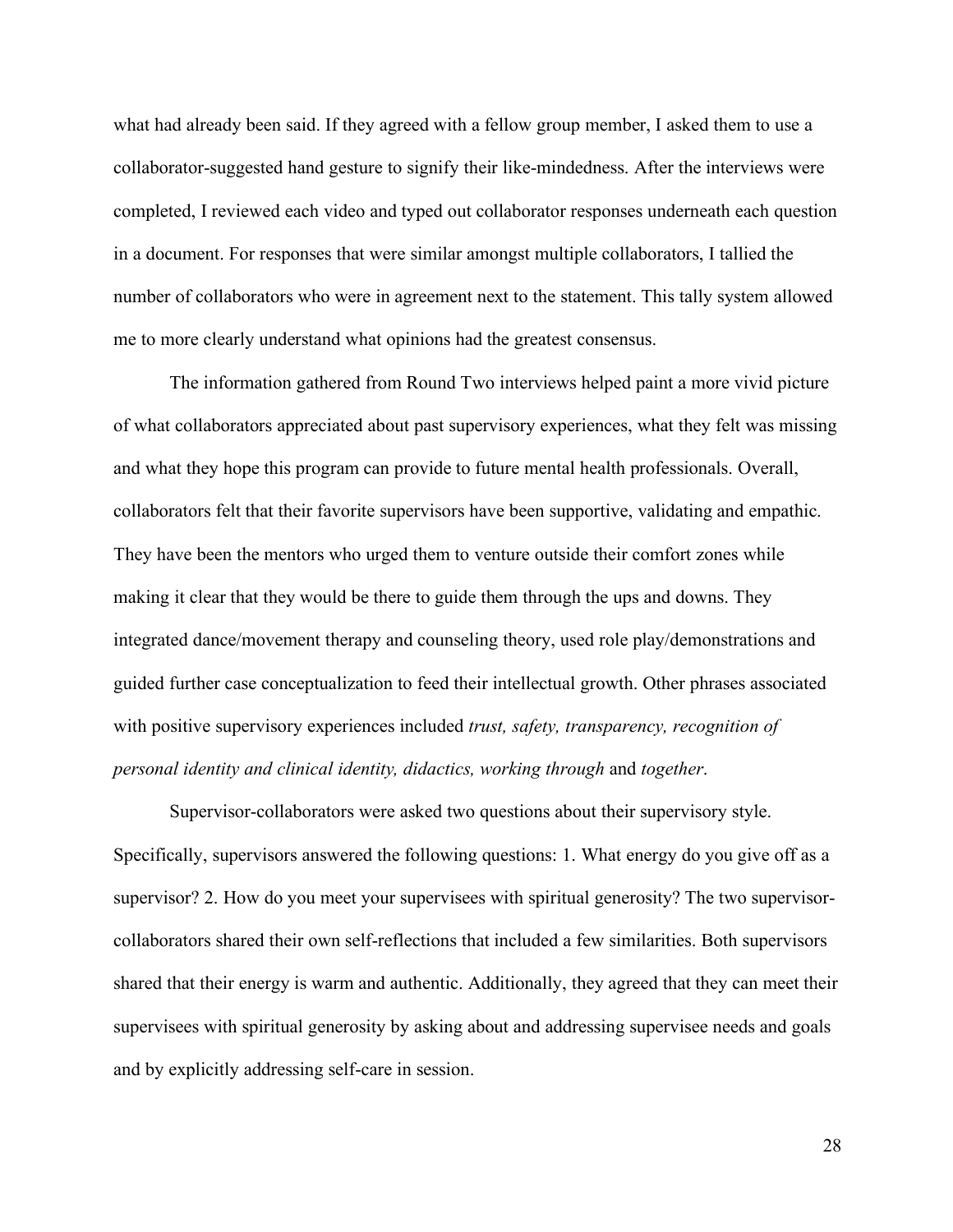Collaborators identified what they felt had been missing from past supervision experiences. Some of the most common missing pieces included space for supervisee selfdisclosure/emotional responses to clinical experiences, respect for supervisee time, supervisor self-awareness/recognition of mistakes and boundaries in general. Additionally, collaborators explained that organization, consistency and educational challenge were missing from their less than desirable supervisory experiences.

During Round Two interviews, collaborators contributed to a detailed discussion about potential program participants (i.e. who would benefit most from the program), what the arc of the program looks like and the specific elements of each session. The group agreed that the clinicians best suited for this body-based supervision program are post-master's level/advanced doctoral students. Through their discussion, collaborators identified this group as the target population due to the lack of support these new clinicians receive as they enter into the field.

Next, collaborators were asked about the overall structure of the program. As the framework for the program is based on the five yogic koshas, I asked the group whether the program should stick to a set flow from outer to inner koshas, or, if the specific kosha should be decided upon each week based on what the group or individual needs. Collaborators identified positives and negatives for each option. The structured format may be more rigid or restrictive yet would allow the supervisee(s) to know what they are signing up for. The unstructured format provides more flexibility for both the supervisor and supervisee(s) and aligns more with the clinician-focused approach to supervision. However, taking the time to attune to supervisees to decide which kosha to focus on would take time away from the actual session. After weighing the positives and negatives, the group decided that for a group format, there should be an overall structure for supervisors to follow to reduce confusion and promote buy-in from supervisees. For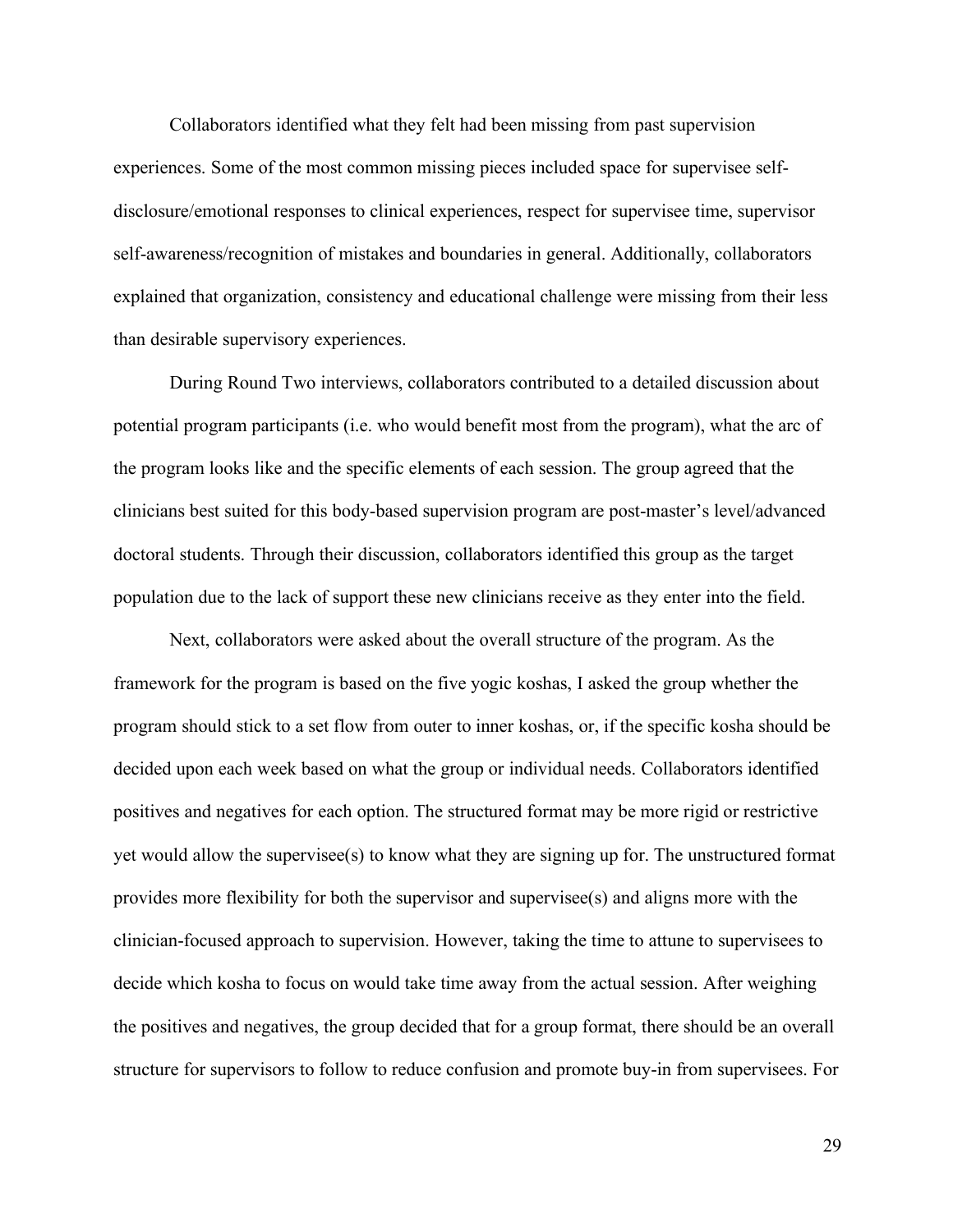an individual supervision format, the kosha can be chosen based on what the supervisee needs or has experienced that week.

To build some understanding of supervisor preference, supervisor-collaborators were asked about the ways they structure their own group and individual supervision sessions. They both shared ways in which they take direction from students by asking them to bring in case presentations, discussion questions and topics they would like to learn more about. Additionally, both supervisors identified that their sessions typically begin with administrative and/or organizational tasks to get those out of the way before diving into clinical supervision.

Collaborators reached an agreement on specific details related to the format of the program. Most collaborators concluded that the supervision program should run for seven sessions with one week between each session. This format provides room for an introduction session, one session for each kosha, and an integration/conclusion session. Group will meet every two weeks to provide time for integration of previously learned information and preparation for the next session. For the group supervision format, each session should be two hours, while the individual sessions should be at least one hour. Collaborators also helped solidify an outline for each session: check-in and guided meditation/visualization, DMT & yoga warm-up related to specific kosha, processing using guiding questions related to kosha, introduction to next week's kosha, closing ritual. Finally, collaborators identified resources the program will need to function smoothly. Resources included options for seating (cushions, yoga blocks, chairs, blankets/bolsters), privacy, sound machines, program manual, photos/visual representations for each kosha, and readings related to each kosha.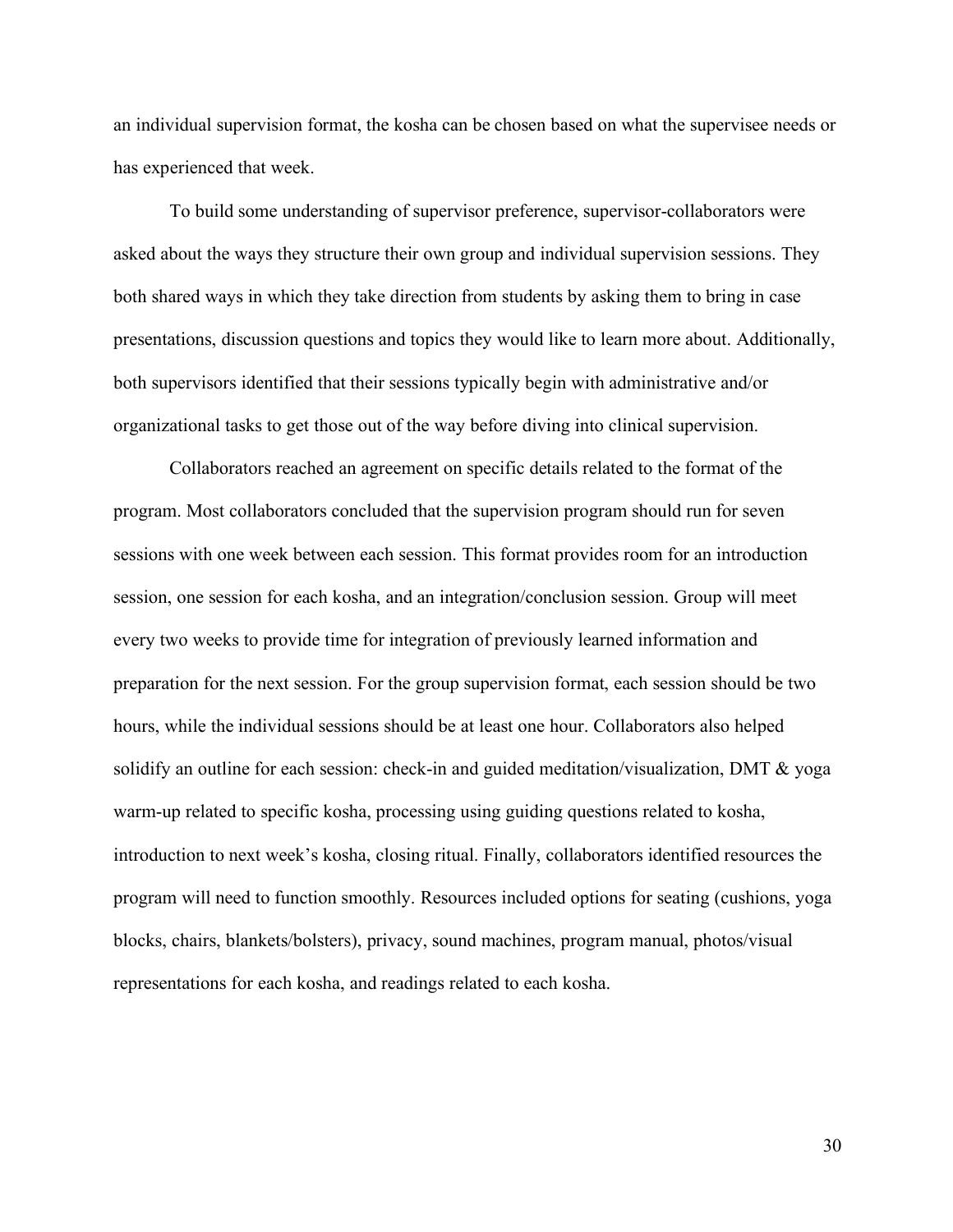#### **Round Three of the Delphi Method**

During the final round of the information gathering process, collaborators responded to a brief questionnaire (see Appendix E). Once again, I compiled all collaborator responses into a single document to identify themes and whether or not consensus had been reached. The questions reflected areas or pieces of the program that needed further clarification. Round Two interviews led to consensus that the program be geared toward new professionals who have completed their master's-level programs. Additionally, the majority of collaborators concluded that this program should begin with a structured Level One series of seven sessions (Intro/Orientation, Physical Kosha, Energetic Kosha, Mental/Emotional Kosha, Intellectual Kosha, Blissful/Spiritual Kosha, Conclusion/Integration). The Round Three questionnaire asked collaborators if they agreed with this structure and why or why not. All six collaborators supported the seven-session structure and agreed that the introduction and conclusion sessions would provide a sufficient frame within which to incorporate psychoeducation around the koshas and how they correspond with therapeutic principles and self-care.

Next, collaborators were asked to rank a list of potential program goals based on potential success and application. Rankings ranged from one to five with one being the most potential success and application as perceived by the respondent. To discern the most fitting program goals, I found the average ranking for each listed goal. The top three goals as identified by the collaborators were as follows:

- 1. To create a supervision experience that supports the self-care and professional development of supervisees
- 2. To educate supervisees about the five yogic koshas and how they relate to self-care
- 3. To help supervisees develop holistic self-care practices

31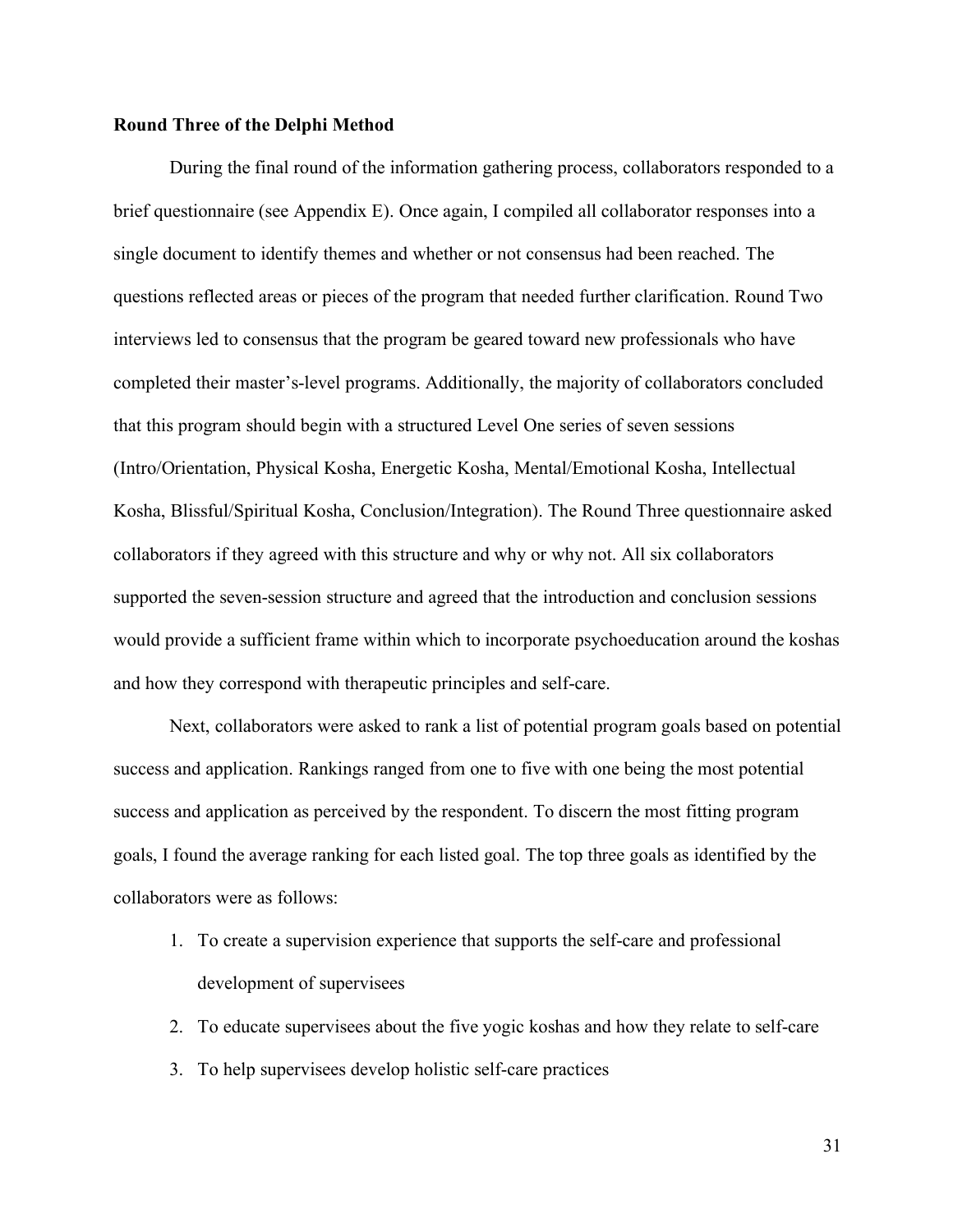During Round Two of the Delphi method, it was decided that one way this program would bridge the gap between the specific kosha of each session and the processing of client information is by providing a list of prompts for the supervisor to use during processing. The Round Three questionnaire asked collaborators to describe other ways to bridge the session's theme to the processing portion of supervision. The most common idea provided by collaborators was to offer both an introduction to next session's kosha as well as homework (i.e. reading, task, question) at the end of the current session. Additionally, the supervisor could incorporate next session's kosha into the closing ritual at the end of each session.

Additionally, the final questionnaire aimed to fill in any holes that still existed within the outline of the program manual that was created during Round Two. By the end of the group interviews, the manual included the following elements:

- Purpose of Program
- Resources/Materials Needed
- 7 session outlines, each with the following components:
	- o Overview of the kosha(s)
	- o Script for introduction/check-in
	- o Script for 3 possible experientials (categorized by level of supervisor experience/comfort)
	- o Prompts/Questions for discussion/processing material from client sessions
	- o Script for closing ritual

In their responses, collaborators emphasized including an explanation of the importance of selfcare and its relevance to supervision and self-care within the manual's Purpose of Program section. Collaborators also suggested including a few elements to help with flow and integration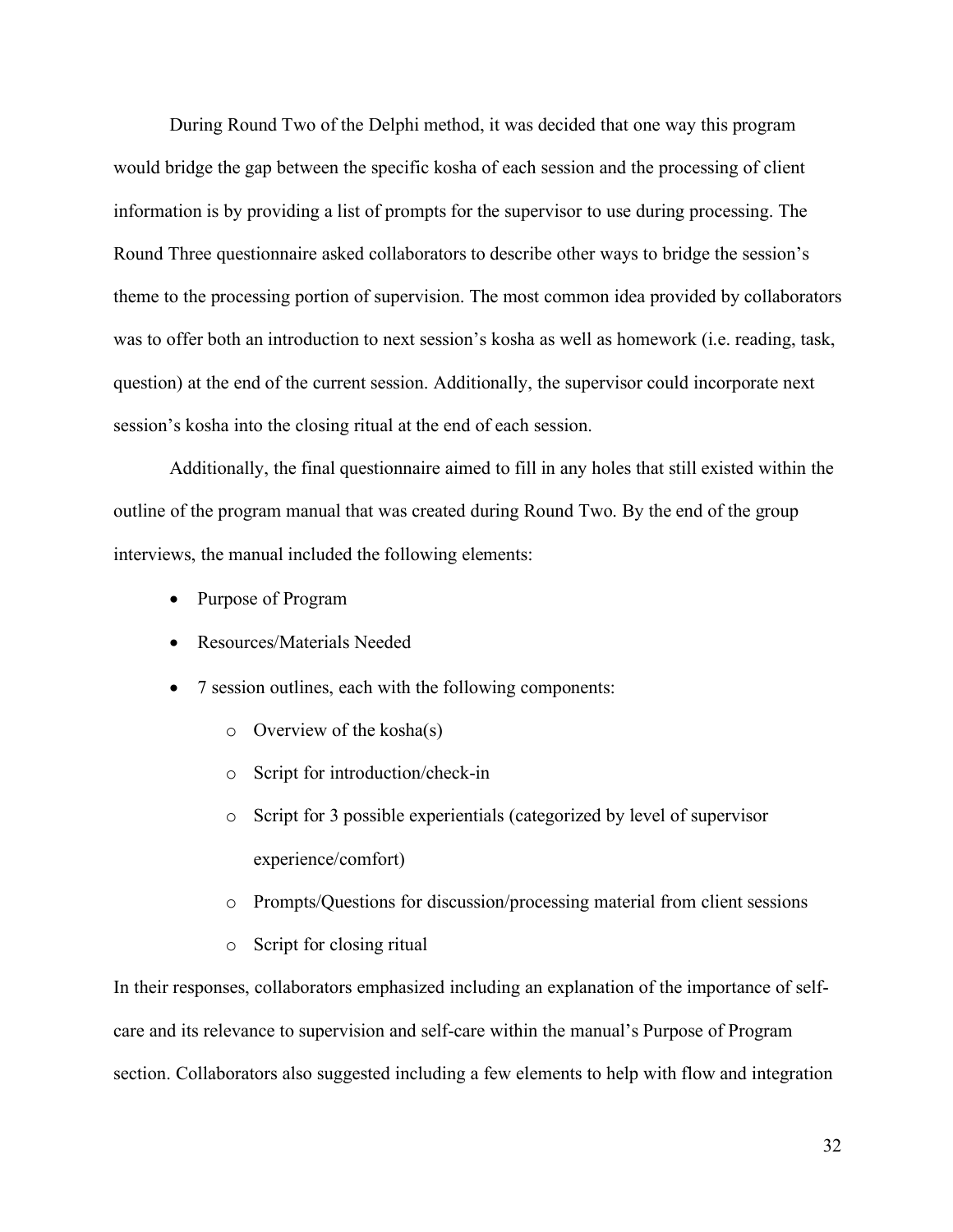of the program. One collaborator suggested an ice-breaker or warm-up activity to help supervisees get to know other group members. Another collaborator suggested incorporating a visual art or craft component that could represent the cumulative learning and self-reflection throughout the supervision program. This piece of art or symbol could be taken when the process is done.

Finally, collaborators were asked to rank potential names for the program in order of best fit, one being the best fit and six being the worst fit. Once again, to discern the most fitting program name, I found the average ranking for each one listed. The top three potential program names were as follows:

- 1. Caring for the Whole Clinician: A Body-Based Approach to Self-Care and Supervision
- 2. Caring for the Whole Clinician: An Embodied Approach to Self-Care and Supervision
- 3. Caring for the Whole Clinician: Supervision and Embodied Self-Care for Mental Health Professionals

It is worth noting that the final name of the program was directly informed by the top-ranking choice. However, throughout the writing process, the word *approach* was changed to *framework* to more clearly describe the additive and supplementary nature of the program. In and of itself, *Caring for the Whole Clinician* does not describe how the facilitating supervisor is meant to guide supervisees through the processing of clinical material. Rather, it describes the frame that exists around the processing portion of supervision to achieve the goals agreed upon during Round Three of the Delphi method.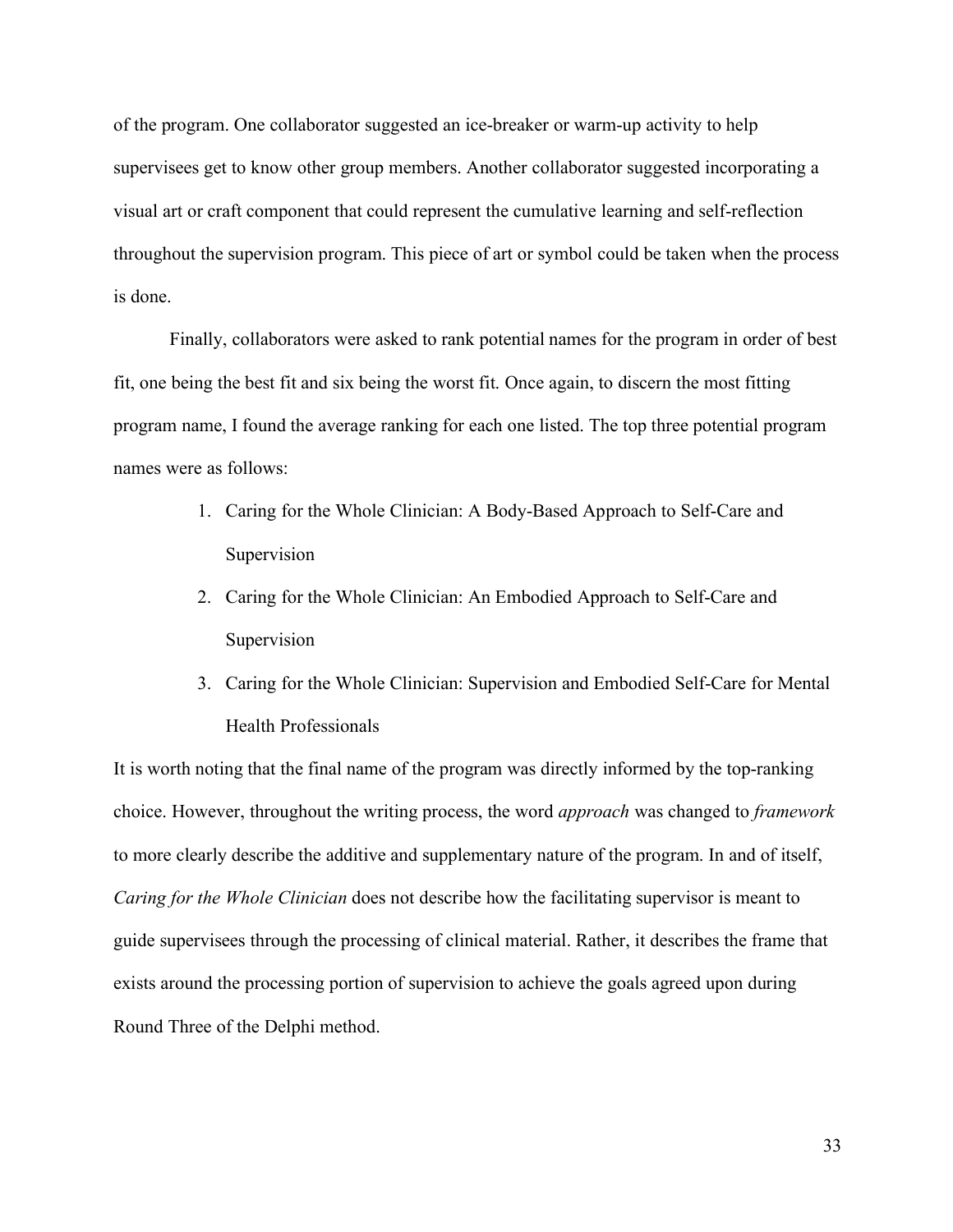# **Chapter Four: The Program**

### **Caring for the Whole Clinician: A Body-Based Framework for Self-Care and Supervision**

*Caring for the Whole Clinician* is a body-based framework for self-care and supervision for mental health professionals. With its focus on clinician wellness, the program combines elements of dance/movement therapy, clinical supervision and koshas, or layers of being, in yogic philosophy. *Caring for the Whole Clinician* aims to provide clinicians with a safe environment to process clinical experiences as well as the tools for developing an embodied approach to a personal self-care routine. Through guided, body-based experiences and discussions, the program encourages clinicians to explore the interrelated processes of professional development and clinician self-care.

Before every commercial plane takes flight, passengers are reminded to put their own oxygen mask on before assisting others. The program is rooted in the common idea that we cannot care for others unless we first care for ourselves. Despite its current trendiness, the concept of selfcare is one that is crucial to the growth and professional development of mental health professionals. *Caring for the Whole Clinician* recognizes the importance of self-care for clinicians and utilizes a holistic approach to clinical supervision that addresses the mind, body and spirit. Using the lens of yogic koshas, the program asks supervisees to explore each layer of their being (physical, energetic, mental/emotional, intellectual and blissful/spiritual) – to understand their professional identity and self-care needs in a new, embodied way.

#### **About the Author**

Hello! My name is Aliza Roth and I am a master's level dance/movement therapist and counselor residing in Chicago, Illinois. Currently, I am a counselor and site supervisor with a non-profit organization that provides individual and group therapy to students and families enrolled in Catholic schools in Chicago. Previously, I completed my field placement at a psychiatric hospital where I led dance/movement therapy groups and conducted mental health assessments across all units with a variety of populations.

After graduating from the University of Wisconsin-Madison's Dance Department, I knew I wanted to use my passion and knowledge of movement to help others. I completed my 200-hour yoga teacher training program and delved deeper into mindfulness and yogic philosophy through teaching. Shortly thereafter, I became one of the founding facilitators at Rooted Self Expression Center, a Chicago-based start-up offering creative arts sessions for adults that emphasized selfdiscovery and interpersonal connection. I realized that if I wanted to help others on a deeper level, I would need to go back to school. Through my experience in the Dance/Movement Therapy and Counseling program at Columbia College Chicago, I have been able to incorporate yoga and mindfulness into my therapeutic style.

# **Why was the program developed?**

Over the past few years, I have experienced multiple types of supervision in both individual and group formats. Each of these supervision experiences has allowed me to dive deeper into my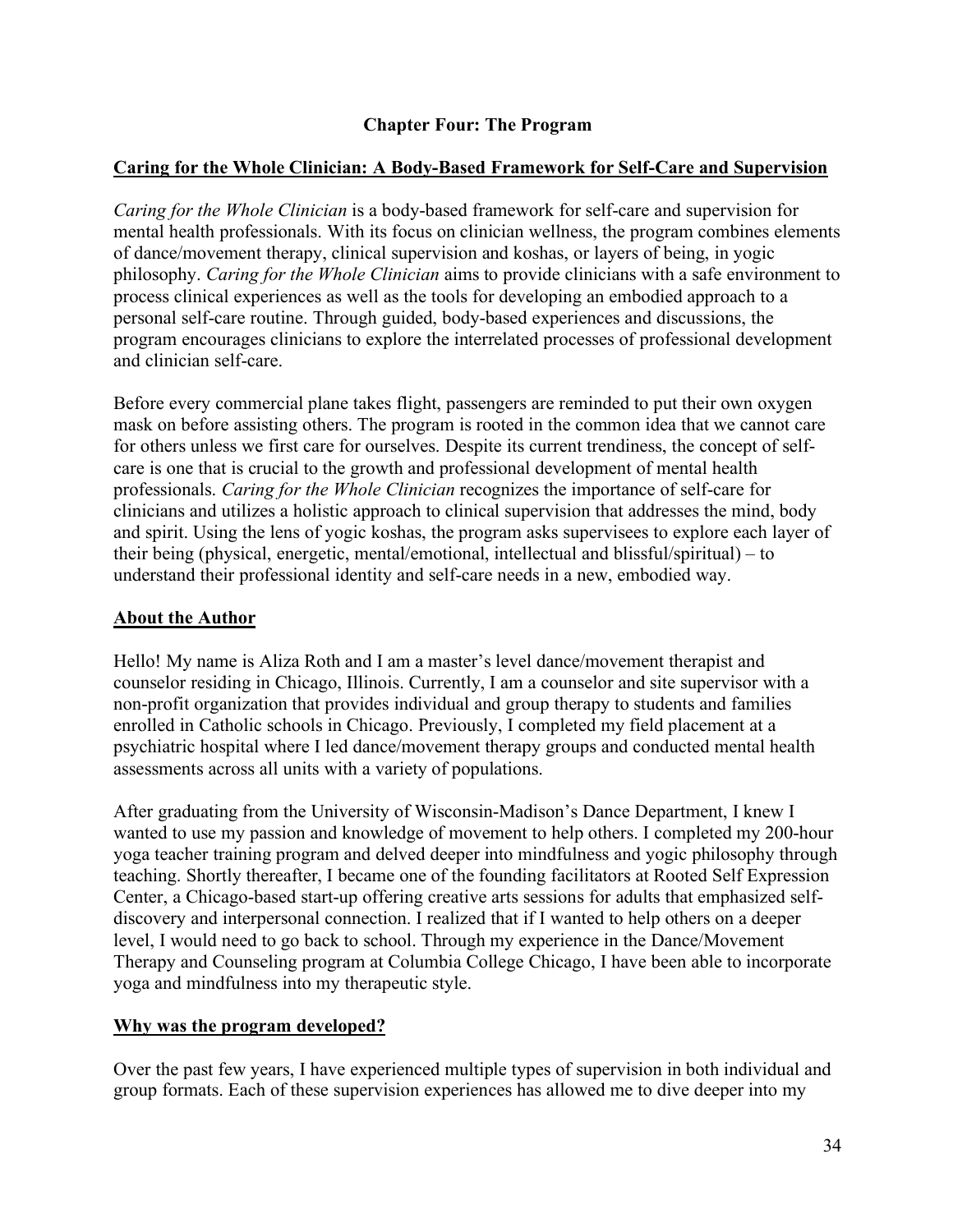understanding of myself as an evolving clinician. Although each experience was unique, each supervisor expressed interest in my professional development as well as my continued practice of self-care. This was done in various ways including providing time and space to process personal reactions to clinical situations, incorporating guided movement and meditation experiences and psychoeducational lessons.

Through discussions with fellow dance/movement therapy and counseling students as well as cointerns in other counseling and PsyD programs, I quickly learned that this type of supervision was not universal. Peers shared with me their difficulties and frustrations with supervision experiences and I began to wonder: How can I blend my passions for yoga, dance/movement therapy and self-care to serve the needs of emerging clinicians? *Caring for the Whole Clinician* was born.

# **How was the program developed?**

For the purpose of creating *Caring for the Whole Clinician*, I worked with six mental health professionals as collaborators who were currently or had very recently been seeing clients/patients. The collaborators comprised a group of three advanced graduate student interns working toward their doctorate in clinical psychology (PsyD), one recently graduated dance/movement therapist, one psychologist and one board certified dance/movement therapist. All of the collaborators identified themselves as supervisees and two of the collaborators also identified as supervisors.

Information was gathered using questionnaires and group interviews following the Delphi method, a technique for gathering qualitative data aimed at gaining consensus among experts (Hsu & Sandford, 2007). I conducted and implemented three rounds of this method, beginning with a questionnaire round sent via email (see Appendix C) to gain a clearer idea of the group's current experience and understanding of the role supervision currently plays in their lives. Round Two took the shape of two group interviews split by collaborator type (supervisor and supervisee) to decrease risk of any power differential. The Round Three questionnaire was also sent via email.

Information gathered during each round of the Delphi method was analyzed throughout the collaborative process. Questionnaire responses and interview narratives were synthesized and simplified into a consensus after each round of analysis that was then incorporated into the theory approach logic model for program development (Hsu & Sandford, 2007).

# **Who is the program for?**

*Caring for the Whole Clinician* is geared toward post-master's level mental health professionals and advanced doctoral students. This particular group is particularly at-risk to burnout due to the lack of sufficient professional support upon entering the field. Typically, when students in clinical psychology, counseling and creative arts therapies begin working with clients and/or patients, they receive both site and academic supervision based on their program requirements. Post-graduation, these new clinicians do not always continue to receive the same level of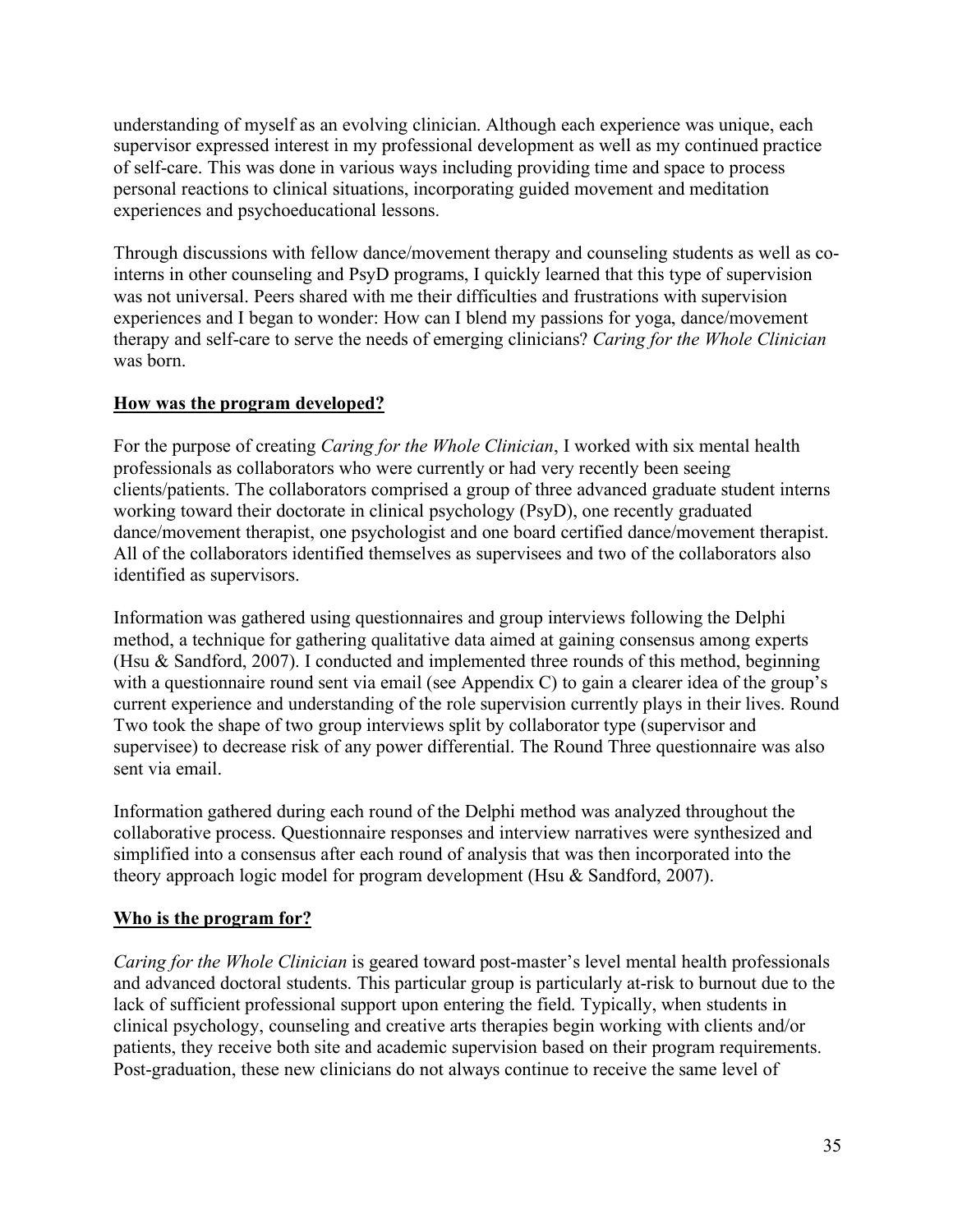supervision. Therefore, *Caring for the Whole Clinician* aims to offer professional support for this group of mental health professionals.

# **Program Goals**

The program intends to address the following goals:

- To create a supervision experience that supports the self-care and professional development of supervisees
- To educate supervisees about the five yogic koshas and how they relate to self-care
- To help supervisees develop holistic self-care practices

# **Theoretical Frameworks**

**Dance/Movement Therapy.** Dance/movement therapy (DMT) is defined as "the psychotherapeutic use of movement to promote emotional, social, cognitive, and physical integration of the individual, for the purpose of improving health and well-being" (American Dance Therapy Association, 2014, para. 1). In its very essence, DMT is a holistic and eclectic form of therapy that utilizes movement as an assessment tool, an inroad to building and maintaining the therapeutic relationship and as intervention. Dance/movement therapy aims to help clients cultivate healthy synergy of mind, body and spirit. The following major elements of dance/movement therapy are emphasized in the program:

- *Body awareness*
- *Breath and shape flow*
- *Embodiment*
- *Laban's Effort space*
- *Authentic Movement*

**Yogic Koshas.** According to yogic philosophy, we are all comprised of five layers of being called koshas. I like to use the image of a Russian nesting doll (Iyengar, 2005; Pacheco, 2016). The largest doll, or the outermost layer is the physical body, or annamaya kosha. Working inward, we have the energetic body, or pranamaya kosha, the mental body, or manomaya kosha, the intellectual body, or vijnanamaya kosha and finally, the blissful body, or the anandamaya kosha at the center. These koshas represent all the parts of ourselves, from our skin to our souls. Yoga teacher and writer Rebecca Pacheco explains that while the "chakras capture and conduct your vitality up and down your body's central axis or spinal column…the koshas protect this light and radiate it outward" (2015, p.124). When all five koshas are well nourished, and when there is communication from outer to inner and vice versa, we function as an integrated and balanced human being (Iyengar, 2005).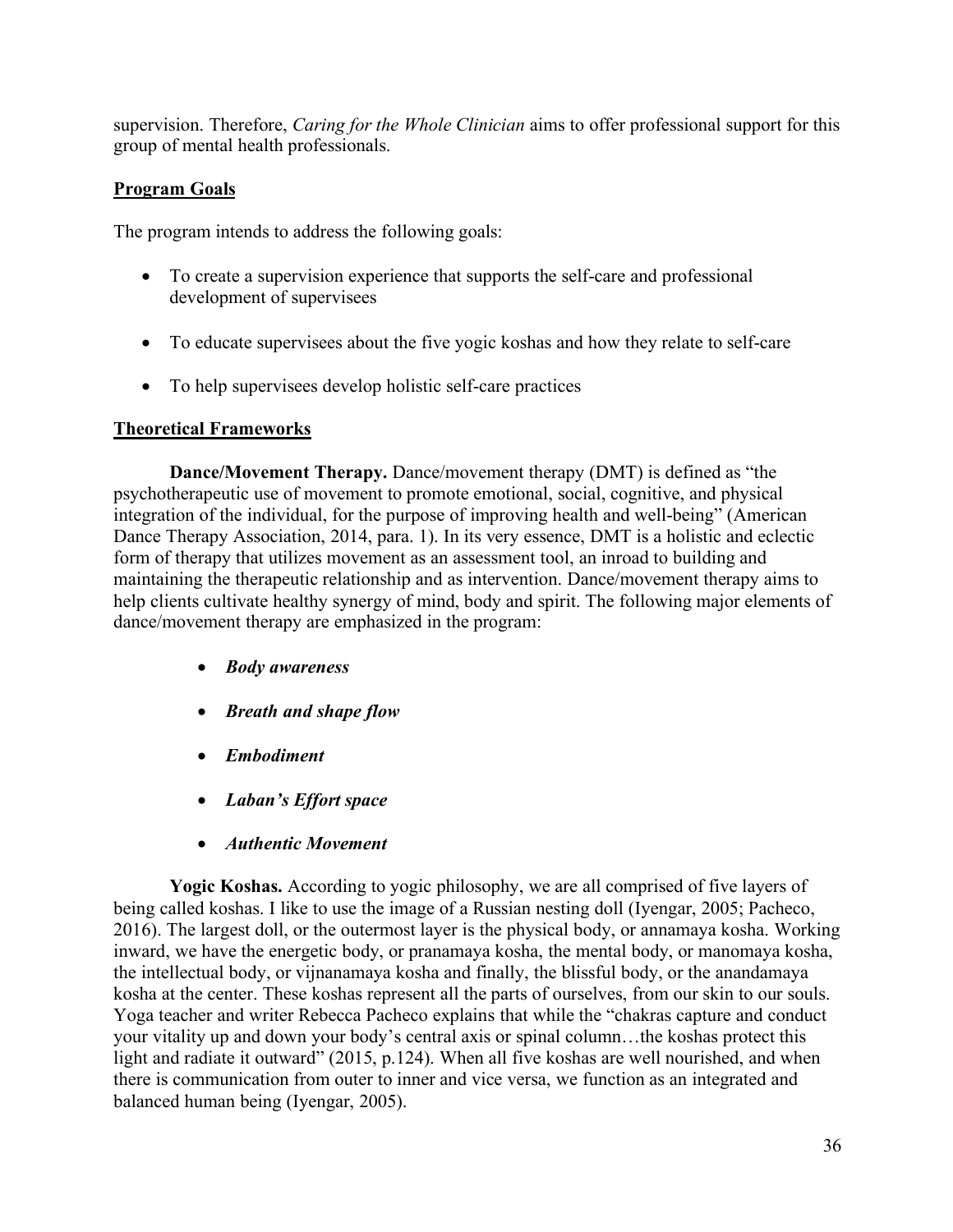#### **Structure of Program**

The 14-week program is comprised of seven sessions, which are outlined as follows: Session One: Orientation Session Two: Annamaya (Physical) Kosha Session Three: Pranamaya (Energetic) Kosha Session Four: Manomaya (Mental/Emotional) Kosha Session Five: Vijnanamaya (Intellectual) Kosha Session Six: Anandamaya (Blissful/Spiritual) Kosha Session Seven: Integration

**Timing and frequency.** This program manual outlines seven group supervision sessions. There are no rigid guidelines with respect to duration of each session for a few reasons. First, collaborator responses to the question of session length were varied. However, they all expressed the need to allot more time for larger groups to accommodate the processing of clinical experiences. Facilitating supervisors are encouraged to set session length based on the size of the supervision group. Additionally, *Caring for the Whole Clinician* can easily be adapted for individual supervision, and timing and frequency would depend upon the site requirements and/or needs of the supervisee. Second, many supervisors and supervisees in the field of dance/movement therapy work multiple jobs and are likely to need flexibility with regard to session length to accommodate their busy schedules. Finally, each of the middle five supervision sessions include three different body-based experientials. This provides the facilitating supervisor with the flexibility to choose how many experientials to include based on the session length of their version of the program. Group sessions should occur every other week to allow participants time to process, integrate and reflect upon information gathered during the previous session.

#### **For the Facilitating Supervisor**

**Prerequisites for facilitation.** The facilitating supervisor using this program manual must be a Board Certified Dance/Movement Therapist (BC-DMT). The reasons for this perquisite are threefold. First, BC-DMT supervisors have both the necessary training and sufficient clinical experience to be able to guide new clinicians through this 14-week supervisory experience. Second, a facilitating supervisor with a BC-DMT credential will promote participation from new dance/movement therapists seeking licensure. Lastly, as this is the pilot version of the program, there are places throughout seven sessions where the supervisor is asked to improvise and rely upon their supervisory style and prior training. It is my hope that evaluation of the program will provide more specific details for the facilitating clinician which may then be adapted for those other than BC-DMT supervisors.

**Space and materials.** As *Caring for the Whole Clinician* is a body-based framework for clinical supervision, there are a few things for the facilitating supervisor to keep in mind. First, the environment must be large enough to allow each supervisee sufficient space to move. Second, the supervision room should have very little furniture, perhaps only the chairs or cushions used during discussion and verbal processing. The following is a list of materials the facilitator should obtain before the first session: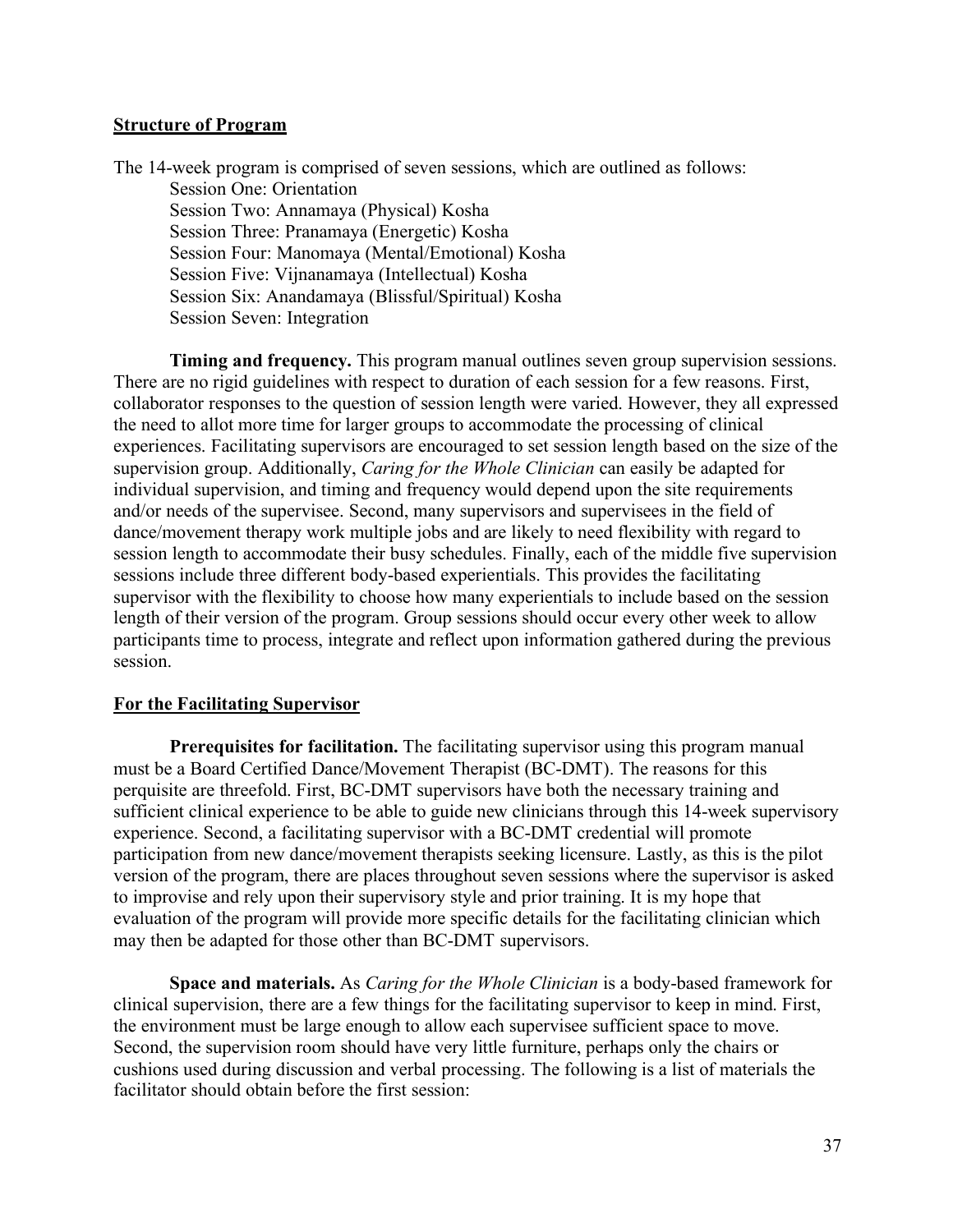- Chairs/Cushions (as many as there are clinicians)
- Do Your Om Thing by Rebecca Pacheco (as many copies as there are clinicians)
- Light on Life by B.K.S. Iyengar (as many copies as there are clinicians)
- Self-Care for Dance/Movement Therapy Interns by Stephanie Terrell (accessible through www.dmtselfcare.com)
- Journals/Paper
- Writing Utensils (pens/pencils)
- Color Image of Koshas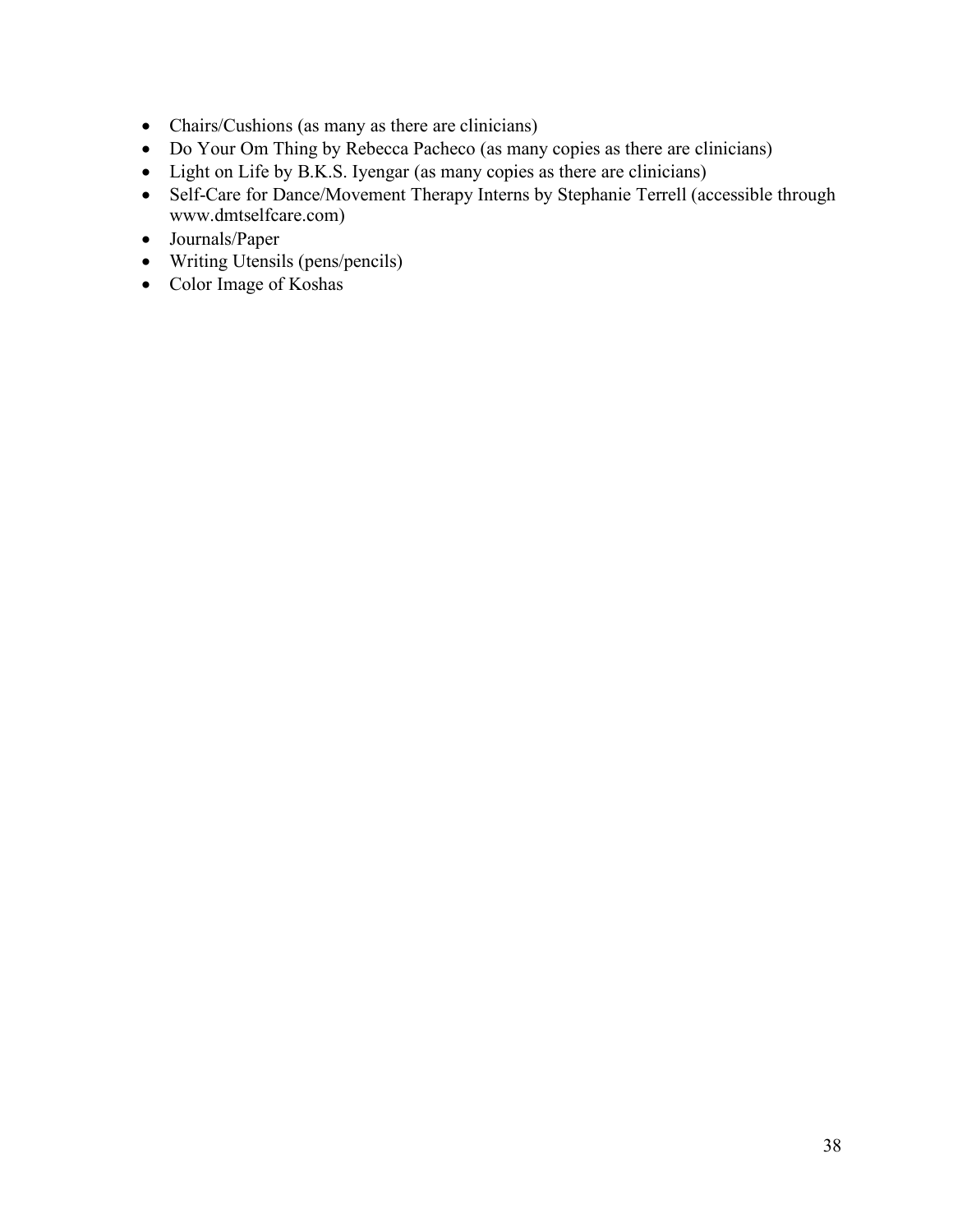# **SESSION ONE: ORIENTATION**

## Introductions:

- Name
- Point in educational/professional journey
- Place of work
- What brought you to *Caring for the Whole Clinician?*

## Experiential: Meet the Group/Meet your Koshas

Set up by standing in a circle.

**Script:** Let's get to know each other using the koshas as our guide. I will read off a list of statements. When you hear a statement that is true for you, please take one step into the center of the circle. Make eye contact with others who stepped forward. Return to your place in the circle.

- I have felt physically exhausted at work.
- I depend on caffeine to remain alert throughout the day.
- Sometimes, I feel like I'm on autopilot.
- I have been forgetful.
- I have zoned out during session.
- I don't get enough sleep.
- I've been eating more unhealthy foods lately.
- I feel stressed on a daily basis.
- I have snapped or exploded at a friend/family member/co-worker.
- I have used food to mask or avoid my emotions.
- I have needed to "catch my breath" more than usual.
- I have been more anxious than usual these days.
- I have felt jealous of others (while scrolling through social media or in real life).
- I have felt bored.
- I have gotten lost in existential thought.
- My thoughts have sounded a lot like "me, me, me" lately.

Take note of how many times you stepped forward. While many complex factors work together to influence our answers to these questions, a higher number of steps forward may indicate that we need to increase or expand our self-care practice. Over the course of the next 14 weeks, we will learn about and practice various approaches to self-care, or ways to prevent these experiences related to burnout.

# Overview: What is *Caring for the Whole Clinician*?

*Caring for the Whole Clinician* is a body-based approach to self-care and supervision for mental health professionals. With its focus on clinician wellness, the program combines elements of dance/movement therapy, clinical supervision and koshas, or layers of being, in yogic philosophy. *Caring for the Whole Clinician* aims to provide clinicians with a safe environment to process clinical experiences as well as the tools for developing an embodied approach to a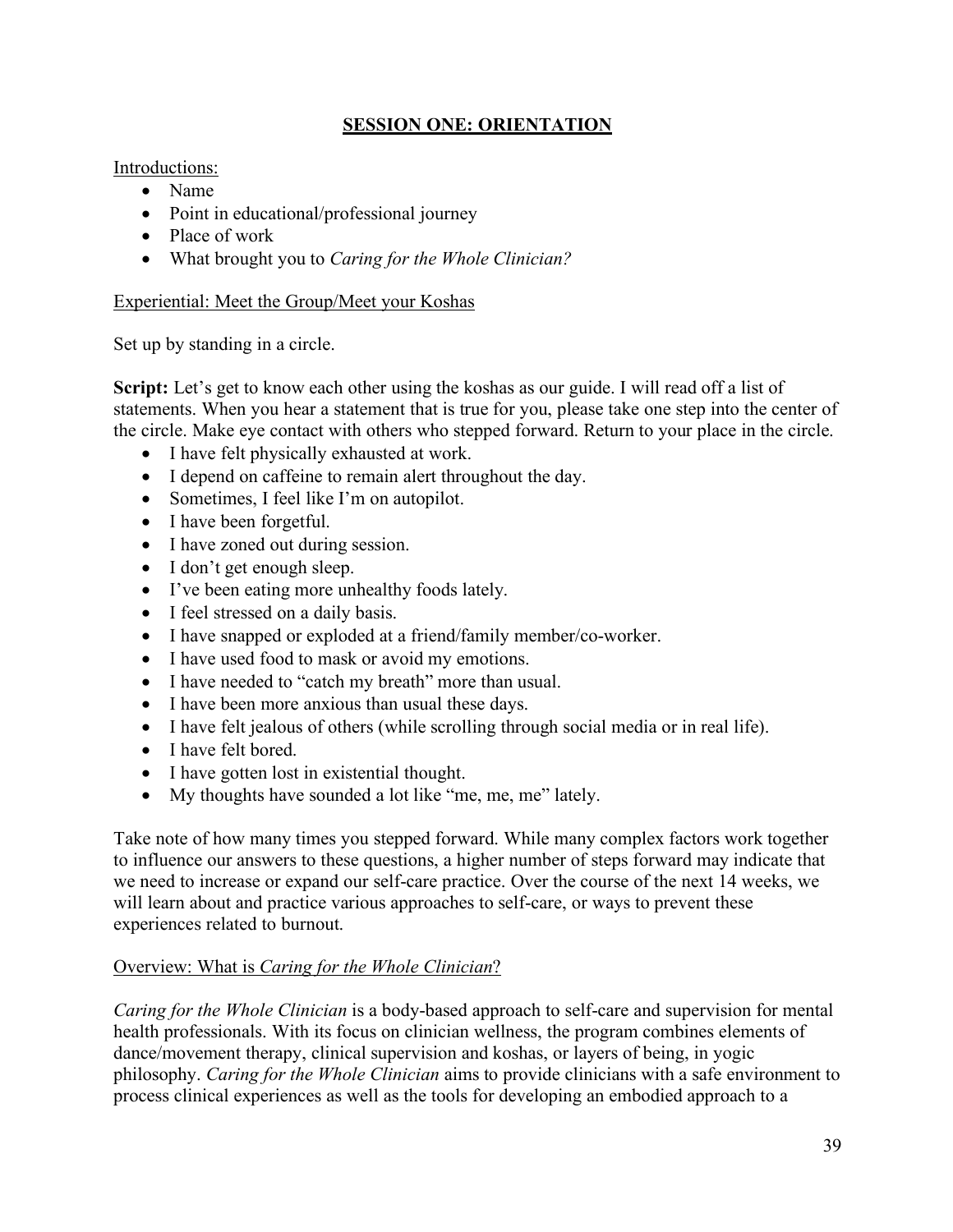personal self-care routine. Through guided, body-based experiences and discussions, the program encourages clinicians to explore the interrelated processes of professional development and clinician self-care.

Before every commercial plane takes flight, passengers are reminded to put their own oxygen mask on before assisting others. The program is rooted in the common idea that we cannot care for others unless we first care for ourselves. Despite its current trendiness, the concept of selfcare is one that is crucial to the growth and professional development of mental health professionals. *Caring for the Whole Clinician* recognizes the importance of self-care for clinicians and utilizes a holistic approach to clinical supervision that addresses the mind, body and spirit. Using the lens of yogic koshas, the program asks supervisees to explore each layer of their being (physical, energetic, mental/emotional, intellectual and blissful/spiritual) – to understand their professional identity and self-care needs in a new, embodied way.

### What is Self-Care?

As mental health professionals, we know how crucial it is to take care of ourselves. We have all experienced the physical, emotional, mental, intellectual and spiritual difficulties that stem from a lack of self-care. It is our responsibility to practice our own self-care so we can ethically serve our clients and patients to the best of our abilities.

**Discuss:** Think about your own self-care practice now. What are the first few words that come to mind when you think about your own self-care? What does self-care mean to you? How do you know your self-care is effective? What types of self-care do you engage in regularly?

# What are the Five Koshas?

According to yogic philosophy, we are all comprised of five layers of being called koshas. I like to use the image of a Russian nesting doll (Iyengar, 2005; Pacheco, 2016). The largest doll, or the outermost layer is the physical body, or annamaya kosha. Working inward, we have the energetic body, or pranamaya kosha, the mental body, or manomaya kosha, the intellectual body, or vijnanamaya kosha and finally, the blissful body, or the anandamaya kosha at the center. These koshas represent all the parts of ourselves, from our skin to our souls. Yoga teacher and writer Rebecca Pacheco (2015) explains that while the "chakras capture and conduct your vitality up and down your body's central axis or spinal column…the koshas protect this light and radiate it outward" (p.124). When all five koshas are well nourished, and when there is communication from outer to inner and vice versa, we function as an integrated and balanced human being (Iyengar, 2005).

# Prompts for Processing Clinical Experiences:

**Script:** Although we have all experienced clinical supervision at our sites and within our graduate programs, our experiences are vast and varied. They range from client-focused to clinician-focused and everything in between. During our time together, we will be processing our reactions, responses and countertransference to client material through the lens of yogic koshas. We will use prompts to help guide our discussion.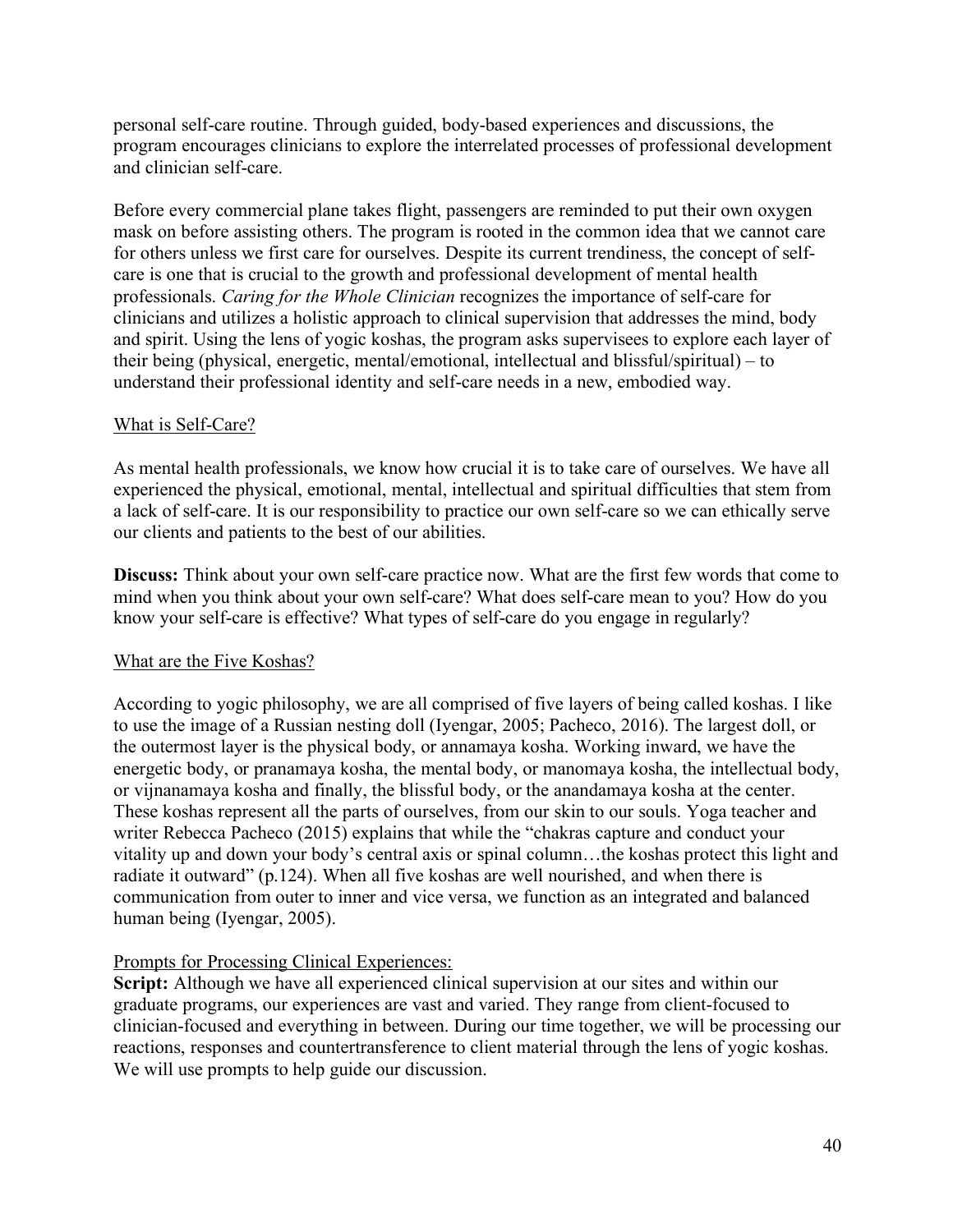- When sharing your clinical experiences, take note of your physical sensations, body movements, images, memories and feelings about the material.
- When listening to others, do the same notice your physical sensations, body movements, images, memories and feelings about the material.

#### Homework:

• Annamaya Kosha Readings: p.123-127, *Do Your Om Thing* by Rebecca Pacheco; p.21- 64, *Light On Life* by B.K.S. Iyengar

# Closing Ritual:

**Script:** Let's stand in a circle. We will always begin and end our sessions in a circle. If you feel comfortable to do so, I invite you to close your eyes for a final scan of your koshas. Begin by taking a few deep breaths and turning your attention to the outermost layer of your being, the physical body. What color is this outer layer? What texture is it? Slowly, turn your attention now to the next layer, the energetic body. What color is this layer? What texture? Take a deep, nourishing breath. Moving inward, begin to notice your mental or emotional body. What thoughts are on your mind? Watch those thoughts float past you as you send them on their way. What color is this layer? Next, turn your attention to the next layer, the intellectual body. What color is this layer? What texture is it? Finally, turn your attention toward your innermost layer closest to your true Self. This is the blissful layer. What color is it? What texture? When you are ready, begin to zoom out like a drone flying further and further away from your koshas. Notice each distinctive layer. See your koshas as they are, whole, interconnected, glowing. Ask yourself, "How am I feeling right now?" When you are ready, slowly and mindfully open your eyes and bring your awareness to the others in the space. \*When everyone has their eyes open\* We will close our time together by sharing our personal awarenesses with the group to take or leave as they need. When it is your turn, please share your offering verbally, "I offer blank to the group" and non-verbally with a movement or gesture. \*After entire group has shared\* Thank you everyone for sharing. We will close with three deep breaths, inhaling through the nose and exhaling through the mouth.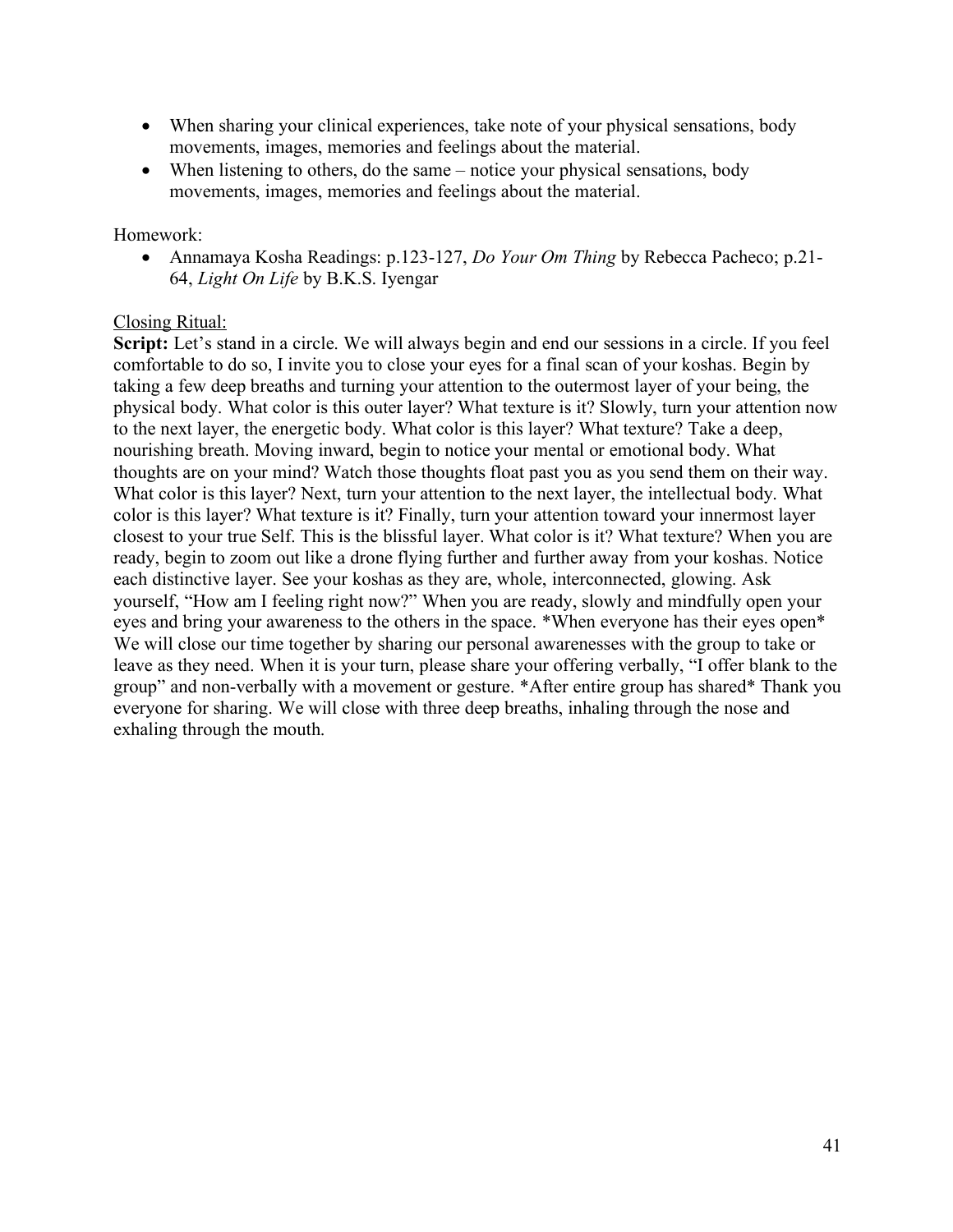# **SESSION TWO: ANNAMAYA (PHYSICAL) KOSHA & BODY AWARENESS**

# Overview: Annamaya Kosha

The annamaya kosha, or the physical body, is also known as the food-apparent sheath. It is the outermost layer of our being. This kosha is comprised of skin, bones and muscles. It is what other people see when they look at us. It is external. When the annamaya kosha is disregarded or uncared for, we may experience weight gain or loss, muscle soreness, and disease of the physical body.

# **Brainstorm: How do we nourish the annamaya kosha?**

- Take five minutes to write down all of the ideas offered by supervisees.
- Other ways: asana practice (physical yoga poses), exercise, massage, eating healthy foods, hygiene

# Experiential One: Meet Your Annamaya Kosha/Guided Body Scan

**Script:** Find a comfortable position on the floor, either sitting or lying down. We will be here for five minutes. Feel one long line with your head, neck, and trunk in alignment. Close your eyes, withdrawing your awareness from the sights and sounds around you. Bring your full attention to your physical body. Notice your breath. Now, turn your awareness to the bottoms of your feet. Your toes. The tops or arches of the feet. How do your feet feel right now? Bring to mind all that your feet do for you. Getting you from point A to point B. Supporting you in walking, running jumping, dancing. In your mind, thank your feet for all that they allow you to do, to accomplish from day to day. Take a few deep breaths, with every exhale, sending love and gratitude to your feet. \*Move up the body using the same format i.e. acknowledging the body part, assessing how it feels in the present moment, identifying how it supports you, sending love and gratitude to the specific body part, ending with the head/face (V. Martinez, adapted from personal communication, June 2015).

# Experiential Two: I am/You are (Mindfulness and Body Awareness)

Set up in pairs. If there are an uneven number of supervisees, there can be one group of three.

**Script:** One partner will be Partner A and the other will be Partner B. If I say "A, you are," Partner A will proceed to make statements about Partner B's physical appearance or observable behavior. An example could be "You are sitting cross-legged." Another might be "You have brown eyes." If I say "A, I am," Partner A will make statements about their own physical appearance or observable behavior. An example of this might be "I am looking at my partner" or "My hands are clammy." The same prompts apply for partner B, "B, you are" and "B, I am." When one prompt is given, statements should be made continuously with as little hesitation as possible until the next prompt is given (K. Larsen, adapted from personal communication, August 2017).

# Experiential Three: Body Part Warm-Up

Set up standing in a circle.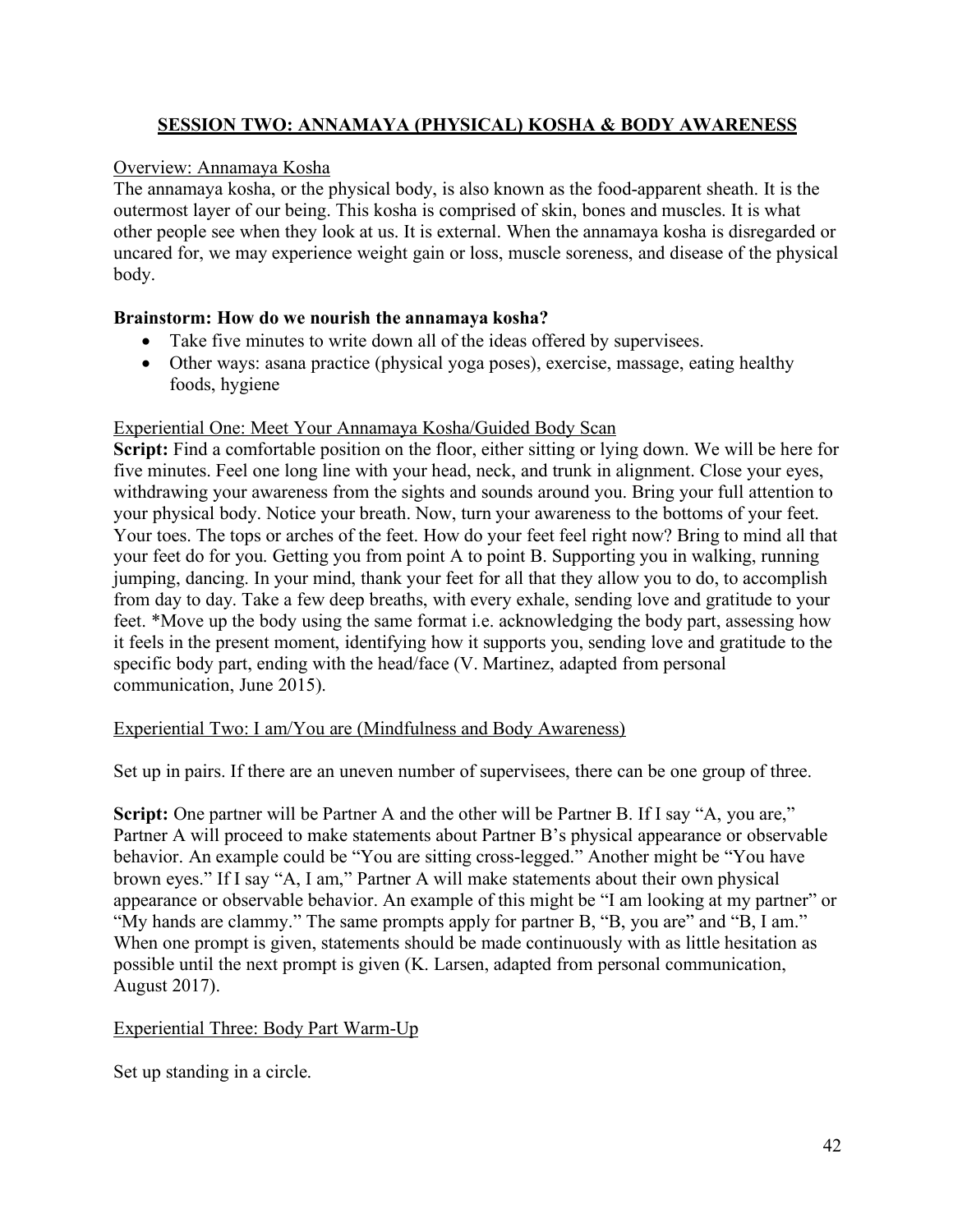**Note to facilitator:** This experiential is meant to be improvisational. Feel free to use your own experience leading body part warm-ups to inform your facilitation. You may feel like leading the group in a Chacian warm-up and use your observation and reflection skills to move from one body part to the next. Read the group. Perhaps a guided warm-up is best today. Music is up to you!

Prompts for Processing Clinical Experiences:

- What clinical experiences make you feel most comfortable in your own skin?
- What happens in your physical body when you are working with a particular client?
- What have you been embodying as a clinician lately?
- What do you wish to embody as a clinician?

### Homework:

- Self-Care Challenge: Find three ways to nurture your annamaya kosha. Feel free to reference p. 10-11 in *Self-Care for Dance/Movement Therapy Interns* by Stephanie Terrell for ideas. Reflect on each practice of self-care in your journal.
- Pranamaya Kosha Readings: p.128-130, *Do Your Om Thing* by Rebecca Pacheco; p.65- 105, *Light On Life* by B.K.S. Iyengar

### Closing Ritual:

**Script:** Let's stand in our circle. If you feel comfortable to do so, I invite you to close your eyes for a final check-in with the annamaya kosha. Begin by taking a few deep breaths and turning your attention to the outermost layer of your being. Your skin. Your muscles. Your joints. Allow your physical body to speak as you listen. What is it saying? How does it feel? Perhaps more than one craving or desire is coming to the forefront. Try to clarify one for now. One message or request from the annamaya kosha. When you are ready, slowly and mindfully open your eyes and bring your awareness to the others in the space. \*When everyone has their eyes open\* We will close our time together by transforming these personal awarenesses into offerings for the group to take or leave as they need. When it is your turn, please share your offering verbally, "I offer blank to the group" and non-verbally with a movement or gesture. \*After entire group has shared\* Thank you everyone for sharing. We will close with three deep breaths, inhaling through the nose and exhaling through the mouth.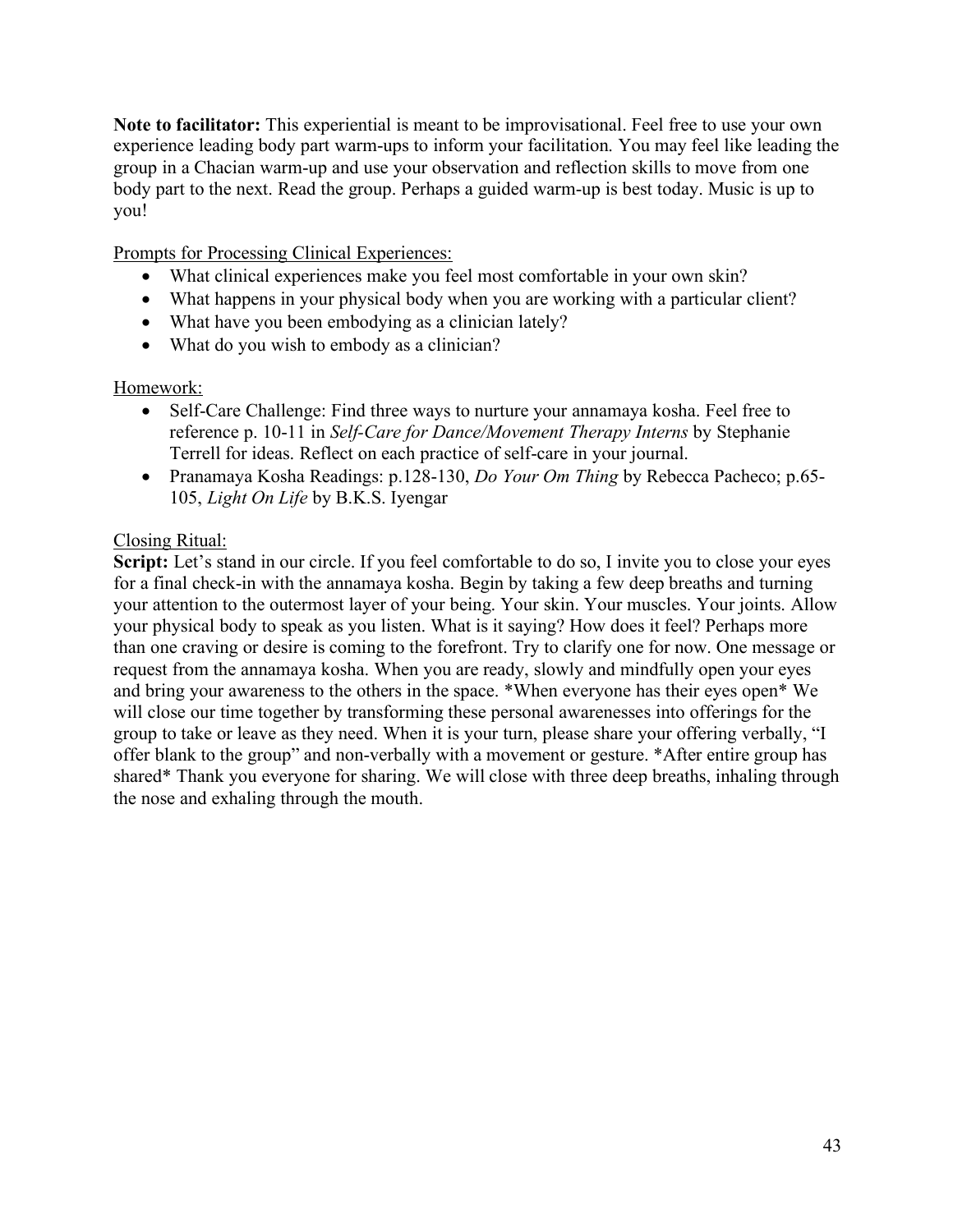# **SESSION THREE: PRANAMAYA (ENERGETIC) KOSHA & SHAPE FLOW**

Check-in:

• Discuss homework, i.e. any findings, reflections, realizations from nourishing the annamaya kosha.

### Overview: Pranamaya Kosha

The pranamaya kosha, or the energetic body, is also known as the air-apparent sheath. In Sanskrit, prana means life force. The pranamaya kosha is influenced by and shifts with breath. It governs biological processes from breathing to digestion to blood circulation. Pacheco writes about the pranamaya kosha as the window of our home, the physical body. It lets light and fresh air into the body. When the pranamaya kosha is disregarded or uncared for, we may be disconnected from our sense of self, feel ungrounded or feel energetically stuck. Pranayama, or breathing techniques in yoga, are devoted to replenishing and revitalizing the second sheath.

### **Brainstorm: How do we nourish the pranamaya kosha?**

- Take five minutes to write down all of the ideas offered by supervisees.
- Other ways: acupuncture, homeopathy, breathing exercises (pranayama), sunlight (ultimate source of prana)

### Experiential One: Meet Your Pranamaya Kosha

**Script:** Find a comfortable position on the floor, either sitting or lying down. We will be here for a few minutes. Bring your full attention to the point between your nostrils and feel yourself breathe. Simply notice the breath. There is no need to adjust or change it. It flows naturally, in and out. Gradually your breath will flow more slowly, smoothly, and quietly. Be aware of the energy pulsing through your body. It's making your heart beat, your lungs expand and contract, the blood course through your veins, your stomach gurgle. The force orchestrating this movement—not your physical body itself—is your pranamaya kosha (Johnsen, 2018).

#### Experiential Two: Guided Breathing Exercise

**Script:** Now, we will practice a few different pranayama, or breathing techniques, that are designed to revitalize the pranamaya kosha. *Prana* means breath and *ayama* means to extend or draw out; the two together mean breath control or extension.

#### **1. Savitri Pranayama (Goddess of Solar Harmony)**

The Savitri ratio is 2:1:2:1 and can be practiced with different counts to achieve different physical and energetic effects. This pranayama is typically performed in an upright seated position, but can be performed in savasana, or lying down on one's back, for relaxation. We will practice the Savitri ratio in a 6:3:6:3 count, inhaling through the nose for six counts, exhaling through the nose for three counts.

#### **2. Nadi Shodhana Pranayama (Alternate-Nostril Breathing)**

This practice of alternating the breath between the right and left nostrils is known to purify the energy passages, or nadis, that carry prana throughout the body. Studies have shown that alternate-nostril breathing can decrease blood pressure and improve mental focus (Levine, 2015).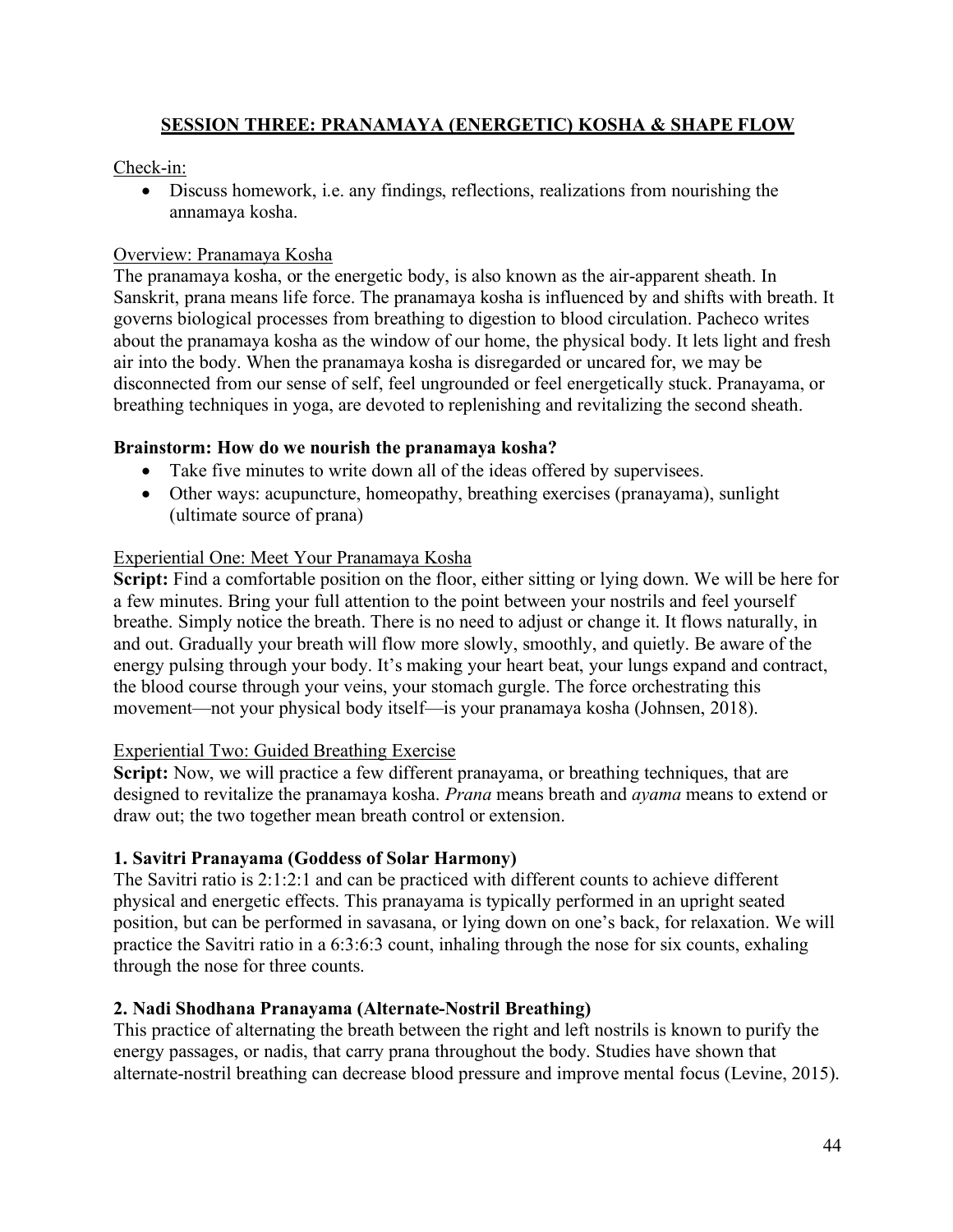Find a comfortable seat. We will begin by creating Vishnu Mudra, or the gesture of universal balance in yoga. Extend all five fingers. Then, bring the middle and pointer fingers to touch the base of the thumb. Close the right nostril with the thumb. Inhale through the left nostril and then close it with the ring finger. Open the right nostril and exhale slowly through it. Inhale through the right nostril then close it. Open the left nostril and exhale slowly through it. That completes one cycle. We will repeat this cycle five times.

### **3. Kapalabhati Pranayama (Breath of Fire or Skull-Shining Breath)**

Kapalabhati Pranayama energizes and activates the sympathetic nervous system. It can be used to wake up when you are feeling foggy or lethargic. Kapalabhati practice is used to strengthen and tone the diaphragm and abdominal muscles, cleanse the respiratory system and release toxins. Begin by taking a full cycle of breath. Inhale again and begin exhaling by quickly pulling in the lower abs to force air out in short spurts. Your inhalation will be passive between each active, quick exhalation. We will continue for 30 exhalations. I will cue the last 10 breaths followed by three slow, deep cycles of breath in through the nose and out through the mouth.

### Experiential Three: Exploring Shape Flow

**Script:** The breath is intrinsically related to a concept in Laban Movement Analysis called Shape Flow Support. As we breathe, we grow and shrink in three dimensions. In the Vertical Dimension, we can lengthen and shorten. In the horizontal dimension, we can widen and narrow. And in the sagittal dimension, we can bulge and hollow. Let's explore each of these.

Begin by standing tall with your weight evenly distributed across both feet. Feel ears stacked over shoulders stacked over hips. We will begin by exploring the breath in the vertical dimension. As you inhale, reach both arms overhead, energy shooting out of the fingertips. As you inhale, bend at the elbows and bring the arms down by your sides. We will do this 10 times. Next we will explore breathing in the horizontal dimension. Place the hands on the lowest ribs with elbows pointing outward. As you inhale, breathe into the palms of your hands and feel the lungs widen. As you exhale, gently press the hands toward one another as you feel the lungs narrow to the midline. Repeat this 10 times. Next, we will practice breathing in the sagittal dimension, forward and back. Place one palm on the belly and the back of the other hand on the back. As you inhale, feel the belly and back bulging and molding into each hand. As you inhale, feel the belly and back hollowing toward the spine. Repeat 10 times. Lastly, bring the hands back down to the sides, palms facing front. Close the eyes and begin to breathe in all dimensions, vertical, horizontal and sagittal. Feel the breath expanding up and down, side to side, backward and forward. Repeat 10 times and as you are ready, slowly and mindfully open the eyes.

#### Prompts for Processing Clinical Experiences:

- Reflect on the past two weeks. What energy have you been bringing to your sessions?
- How does your pranayama kosha shift when working with different clients?
- What unhealthy behavior/stuck energy do you want to change with relation to your clinician self?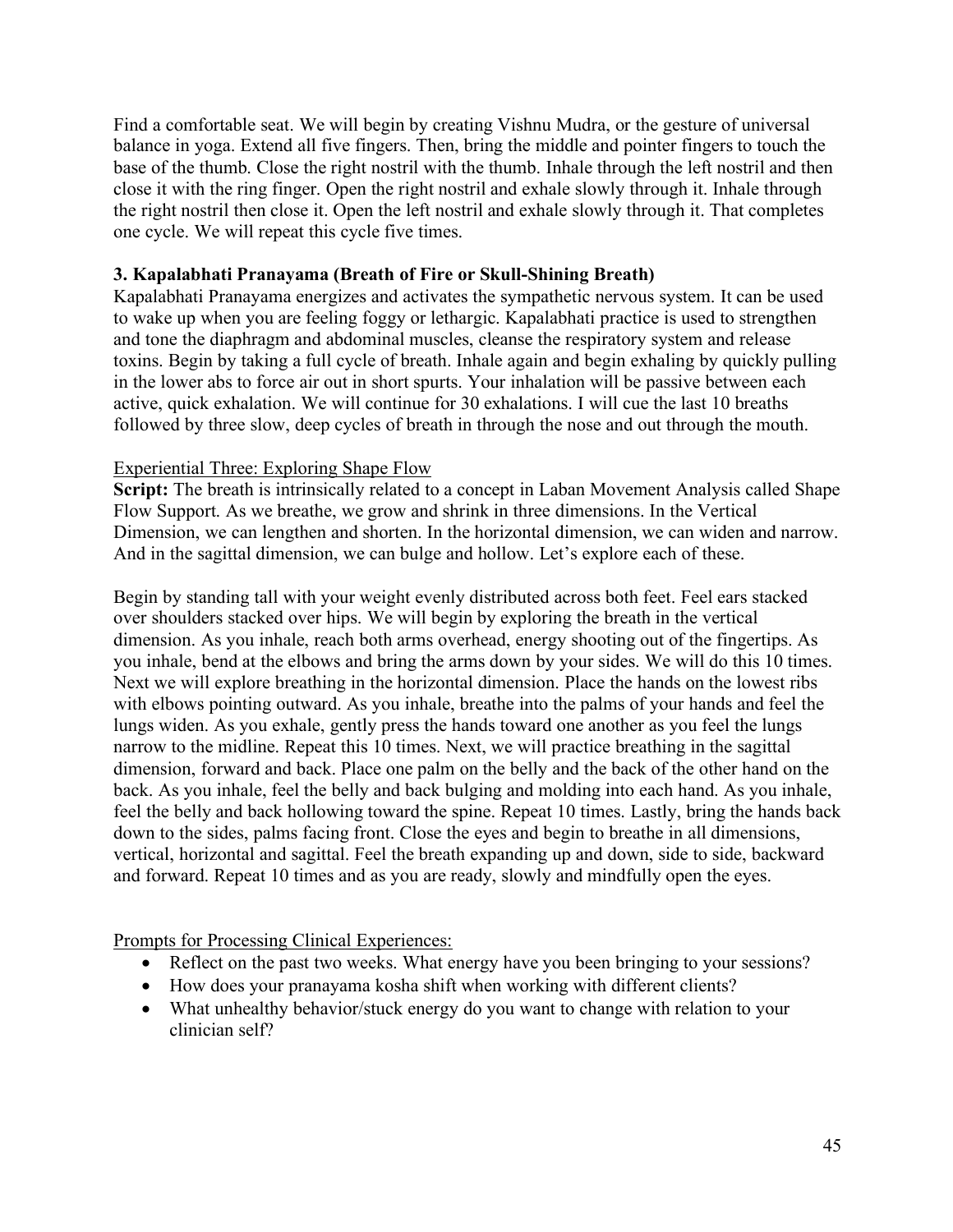## Homework:

- Self-Care Challenge: Find three ways to nurture your pranamaya kosha. Reflect on each practice of self-care in your journal.
- Manomaya Kosha Readings: p.130-133, *Do Your Om Thing* by Rebecca Pacheco; p.107- 146, *Light On Life* by B.K.S. Iyengar

#### Closing Ritual:

**Script:** Let's stand in our circle. If you feel comfortable to do so, I invite you to close your eyes for a final check-in with the pranamaya kosha. Begin by taking a few deep breaths and turning your attention to this second layer of your being. Your breath. The blood flowing through your veins. Allow your energetic body to speak as you listen. What is it saying? How does it feel? Perhaps more than one craving or desire is coming to the forefront. Try to clarify one for now. One message or request from the pranamaya kosha. When you are ready, slowly and mindfully open your eyes and bring your awareness to the others in the space. \*When everyone has their eyes open\* We will close our time together by transforming these personal awarenesses into offerings for the group to take or leave as they need. When it is your turn, please share your offering verbally, "I offer blank to the group" and non-verbally with a movement or gesture. \*After entire group has shared\* Thank you everyone for sharing. We will close with three deep breaths, inhaling through the nose and exhaling through the mouth.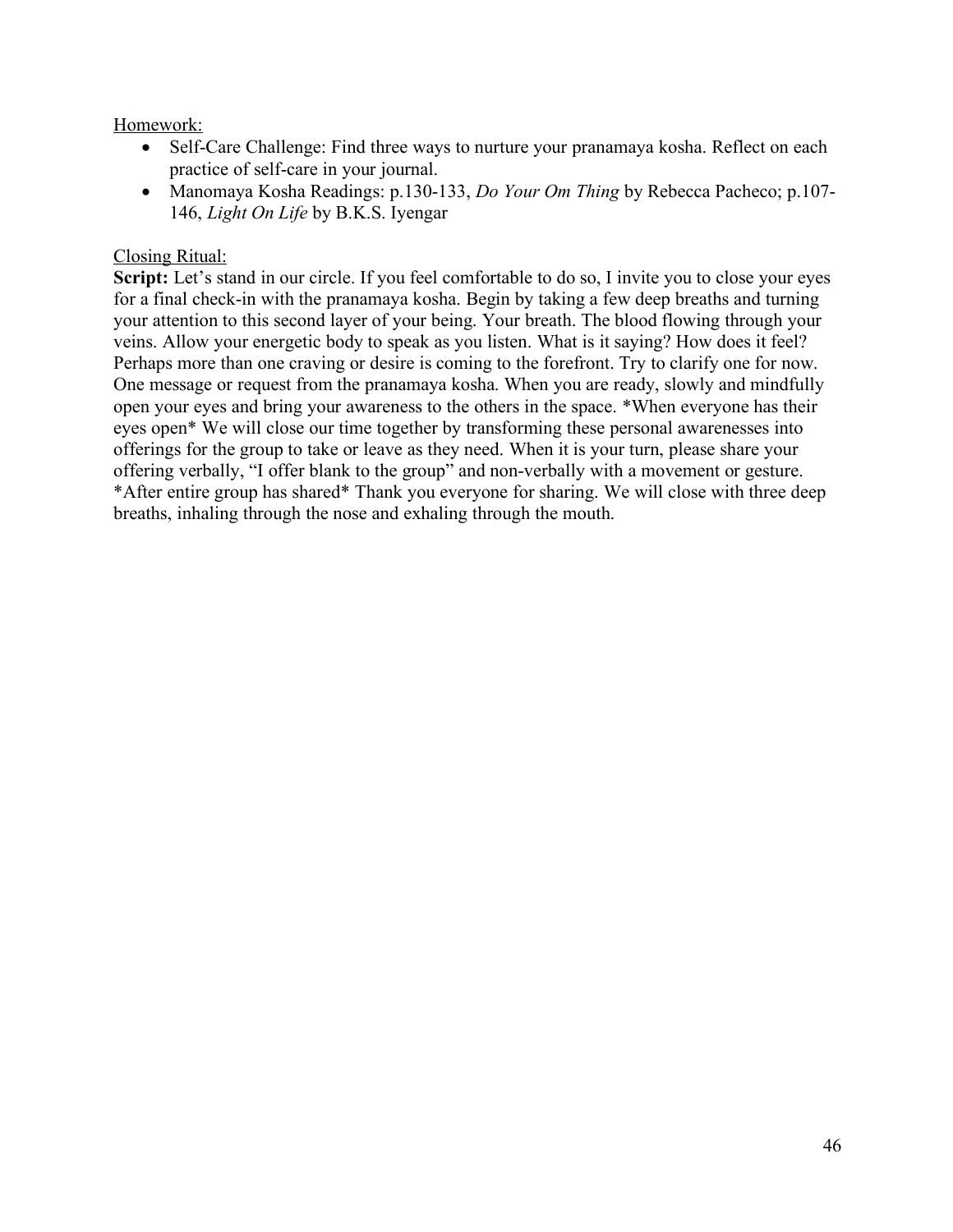# **SESSION FOUR: MANOMAYA (MENTAL/EMOTIONAL) KOSHA & EMBODIMENT**

## Check-in:

• Discuss homework, i.e. any findings, reflections, realizations from nourishing the pranamaya kosha.

### Overview: Manomaya Kosha

The manomaya kosha is known as the mental or emotional sheath. This layer is comprised of our thought processes or the contents of our minds (Pacheco, 2015). The manomaya kosha processes sensory input and responds reflexively. It holds our feelings, memories, fears, likes and dislikes. When we neglect the manomaya kosha, we may feel like our emotions control us. When we nourish the manomaya kosha, we recognize, feel and express our feelings in healthy ways.

### **Brainstorm: How do we nourish the manomaya kosha?**

- Take five minutes to write down all of the ideas offered by supervisees.
- Other ways: mantra meditation, chanting, acts of service, asana, therapy, spending time with those we love

### Experiential One: Meet Your Manomaya Kosha

Script: Find a comfortable standing or seated position. We will be here for a few minutes. I invite you to close your eyes to help you tune into your inner world. Begin by taking a few deep breaths, slow and even inhales and exhales. Begin to bring your attention to any sensations you feel – body temperature, muscle tension. Notice the position of your body in space. Are you moving, ever so slightly? Notice if there is a color or image that begins to enter your mind's eye. Let it grow, expand, transform. Ask yourself the question, how am I feeling right now in this moment? Perhaps an emotion comes to mind right away. Or, perhaps, it is more difficult to pin down. Take your time. What thoughts pop into your head? Acknowledge each one in real time and send it on its way. Come back to the breath. Start to deepen your inhales and exhales. Slowly, mindfully flutter the eyes open and re-enter the space. The floor is open for anyone who would like to share about that experience.

#### Experiential Two: Stream of Consciousness Journaling & Affirmations

**Script:** We will now engage in stream of consciousness journaling for 10 minutes. There is no right or wrong way to do this. The only recommendation I will make is to keep your pen moving for the entirety of the session. If nothing comes to mind, feel free to write "I can't think of anything" or something similar over and over again. You are writing about your thoughts in the present moment. Your feelings, body sensations, images and feelings in the present moment. I will give you a 15 second warning when we are nearing the end of the session. Begin.

Now, read through your writing. It could be that you were very nice to yourself. More often though, our unfiltered thoughts can be relatively harsh. Below your journaling, find a new line. Write down three affirmations. Three things that are true and that you believe about yourself. Affirmations, in our case, take this form: "I am ..." Three things you are. When you have finished, please put your pen down so I know.

# **Note to facilitator: Wait until everyone is done writing.**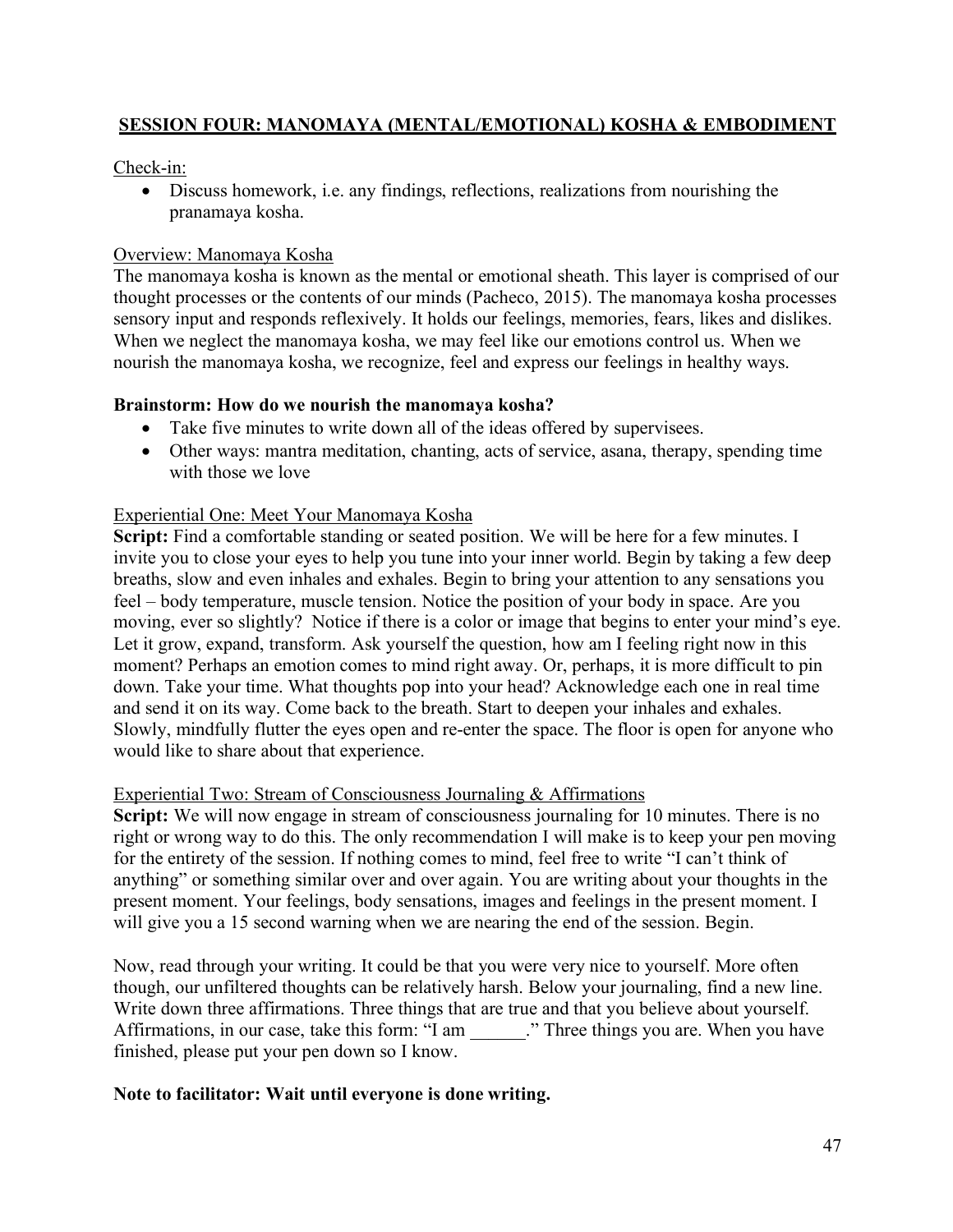Let's find our circle. One at a time, if and as you feel comfortable sharing, please embody your affirmation, with or without words. You may use a static posture, movement or a combination. When you are finished, the others in the group will witness you and offer what they see in your movement.

## Experiential Three: What Do You Need Right Now?

**Script:** Let's practice taking cues from our manomaya kosha right now. Ask yourself the question, "What do I need right now?" Take as much time as you need to tune inward and find an authentic answer to the question. Maybe you need something from the group. Or, maybe you need to do something yourself.

**Note to facilitator:** If the group needs more direction, you might offer to go first, modeling vulnerability.

Prompts for Processing Clinical Experiences:

- How do you want to feel as a clinician? How do you want to feel?
- What types of people/places/activities nurture and balance your manomaya kosha?
- What does it look like when you feel balanced?

### Homework:

- Self-Care Challenge: Find three ways to nurture your manomaya kosha. Feel free to reference p. 12-14 in *Self-Care for Dance/Movement Therapy Interns* by Stephanie Terrell for ideas. Reflect on each practice of self-care in your journal.
- Vijnanamaya Kosha Readings: p.134-137, *Do Your Om Thing* by Rebecca Pacheco; p.147-186, *Light On Life* by B.K.S. Iyengar; p. 17-19, *Self-Care for Dance/Movement Therapy* Interns by Stephanie Terrell

#### Closing Ritual:

**Script:** Let's stand in our circle. If you feel comfortable to do so, I invite you to close your eyes for a final check-in with the manomaya kosha. Begin by taking a few deep breaths and turning your attention to this third layer of your being. Just as we did earlier, notice your body sensations. The quality of your breath. The pace of your heartbeat. Notice movements, memories, images, feelings and thoughts. Allow your mental/emotional body to speak as you listen. What is it saying? How does it feel? Perhaps more than one craving or desire is coming to the forefront. Try to clarify one for now. One message or request from the manomaya kosha. When you are ready, slowly and mindfully open your eyes and bring your awareness to the others in the space. \*When everyone has their eyes open\* We will close our time together by transforming these personal awarenesses into offerings for the group to take or leave as they need. When it is your turn, please share your offering verbally, "I offer blank to the group" and non-verbally with a movement or gesture. \*After entire group has shared\* Thank you everyone for sharing. We will close with three deep breaths, inhaling through the nose and exhaling through the mouth.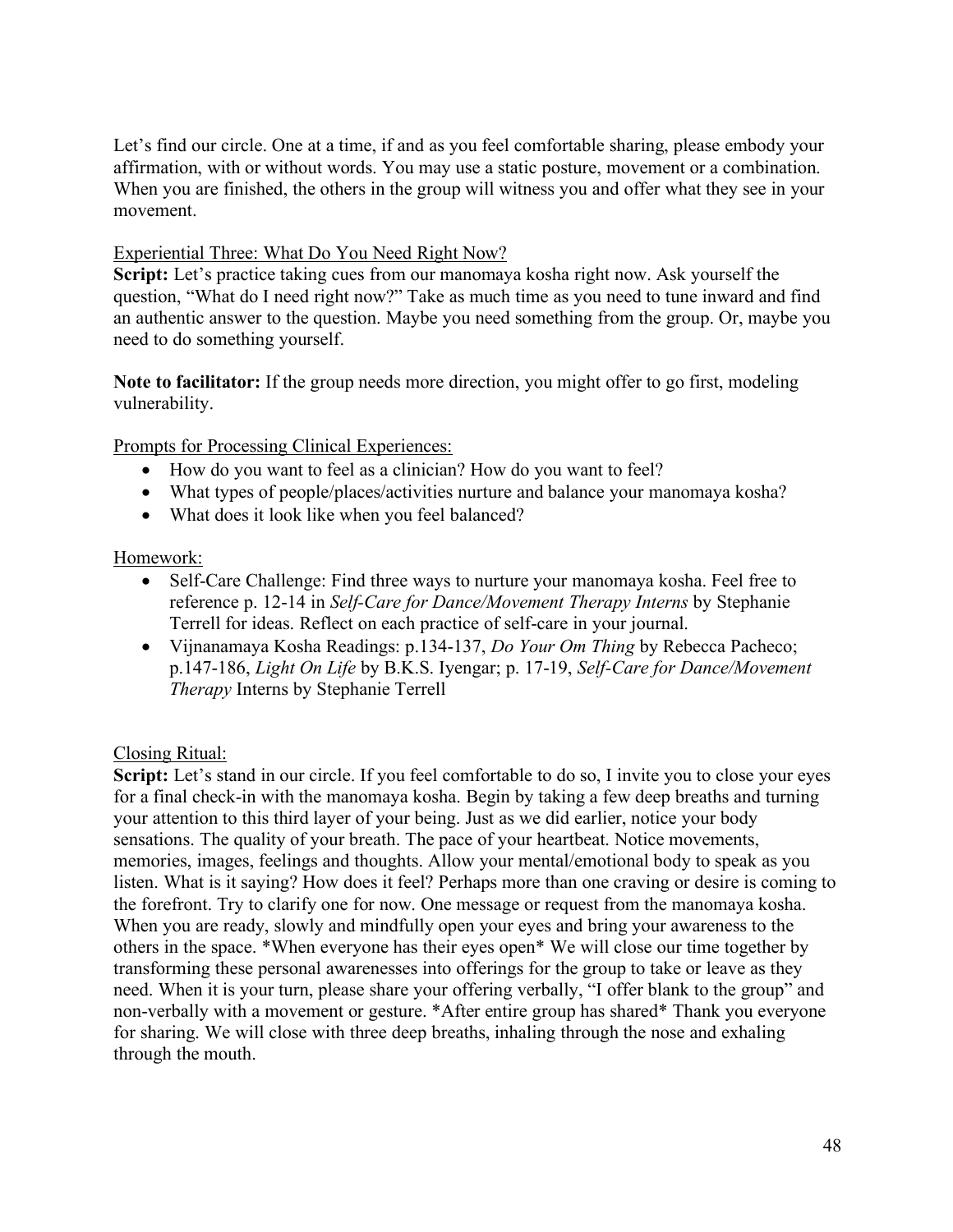# **SESSION FIVE: VIJNANAMAYA (INTELLECTUAL) KOSHA & EFFORT SPACE**

Check-in:

• Discuss homework, i.e. any findings, reflections, realizations from nourishing the manomaya kosha.

## Overview: Vijnanamaya Kosha

Vijnana means the power of judgment or discernment. The vijnanamaya kosha is also known as the intellectual body. It distinguishes us from all other animals. It contains all functions of the higher mind such as our conscience and will. If we neglect the vijnanamaya kosha, we may become lethargic, lack inspiration, have low energy and/or feel the urge to run away. We may also have a hard time deciding, thinking for ourselves, being creative and/or maintaining an ethical code.

### **Brainstorm: How do we nourish the vijnanamaya kosha?**

Take five minutes to write down all of the ideas offered by supervisees.

• Other ways: contemplation, reading, lively discussion/debate, learning, self-study

### Experiential One: Meet Your Vijnanamaya Kosha

**Script:** Find a comfortable standing or seated position. We will be here for a few minutes. I invite you to close your eyes to help you tune into your inner world. Begin by taking a few deep breaths, slow and even inhales and exhales. Lift your awareness higher inside your skull. Sense the part of your awareness that consciously made the decision to participate in this exercise and right now is commanding you to sit still and complete it. It recognizes the value of expanding your self-awareness and compels you to get up early in the morning to do your hatha postures and meditation, even though lazing in bed might be more pleasant. This is your vijnanamaya kosha (Johnsen, 2018.

#### Experiential Two: Dimensional Scale

**Script:** Dance/movement therapists often use Laban's dimensional scale to help clients find organization of thought, physical stability and orientation in space. Let's try it together. Raise your right arm directly overhead to point high, then pass through center and reach down to the ground while bending your knees. Come back to center. Direct your right arm across the body directly to your left, and then open the arm out directly to your right. Come back to center. Finally, direct your right arm back behind you and then through center to the furthest point directly in front of you. Let's try that again. And now on the left.

**Note to supervisor:** It is recommended to have supervisees face one direction and that you mirror them while teaching the scale.

#### Experiential Three: Space Exploration (Jungian Thinking)

**Script:** In Laban Movement Analysis, there are four effort elements: weight, space, time and flow. These elements can be interpreted within the Jungian framework. Effort space is related to cognitive processes encompassed in the vijnanamaya kosha. Let's explore the two polarities of Laban's space: directing and indirecting. Let's begin by lining up side by side at one end of the room. When I say "go," move directly to the other side of the room. Go. This time, find another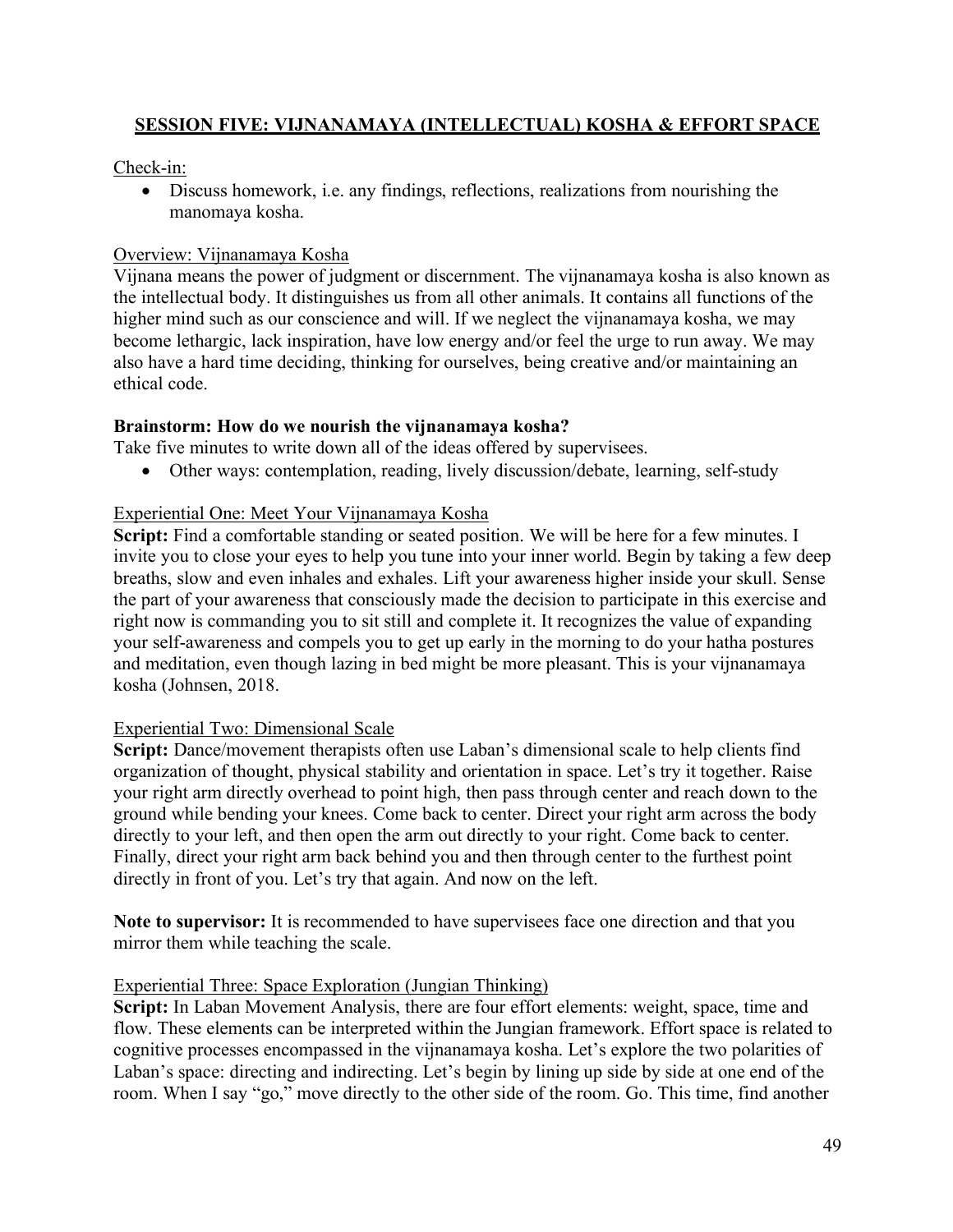way of moving directly across the length of the room, incorporating different body parts. Go. Now, we will explore moving indirectly across the room. Go. And again, try out new ways of moving back across the room using different body parts. Go. What did it feel like to move directly? Indirectly? What did each remind you of? What is your preference?

Prompts for Processing Clinical Experiences:

- What feeds your intellectual layer as a clinician?
- Think about the interventions you used with clients over the past two weeks. How did you decide to use those interventions?
- How do you learn about your clients in session?

### Homework:

- Self-Care Challenge: Find three ways to nurture your vijnanamaya kosha. Feel free to reference p. 17-19 in *Self-Care for Dance/Movement Therapy Interns* by Stephanie Terrell for ideas. Reflect on each practice of self-care in your journal.
- Anandamaya Kosha Readings: p.137-141, *Do Your Om Thing* by Rebecca Pacheco; p.187-225, *Light On Life* by B.K.S. Iyengar

### Closing Ritual:

**Script:** Let's stand in our circle. We always begin and end our sessions in a circle. If you feel comfortable to do so, I invite you to close your eyes for a final check-in with the vijnanamaya kosha. Begin by taking a few deep breaths and turning your attention toward your intellectual layer. Your inner teacher. The one who knows. Allow your vijnanamaya body to speak as you listen. What is it saying? How does it feel? Perhaps more than one craving or desire is coming to the forefront. Try to clarify one for now. One message or request from the vijnanamaya kosha. When you are ready, slowly and mindfully open your eyes and bring your awareness to the others in the space. \*When everyone has their eyes open\* We will close our time together by transforming these personal awarenesses into offerings for the group to take or leave as they need. When it is your turn, please share your offering verbally, "I offer blank to the group" and non-verbally with a movement or gesture. \*After entire group has shared\* Thank you everyone for sharing. We will close with three deep breaths, inhaling through the nose and exhaling through the mouth.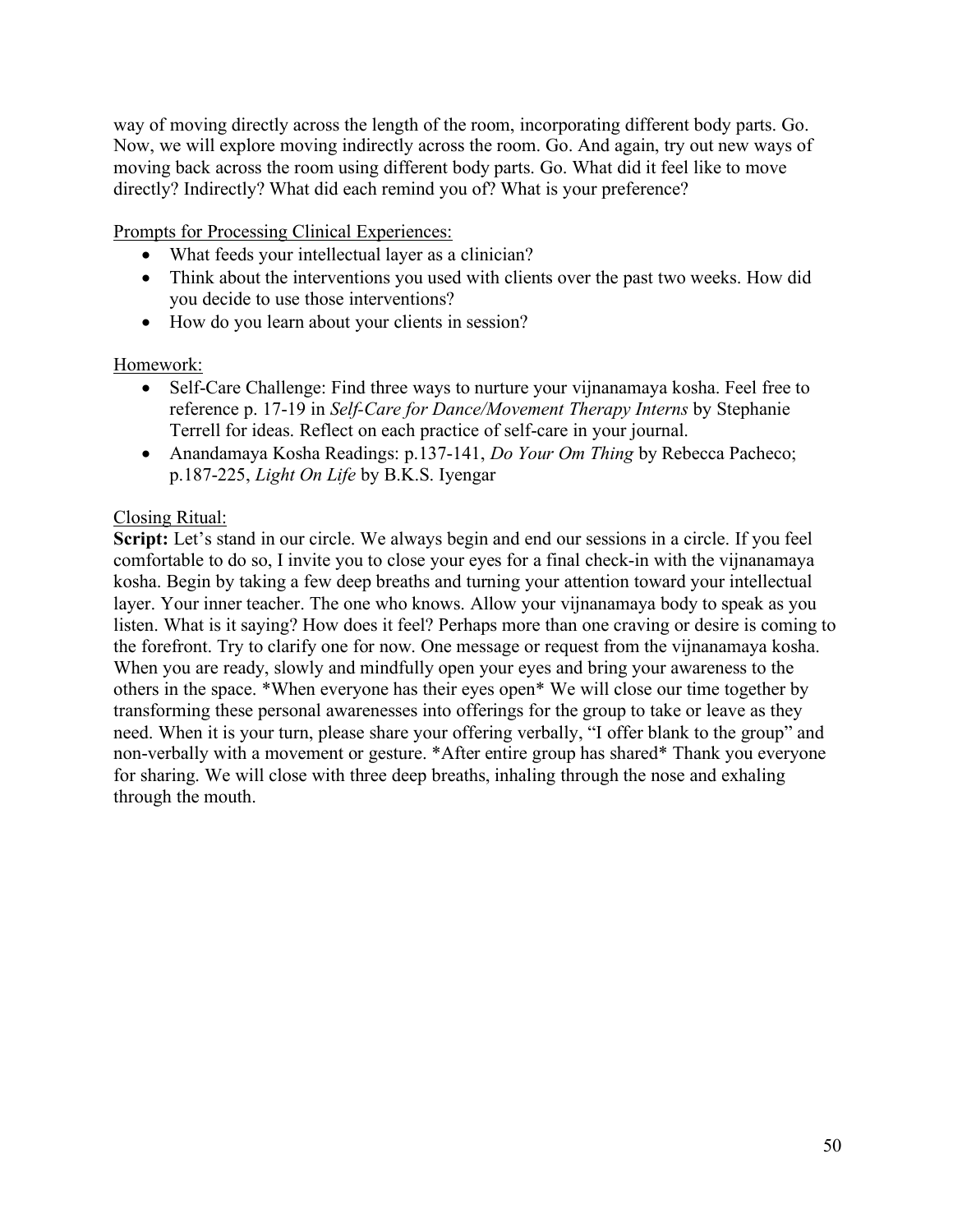# **SESSION SIX: ANANDAMAYA (BLISSFUL/SPIRITUAL) KOSHA & AUTHENTIC MOVEMENT**

# Check-in:

• Discuss homework, i.e. any findings, reflections, realizations from nourishing the vijnanamaya kosha.

# Overview: Anandamaya Kosha

The anandamaya kosha is known as the blissful or spiritual layer. It is the kosha closest to the Self. We notice the anandamaya kosha when we witness others sparkle or glow when they are doing something they love or are in love. When the anandamaya kosha is cared for, we are aligned with our soul's desire, our authentic selves. When we do not actively nurture the anandamaya kosha, we may feel lost, like our purpose in life is unclear.

# **Brainstorm: How do we nourish the anandamaya kosha?**

- Take five minutes to write down all of the ideas offered by supervisees.
- Other ways: devotional practice/prayer, connecting to the universe or higher power, believing in goodness in self/others, through mindful experiencing of art/music, acts of service that connect us to other beings, opening our hearts to unity with others, our higher power and ourselves, selfless love

# Experiential One: Meet Your Anandamaya Kosha

**Script:** Center your awareness in your heart. Relax deeply; keep breathing smoothly and evenly. Now, taking as much time as you need, allow yourself to settle into a state of complete tranquility. Buried deep in that inner peace is a sense of purest happiness. This is not an emotional euphoria, though as you leave this state it may pour out of you as a sense of great joy and gratitude. It is a space of perfect contentment, perfect attunement, and abiding stillness. There is no sense of lack, or fear, or desire. This is your anandamaya kosha (Johnsen, 2018).

# Experiential Two: Authentic Movement Exploration

**Script:** There is an approach to body-based counseling born from dance/movement therapy called Authentic Movement. There is a mover and a witness. For our purposes, I will be the witness and you will all be movers. Movers begin with their eyes closed. They do not choose to move. They are moved by their spirit, or within our framework, the anandamaya kosha. Movers are tasked with remaining present, tracking images, movements, thoughts, sensations and feelings. We will move for 10 minutes. I will sound the singing bowl to signal the end of the movement portion of the experience. Then, we will come back to our circle. Each mover will have the choice to share some of what they remember from their movement journey using the present tense (i.e. "I am sitting on the ground rocking back and forth with my arms wrapped around my chest"). Then, the witness will reflect what she saw using the present tense as well.

# Experiential Three: Dance Party

**Note to supervisor:** Blast some dance music and get a dance party going! This experiential is intended to allow supervisees the time and space to tap into their bliss. Remind supervisees that there is no right or wrong way to do this.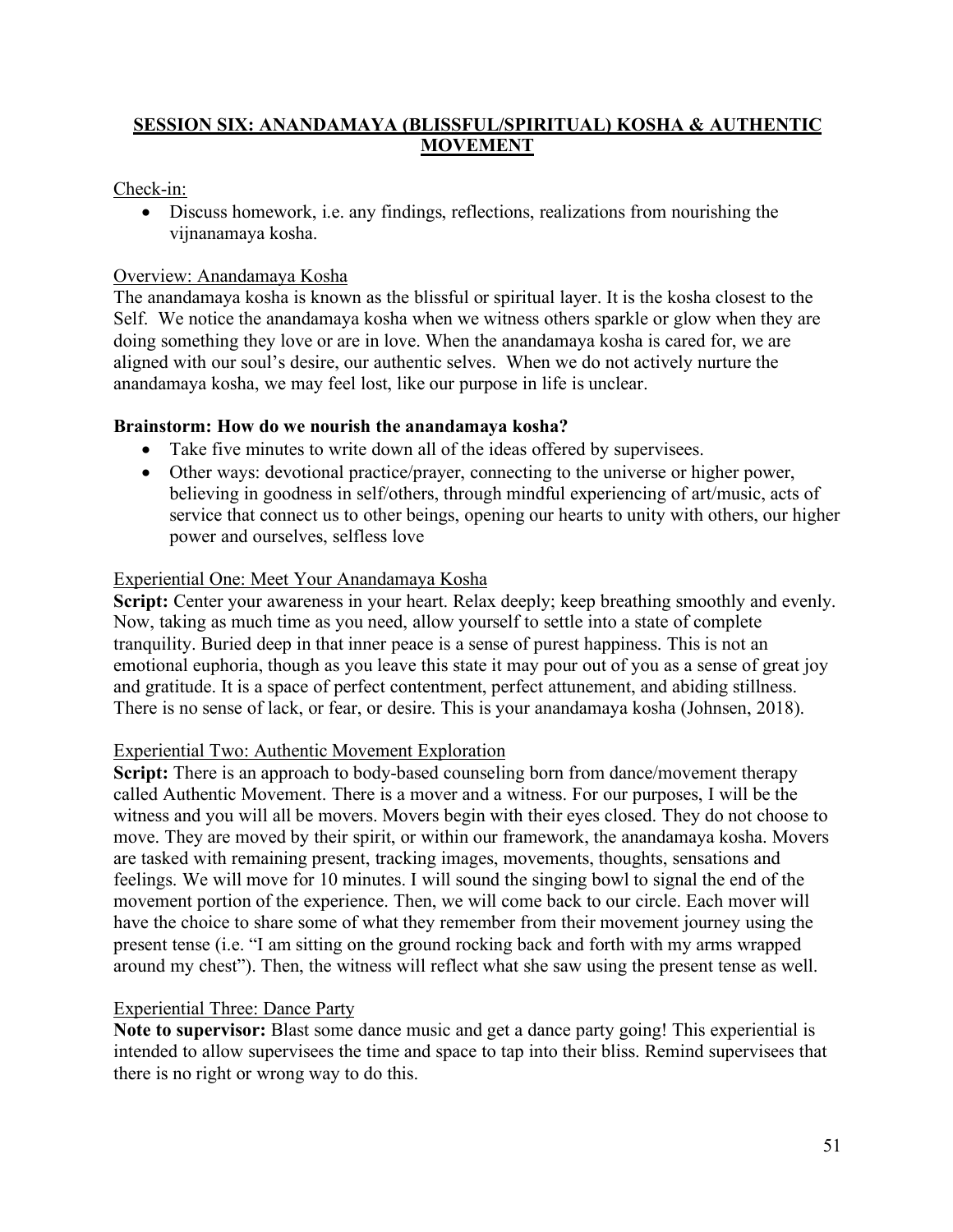Prompts for Processing Clinical Experiences:

- How do you connect to your spirit?
- How can we meet our clients with spiritual generosity?
- How do you follow your own bliss?

## Homework:

- Self-Care Challenge: Find three ways to nurture your anandamaya kosha. Feel free to reference p. 15 in *Self-Care for Dance/Movement Therapy Interns* by Stephanie Terrell for ideas. Reflect on each practice of self-care in your journal.
- Integration Reading: p.227-266, *Light On Life* by B.K.S. Iyengar; p. 5-9, *Self-Care for Dance/Movement Therapy Interns* by Stephanie Terrell

### Closing Ritual:

**Script:** Let's stand in our circle. If you feel comfortable to do so, I invite you to close your eyes for a final check-in with the anandamaya kosha. Begin by taking a few deep breaths and turning your attention to the kosha closest to your Self or your soul. The spiritual, blissful layer. This is the kosha that shines with your inner light. Allow your spirit to speak as you listen. What is it saying? How does it feel? Perhaps more than one craving or desire is coming to the forefront. Try to clarify one for now. One message or request from the anandamaya kosha. When you are ready, slowly and mindfully open your eyes and bring your awareness to the others in the space. \*When everyone has their eyes open\* We will close our time together by transforming these personal awarenesses into offerings for the group to take or leave as they need. When it is your turn, please share your offering verbally, "I offer blank to the group" and non-verbally with a movement or gesture. \*After entire group has shared\* Thank you everyone for sharing. We will close with three deep breaths, inhaling through the nose and exhaling through the mouth.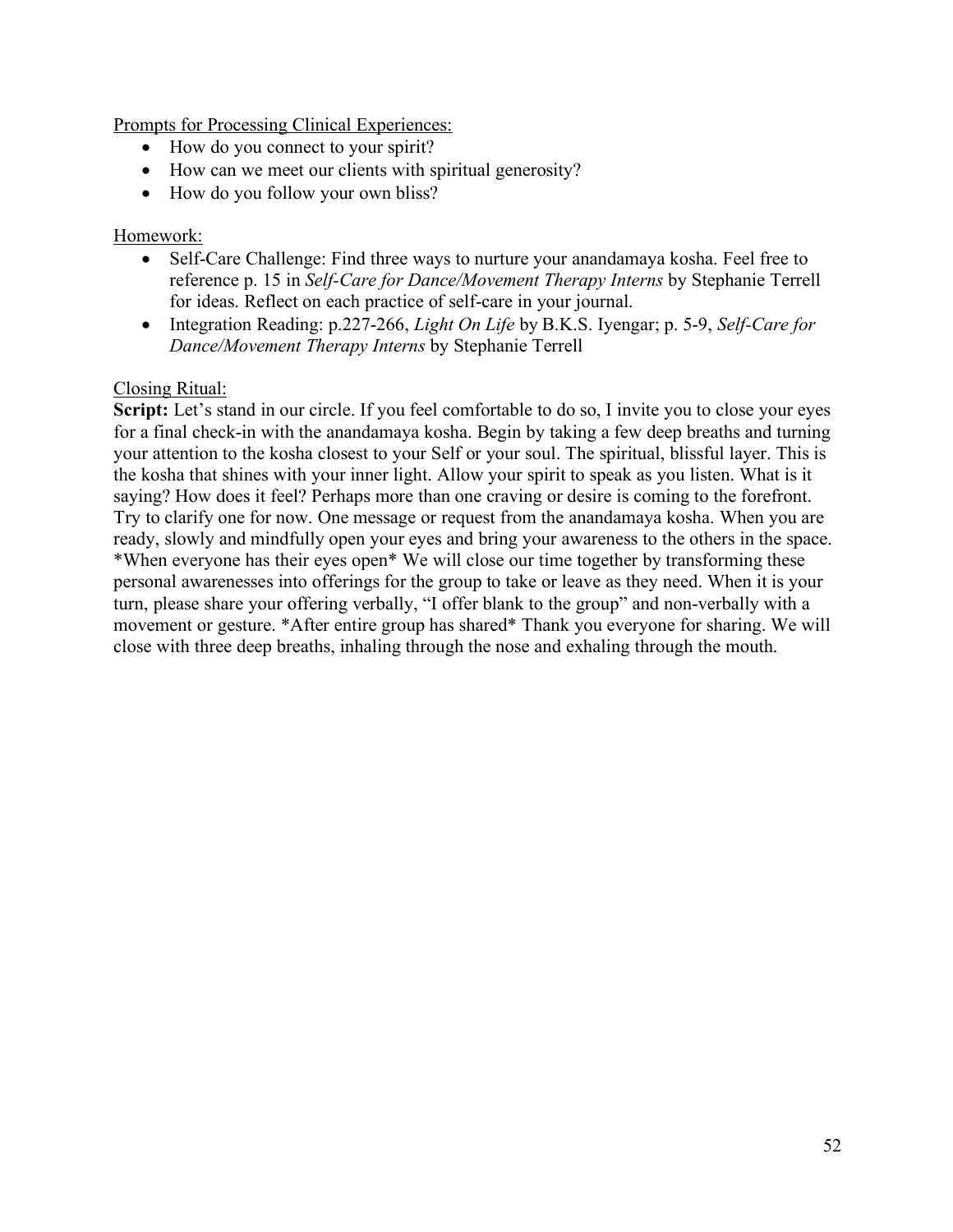### **SESSION SEVEN: INTEGRATION**

### Check-in:

• Discuss homework, i.e. any findings, reflections, realizations from nourishing the anandamaya kosha.

## Five Koshas Meditation by Linda Johnsen

Script: Sit comfortably with your head, neck, and trunk in a straight line. Sit upright without straining. You'll feel both alert and relaxed. Close your eyes, withdrawing your awareness from the sights and sounds around you. Bring your full attention to your physical body. Be aware of your head and shoulders, chest and waist, back and abdomen, arms and legs. This is your annamaya kosha. Bring your full attention to the point between your nostrils and feel yourself breathe. Gradually your breath will flow more slowly, smoothly, and quietly. Be aware of the energy pulsing through your body. It's making your heart beat, your lungs expand and contract, the blood course through your veins, your stomach gurgle. The force orchestrating this movement—not your physical body itself—is your pranamaya kosha. Shift your awareness into your brain. Pay attention to the part of your awareness that's regulating your sensory input and motor output. This is the part of you that notices your nose is itching and orders your hand to scratch it. It notes that you're uncomfortable sitting in one position for so long and wants you to move your legs. It generates the reflexive mental chatter that continually fires through your mind. This is your manomaya kosha. Lift your awareness higher inside your skull. Sense the part of your awareness that consciously made the decision to participate in this exercise and right now is commanding you to sit still and complete it. It recognizes the value of expanding your self-awareness and compels you to get up early in the morning to do your hatha postures and meditation, even though lazing in bed might be more pleasant. This is your vijnanamaya kosha. Center your awareness in your heart. Relax deeply; keep breathing smoothly and evenly. Now, taking as much time as you need, allow yourself to settle into a state of complete tranquility. Buried deep in that inner peace is a sense of purest happiness. This is not an emotional euphoria, though as you leave this state it may pour out of you as a sense of great joy and gratitude. It is a space of perfect contentment, perfect attunement, and abiding stillness. There is no sense of lack, or fear, or desire. This is your anandamaya kosha. Now simply be aware of your own awareness. The pure consciousness that is having this experience lies beyond this experience. It is your true inner Self, your immortal being. Rest in your own being for as long as you can hold your attention there. Return your attention to your breath. Breathe slowly, smoothly, and evenly. Open your eyes. Take a moment to relax and absorb this experience before you get up (Johnsen, 2018, para. 25).

# Personal Self-Care Planning

Set up by drawing an outline of the five koshas on a large piece of drawing paper and hang on the wall. Give everyone a different colored marker.

**Script:** We have made it to our final session. You have learned all about the five koshas, how they influence your personal and professional lives, and how they can be used as a framework for self-care practice. You have also tried out some new self-care techniques over the past few months. When you are ready, come to the wall and write or draw some of the ways you nourished your koshas. Once you have made your contributions, find your seat and reflect on all of the different ways we have nourished our koshas as a group. \*After everyone is finished,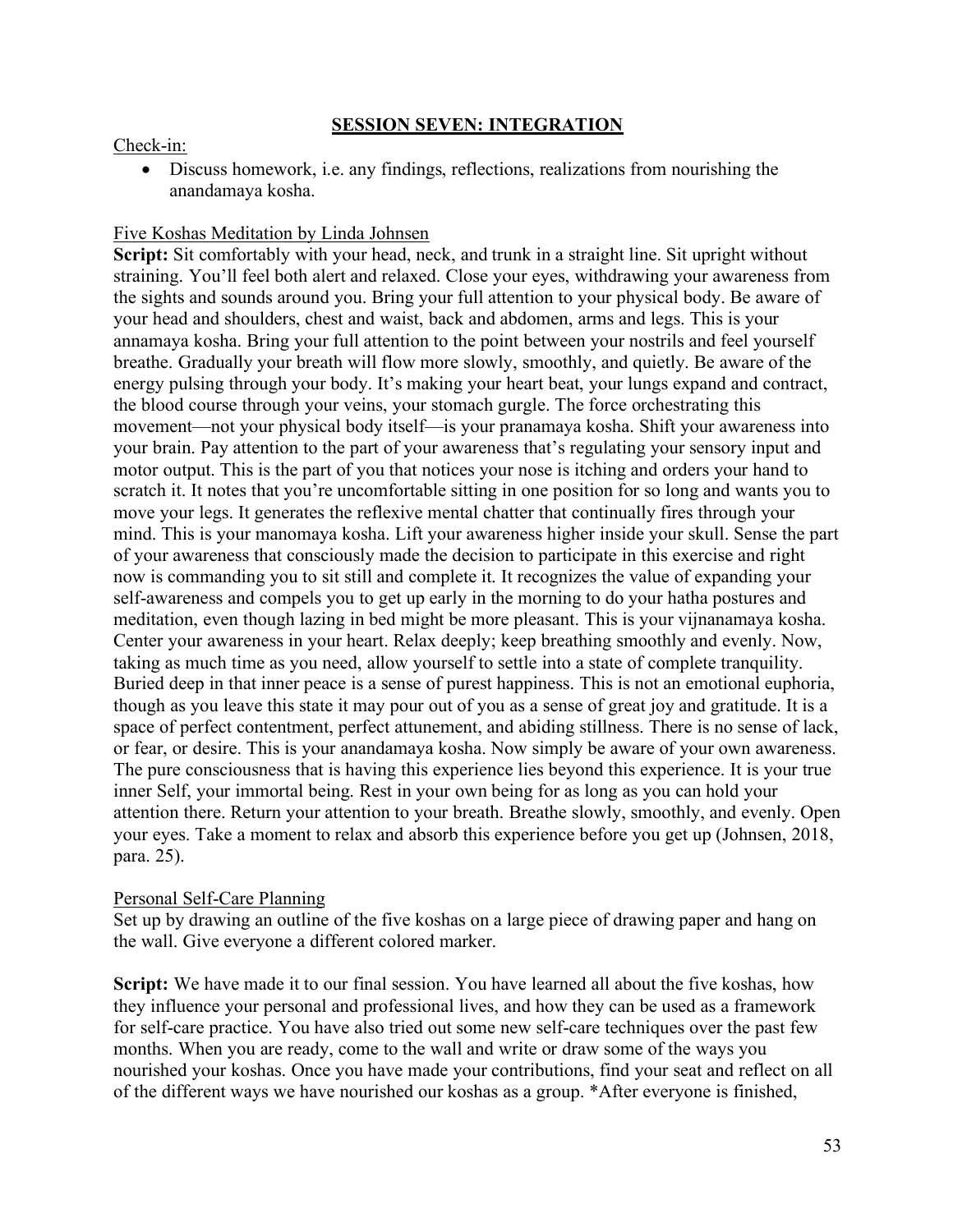facilitate discussion around the following questions: How will I continue my journey inward? Which self-care practices will I continue and which will I let go of? How can I work toward integration of all five koshas?\*

Prompts for Processing Clinical Experiences:

• Allow all five koshas to guide what you bring to supervision today.

# Closing Ritual:

**Script:** Let's stand in our circle. If you feel comfortable to do so, I invite you to close your eyes for a final check-in with all five koshas. Begin from the outside and work inward, taking as much time as you need before moving onto the next kosha. How does each layer feel right now? Reflect on the past few months – on all that you've learned. What are you taking with you? When you are ready, slowly and mindfully open your eyes and bring your awareness to the others in the space. \*When everyone has their eyes open\* We will close our time together by transforming these personal awarenesses into offerings for the group to take or leave as they need. When it is your turn, please share your offering verbally, "I offer blank to the group" and non-verbally with a movement or gesture. \*After entire group has shared\* Thank you everyone for sharing. We will close with three deep breaths, inhaling through the nose and exhaling through the mouth.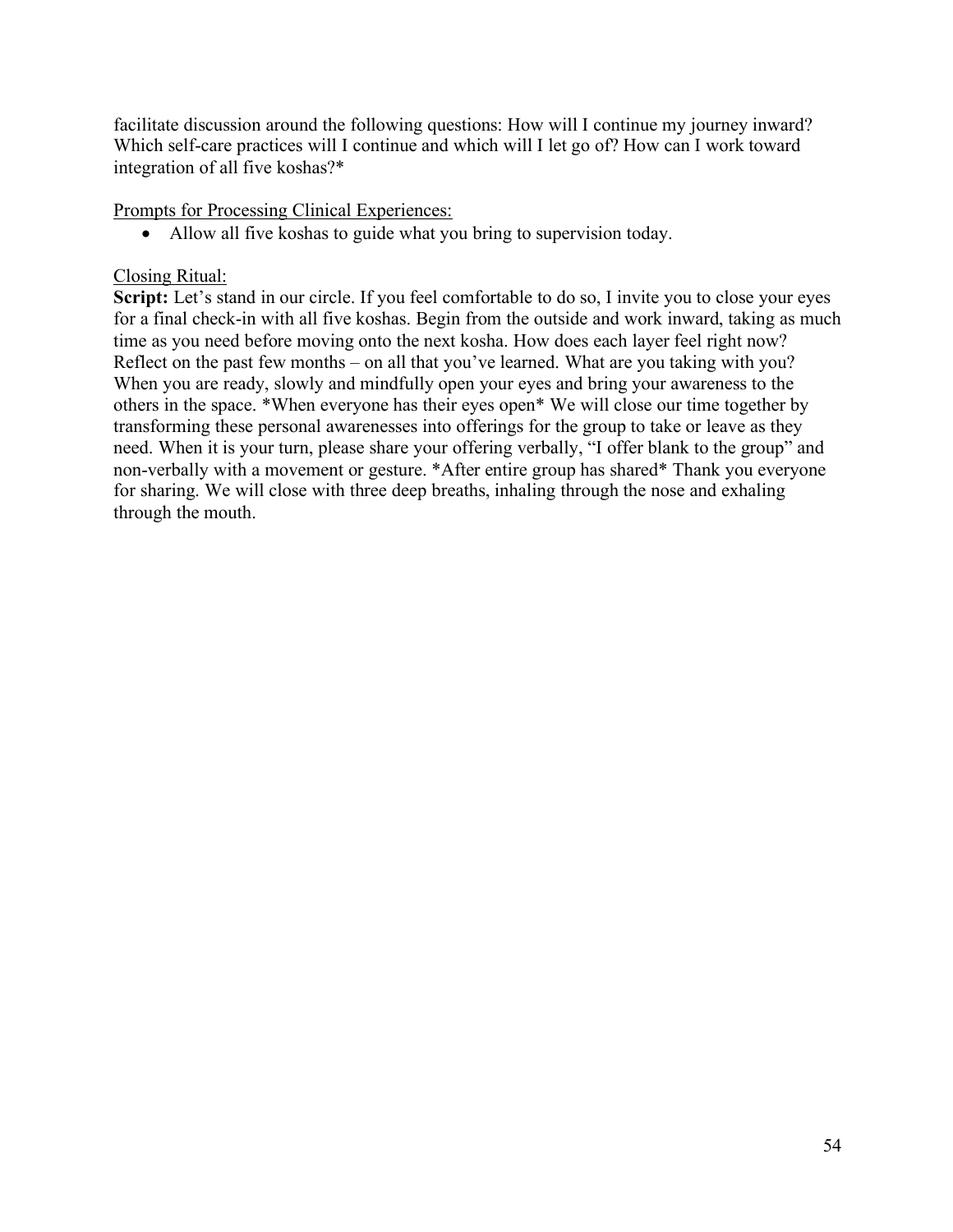#### **Chapter Five: Discussion**

As the unique purpose of this thesis project was to develop a body-based approach to self-care and supervision, the program has not yet been implemented. Therefore, I cannot identify the program's outcomes or successes. The following discussion will include guidelines for implementation, program limitations, ideas for evaluation and suggestions for variations on the program.

#### **Implementation and Limitations**

In its current format, *Caring for the Whole Clinician* is meant to be implemented by a board certified dance/movement therapist (BC-DMT). The program is geared toward postmaster's level mental health professionals and advanced doctoral students due to the high levels of stress these individuals experience combined with the lowered levels of support they receive post-graduation. The seven-session program would ideally be completed over a 14-week period to provide supervisees time to process and integrate information gathered the previous week.

The program does not identify rigid guidelines with respect to duration of each session for a few reasons. First, collaborator responses to the question of session length were varied. However, they all expressed the need to allot more time for larger groups to allow time for all those who need to process clinical experiences. Second, many supervisors and supervisees in the field of dance/movement therapy work multiple jobs and are likely to need flexibility with regard to session length to accommodate their busy schedules. Finally, each of the middle five supervision sessions include three different body-based experientials. This provides the facilitating supervisor with the flexibility to choose how many experientials to include based on the session length of their version of the program.

55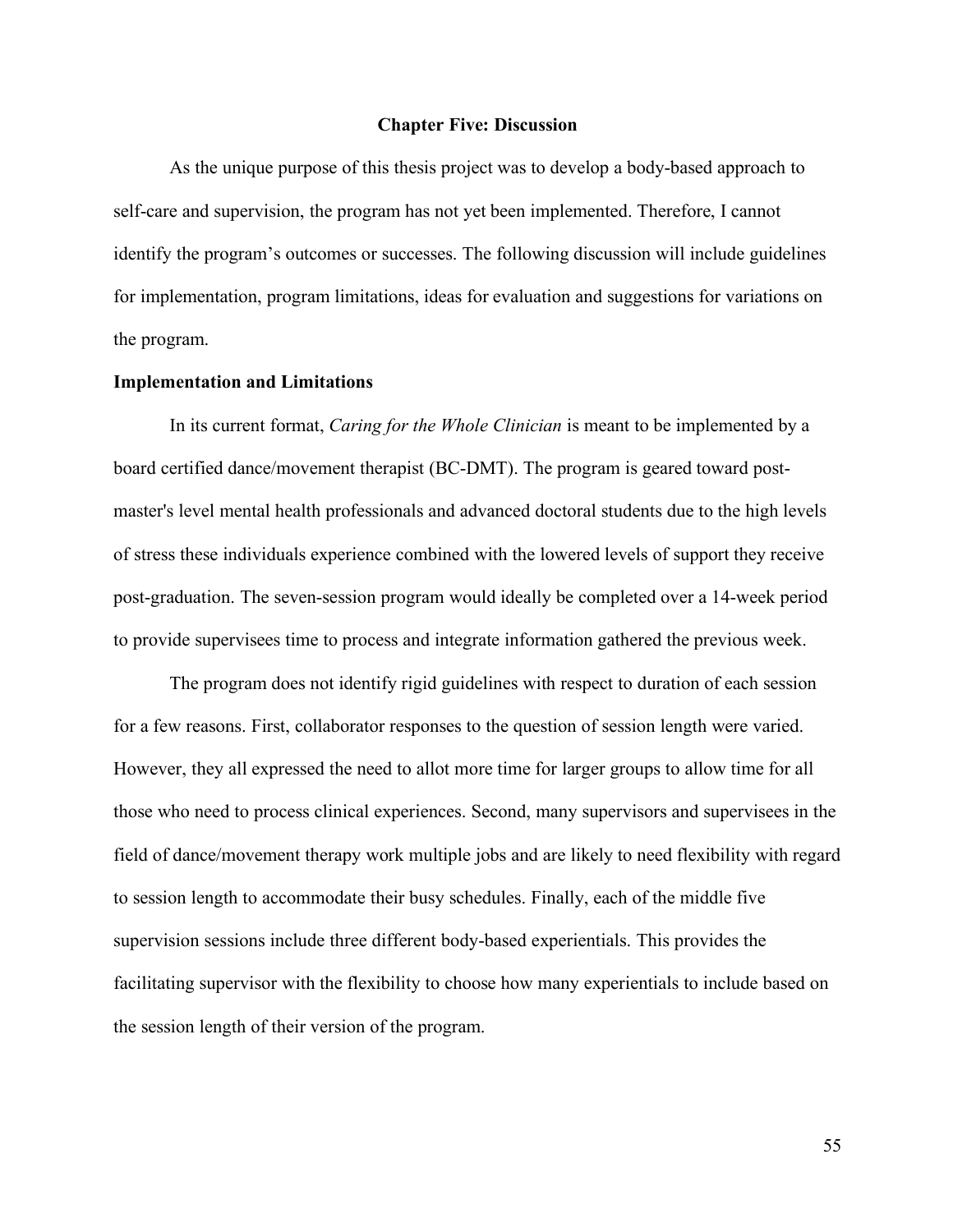The program is not without its limitations. The first possible limitation relates to the theoretical nature of the logic model for program development. Although many of the individual pieces of the program such as the guided meditations and breathing techniques are supported by scientific research and ancient philosophy, the program as a whole has never been implemented in the timeframe, setting and for the population for which it was written. Therefore, the program can only be evaluated for its strengths and weaknesses after it has been fully implemented.

A second limitation is that the program must be implemented by a BC-DMT. Due to the improvisational and body-based experientials that exist within the program, only a dance/movement therapist can facilitate *Caring for the Whole Clinician* in the way that it has been developed. There are notes within the program manual that use language specific to dance/movement therapy including references to dance/movement therapy theory and interventions. This limitation may end up discouraging non-dance/movement therapist supervisees from committing to the program due to licensure and certification guidelines. For example, individuals working toward their Doctorate in Clinical Psychology are required to receive supervision from a psychologist. Despite interest from advanced PsyD student collaborators, the necessity of having a dance/movement therapist supervisor might inhibit the reach of *Caring for the Whole Clinician*.

#### **Evaluation**

As the development of this program involved identifying goals, resources, and other specific aspects of *Caring for the Whole Clinician*, the most appropriate approach to evaluation would focus on gathering outcomes to help understand the merits of the program for future use and impact (Cruz, 2004). Specifically, a formative evaluation process focusing on supervisee attitudes, learning and feedback would help to create a clear, well-rounded picture of the

56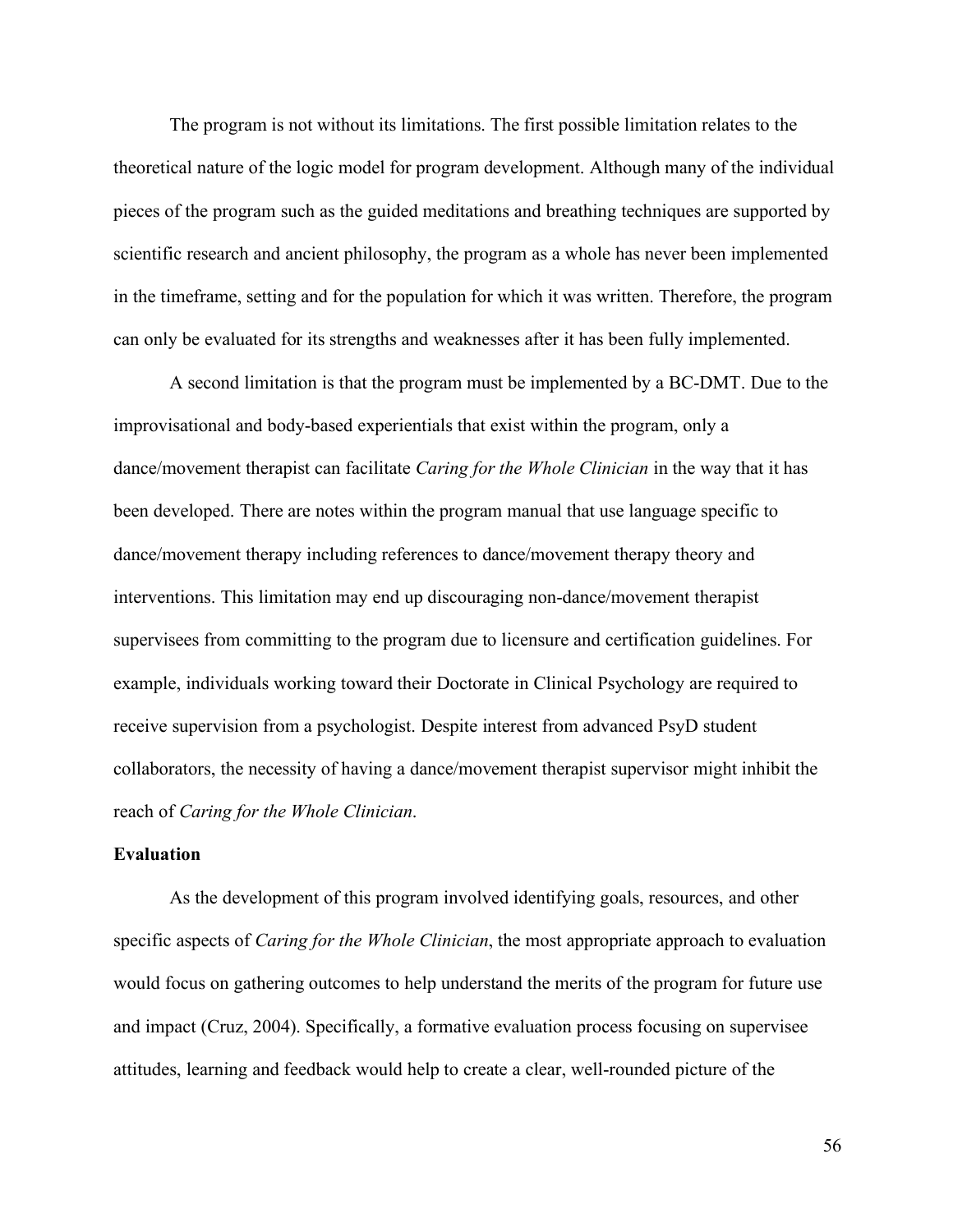program to inform further implementation (Cruz, 2004). Qualitative data would be collected using an open-ended survey distributed upon program completion. Examples of survey questions are as follows: 1. How would you rate your overall experience as a supervisee in *Caring for the Whole Clinician* (on a scale from dissatisfied to satisfied)? 2. How would you describe your overall wellness before participating in *Caring for the Whole Clinician*? After? 3. How would you describe your self-care routine before participating in *Caring for the Whole Clinician*? After? 4. What did you appreciate most about the program? 5. How could this program be improved?

#### **Future Ideas**

In the future, *Caring for the Whole Clinician* can expand and transform in myriad ways. And that, in my opinion, is the whole point. This program was developed to find a new way to marry principles of dance/movement therapy and yoga, through the supervision process, all while addressing the importance of clinician self-care. *Caring for the Whole Clinician* was written with flexibility and adaptability in mind. I will now offer a few ideas for adaptations of the program.

This program can be thought of as Level One. These seven sessions include a large educational and introductory component to the languages of yogic koshas and dance/movement therapy and serve as the foundation for a body-based self-care practice for clinicians. Experientials in this pilot program are approachable (i.e. guided mediations, body scans, basic movement improvisations) by all no matter the comfort level of the supervisee with yoga or movement. Perhaps future iterations could function as Level Two and Level Three. Level Two might include a second set of body-based self-care practices for supervisees to try out in session and either take or leave as they like. Finally, Level Three could function as a medium through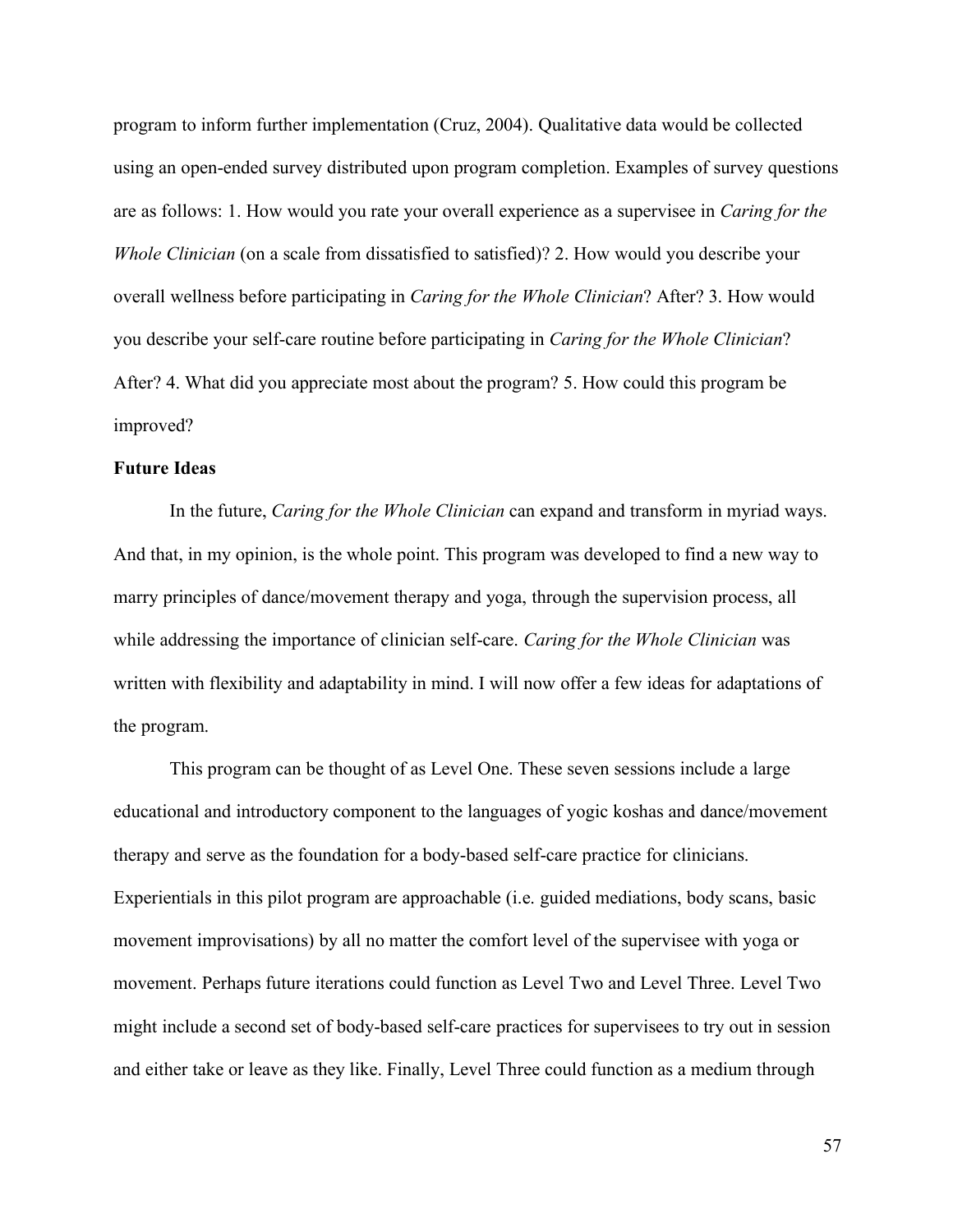which to use newfound body awareness and self-care skills. It might not have as detailed a script or outline for the supervisor and could be more supervisee-led (i.e. supervisee chooses which kosha to focus on that day) to encourage the integration of knowledge gained from previous levels of the program.

Another idea for future implementation and further development is to adapt session scripts and experientials for an approach to individual supervision. Although the program as it exists can be fairly easily adjusted by seasoned supervisors to accommodate for individual sessions, a written, individualized version of the program could create less work for the already busy facilitating supervisor.

Finally, it is my hope to one day create a version of *Caring for the Whole Clinician* that can be easily utilized by non-dance/movement therapist supervisors across the helping professions. It would be unethical for anyone other than a dance/movement therapist to facilitate the supervision program due to its reliance on basic understanding of Laban Movement Analysis, integration of dance/movement therapy theory and experience using movement-based interventions. However, in the future, I would like to collaborate with non-dance/movement therapist supervisors to adapt the movement experientials so they can be facilitated safely, ethically and effectively.

Right now, *Caring for the Whole Clinician: A Body-Based Framework for Self-Care and Supervision* is like a newborn baby. It has left the womb and is in need of nourishment and love, learning and growth, attention and intentional care. Just like the infant, the program is undoubtedly unique and does not yet know the scope of its impact on the world. *Caring for the Whole Clinician* will continue to grow and evolve along with the clinicians it reaches throughout its future iterations. I am hopeful as I set out as a guide for and witness of its process.

58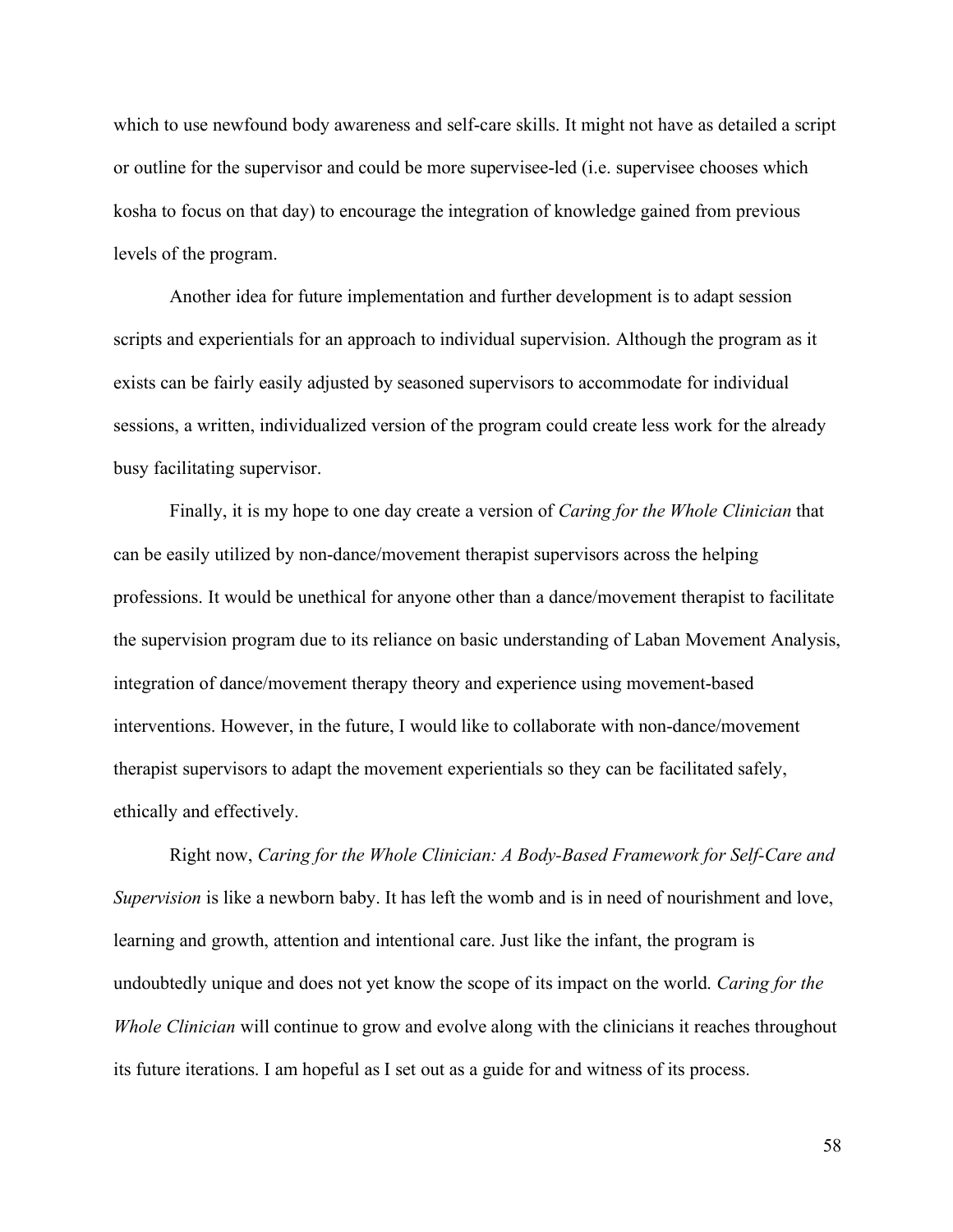#### References

- Abeling, A. (2015). *A body-based program development project to prevent burnout among mental healthcare professionals* (Unpublished master's thesis). Columbia College Chicago, Chicago, IL.
- Adler, J. (2002). *Offering from the conscious body, the discipline of authentic movement.* Rochester, VT: InnerTraditions.
- American Counseling Association. (2014). 2014 ACA code of ethics. In *American Counseling Association*. Retrieved September 14, 2018, from http://www.counseling.org/knowledgecenter/ethics
- American Dance Therapy Association. (2014). What is dance/movement therapy? [Web article]. Retrieved July 10, 2018, from https://adta.org/2014/11/08/what-is-dancemovementtherapy/
- Baker, E. K. (2003). Caring for ourselves: *A therapist's guide to personal and professional well being*. Washington, D.C.: American Psychological Association.
- Barnett, J. E., Youngstrom, J. K., & Smook, R. G. (2002). Clinical supervision, teaching, and mentoring: Personal perspectives and guiding principles. *Clinical Supervisor*, *20*(2), 217.
- Bartenieff, I. & Lewis, D. (2002). *Body movement: Coping with the environment.* New York, NY: Routledge.
- Beauchamp, T. L., & Childress, J. F. (2001). *Principles of biomedical ethics (5th ed.)*. New York: Oxford University Press.
- Brems, C. (2015). A yoga stress reduction intervention for university faculty, staff, and graduate students. *International Journal of Yoga Therapy, 25*(1), 61-77. doi:10.17761/1531-2054-25.1.61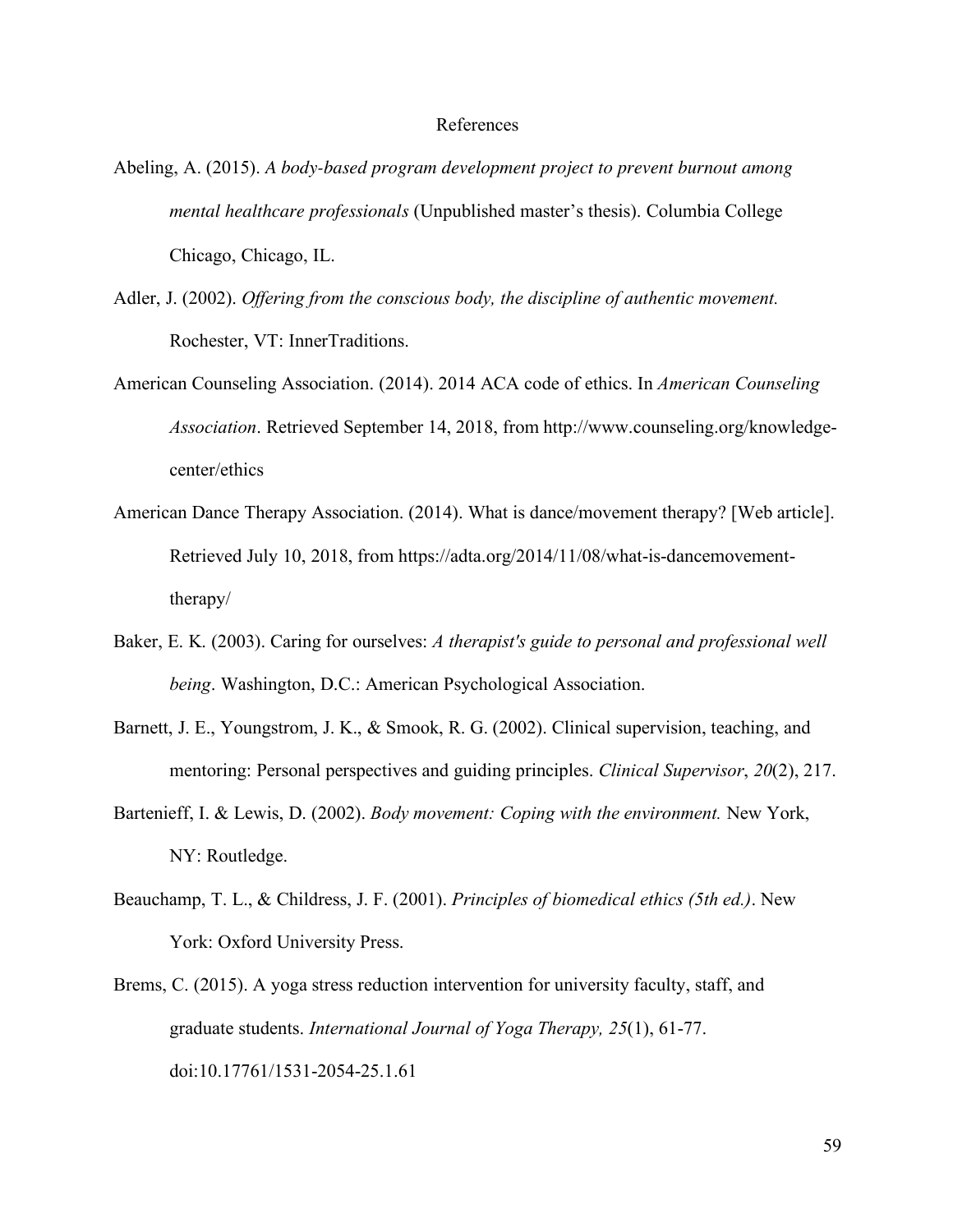- Cahill, S. (2015). Tapestry of a clinician: Blending authentic movement and the internal family systems model. *Journal of Dance & Somatic Practices*, *7*(2), 247–256. doi: 10.1386/jdsp.7.2.247\_1
- Chapman, L. (2013). *Enhancing and sustaining the personal wellness/self-efficacy cycle of a dance/movement therapy intern.* (Unpublished master's thesis.) Columbia College Chicago, Chicago, IL.
- Corbin, C. B., & Pangrazi, R. P. (2001). Toward a uniform definition of wellness: A commentary. *President's Council on Physical Fitness and Sports Research Digest,03*(15). doi:10.1037/e603472007-001
- Coster, J.S., & Schwebel, M. (1997). Well-functioning in professional psychologists. *Professional Psychology: Research and Practice, 28,* 3-13.
- Cruz, R. F. (2004). What is evaluation research? In R. Cruz & C. Berrol (Eds.), *Dance/movement therapists in action* (pp. 171–180). Springfield, IL: Charles C. Thomas.
- D'Annunzio, E. (2014). The many definitions of self-care, part one. [Web log post]. Retrieved from https://emilyadannunzio.wordpress.com/2014/10/30/the-many-definitions-of-selfcare-part-one
- Doran, J. (2014). The unspoken truth about self-care. [Web log post]. Retrieved from http://www.apa.org/gradpsych/2014/04/corner.aspx

Falender, C. A., Shafranske, E. P., & Ofek, A. (2014). Competent clinical supervision: Emerging effective practices. *Counselling Psychology Quarterly*, *27*(4), 393–408. doi:10.1080/09515070.2014.934785

Federman, D.J. & Gaber, L.B. (2008). Supervision of dance movement psychotherapy: A practitioner's handbook. *Supervision in dance movement therapy: A proposed model for*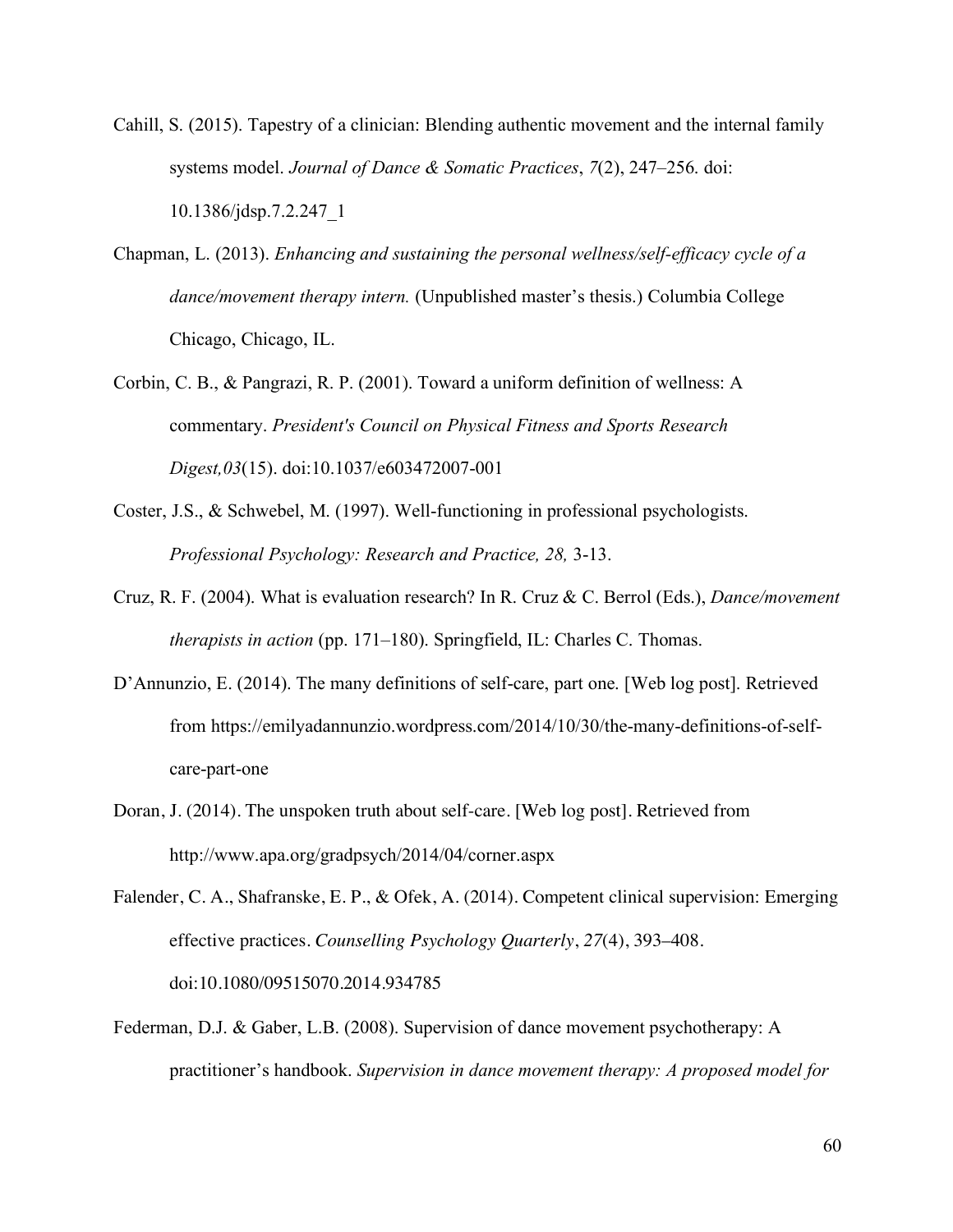*trainees.* (pp. 49-58). New York, NY: Routledge.

- Freudenberger, H. J. (1974). Staff burn-out. *Journal of Social Issues, 30*(1), 159-165. doi:10.1111/j.1540-4560.1974.tb00706.x
- Govoni, R.M. & Pallaro, P. (2008). Supervision of dance movement psychotherapy: Practitioner's handbook. *The Supervision Process in Training* (pp. 33-45). New York, NY: Routledge.
- Hackney, P. (2002). *Making connections: Total body integration through Bartenieff fundamentals*. New York, NY: Routledge.
- Hindi, F. (2012). How attention to interoception can inform dance/movement therapy. *American Journal of Dance Therapy*, *34*(2), 129–140. doi:10.1007/s10465-012-9136-8
- Hsu, C., & Sandford, B.A. (2007). The Delphi technique: Making sense of consensus. *Practical Assessment, Research & Evaluation, 12(10).* Retrieved from http://pareonline.net/pdf/v12n10.pdf
- Ivey, A. E., D'Andrea, M. J., & Ivey, M. B. (2012). *Theories of counseling and psychotherapy: A multicultural perspective*. Los Angeles, CA: Sage Publications.
- Iyengar, B.K.S. (2005). *Light on life*: *The yoga journey to wholeness, inner peace, and ultimate freedom.* Iowa: Rodale.
- Johnsen, L. (2018). The Koshas: 5 Layers of Being. [Web article]. Retrieved August 05, 2018, from https://yogainternational.com/article/view/the-koshas-5-layers-of-being
- Ko, K. (2014). Korean expressive arts therapy students' experiences with movement-based supervision: A phenomenological investigation. *American Journal of Dance Therapy*, *36*(2), 141–159. doi:10.1007/s10465-014-9180-7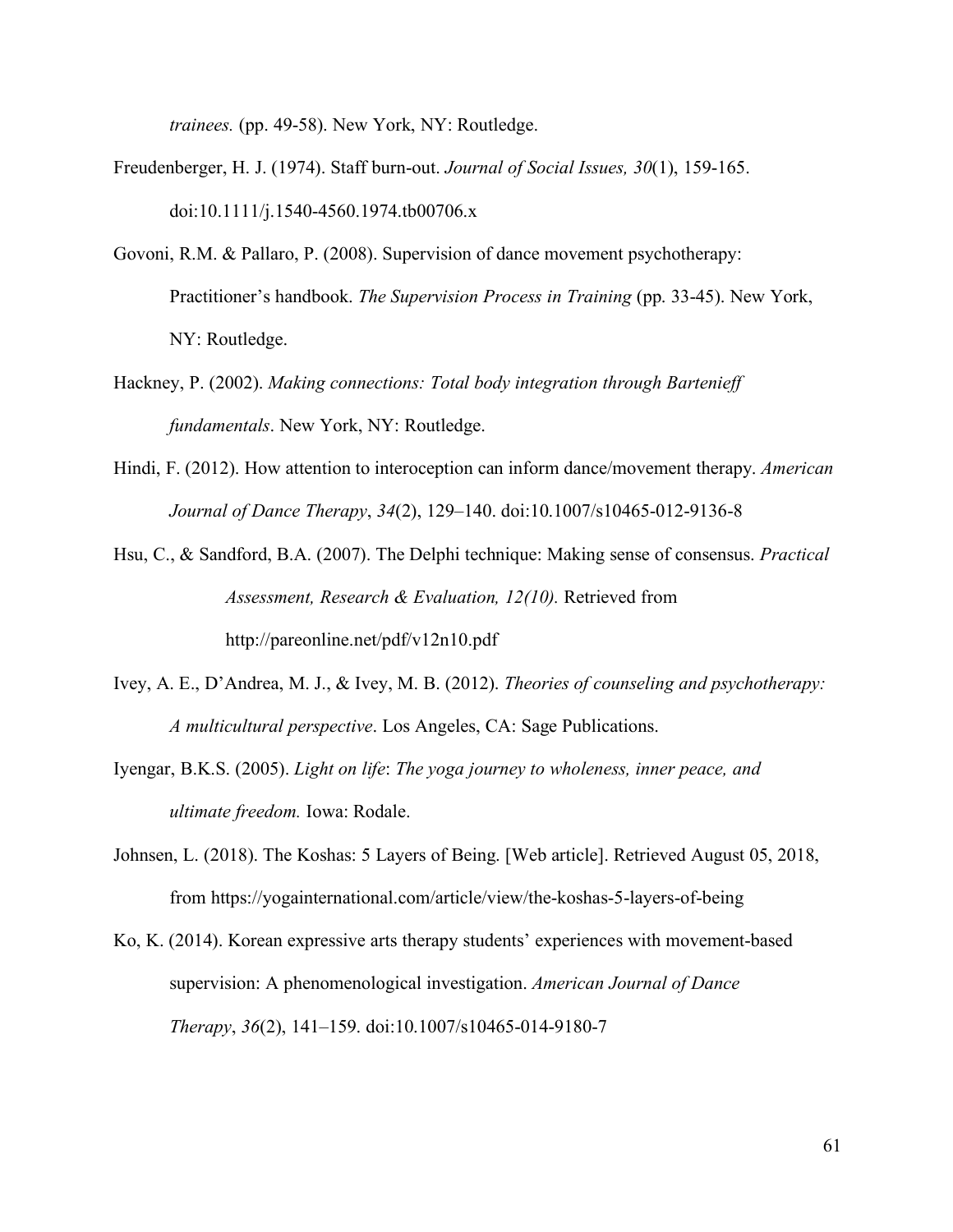- Koch, S., & Fischman, D. (2011). Embodied enactive dance/movement therapy. *American Journal of Dance Therapy*, *33*(1), 57-72. doi:10.1007/s10465-011-9108-4
- Krishnananda, S. (2018). Commentary on the Panchadasi by Swami Krishnananda. [Web article]. Retrieved from https://www.swami-krishnananda.org/panchadasi/pan\_16.html
- Lambers, E. (2000). Supervision in person-centered therapy: Facilitating congruence. In E. Mearns & B. Thorne (Eds.), *Person-Centered Therapy Today: New Frontiers in Theory and Practice* (pp.196-211). London: Sage.
- Lent, J., & Schwartz, R. C. (2012). The impact of work setting, demographic characteristics, and personality factors related to burnout among professional counselors. *Journal of Mental Health Counseling*, *34*(4), 355.
- Levine, J. (2015, June 17). 5 pranayama techniques with the power to transform your practice and your life. Retrieved from https://www.yogajournal.com/practice/importance-breathyoga
- Levy, F. (2005). *Dance movement therapy: A healing art.* Reston, VA: The American Alliance for Health, Physical Education, Recreation, and Dance.
- Mayorga, M., Devries, S. & Wardle, E. (2015). The practice of self-care among counseling students. *Journal on Educational Psychology, 8*(3), 21-28.
- Meany, W. K. K., Davis, G. D., & Lindo, N. A. (2016). The impact of wellness-focused supervision on mental health counseling practicum students. *Journal of Counseling & Development*, *94*(4), 464–472. doi:10.1002/jcad.12105
- Moore, C-L. (2014). *Meaning in motion: Introducing Laban movement analysis.* Denver, CO: MoveScape Center.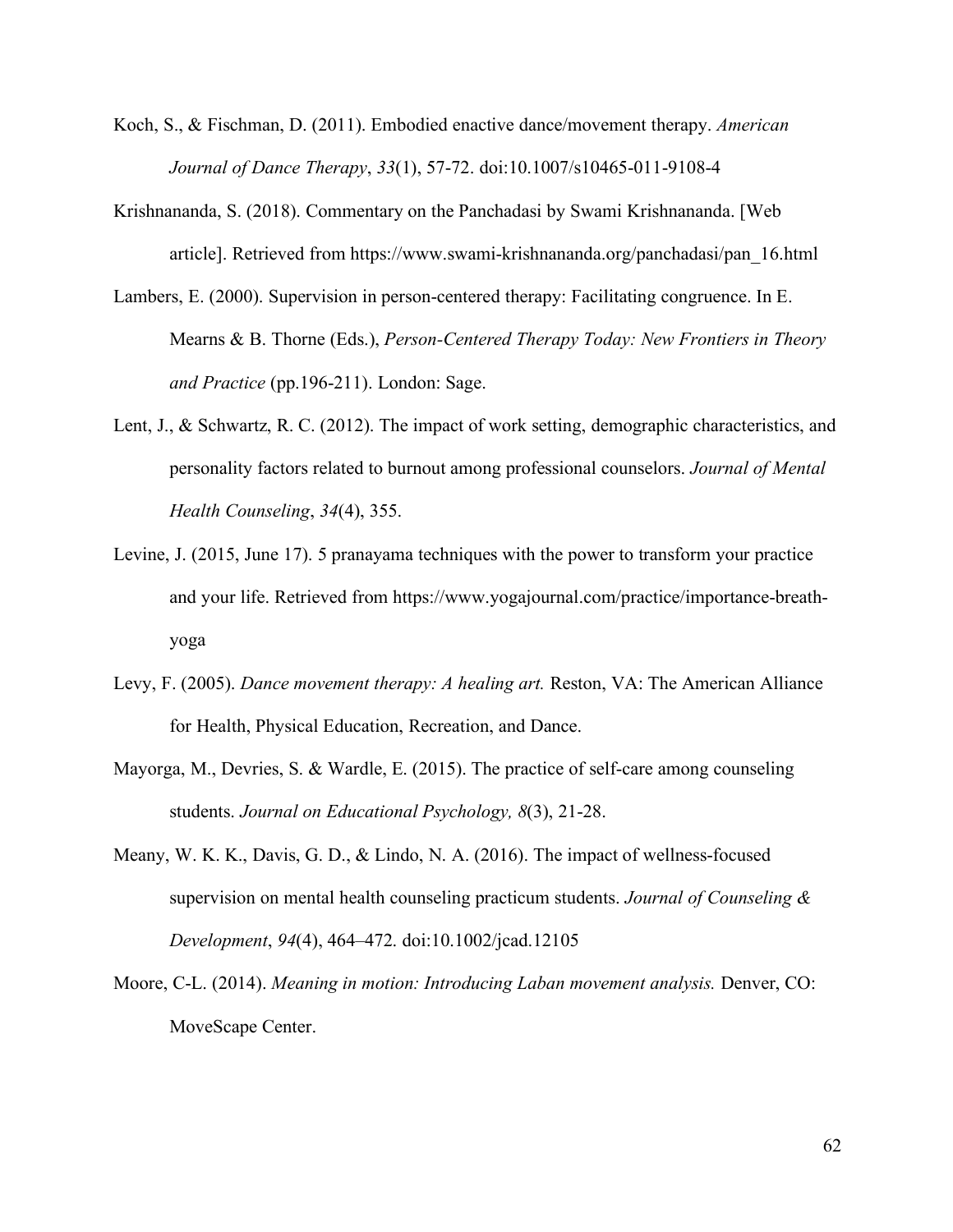- Morse, G., Salyers, M. P., Rollins, A. L., Monroe-DeVita, M., & Pfahler, C. (2012). Burnout in mental health services: A review of the problem and its remediation. *Administration and Policy in Mental Health*, *39*(5), 341–352. doi:10.1007/s10488-011-0352-1
- Pacheco, R. (2016). *Do your om thing: Bending yoga tradition to fit your modern life*. New York: Harper Wave, an imprint of HarperCollins.
- Payne, H. (2008). *Supervision of dance movement psychotherapy: A practitioner's handbook.* New York, NY: Routledge.
- Richards K., Campenni C., and Muse-Burke, J. (2010). Self-care and well-being in mental health professionals: The mediating effects of self-awareness and mindfulness. *Journal of Mental Health Counseling, 32(*3), 247-264.
- Rogers, C. R. (1989). *On becoming a person: A therapist's view of psychotherapy*. New York, NY: Houghton Mifflin.
- Rothschild, B. (2006). *Help for the helper: The psychophysiology of compassion fatigue and vicarious trauma.* New York, NY: W.W. Norton & Company, Inc.
- Rubinstein, G. (1990) The bridge between therapy and supervision a different view. *Sihot – Dialogue, Israel Journal of Psychotherapy, V*(1).
- Schure, M. B., Christopher, J., & Christopher, S. (2008). Mind-body medicine and the art of self-care: Teaching mindfulness to counseling students through yoga, meditation, and qigong. *Journal of Counseling & Development, 86*(1), 47-56. doi:10.1002/j.1556- 6678.2008.tb00625.x
- Skovholt, T. M. (2012). The counselor's resilient self. *Turkish Psychological Counseling & Guidance Journal*, *4*(38), 137–146.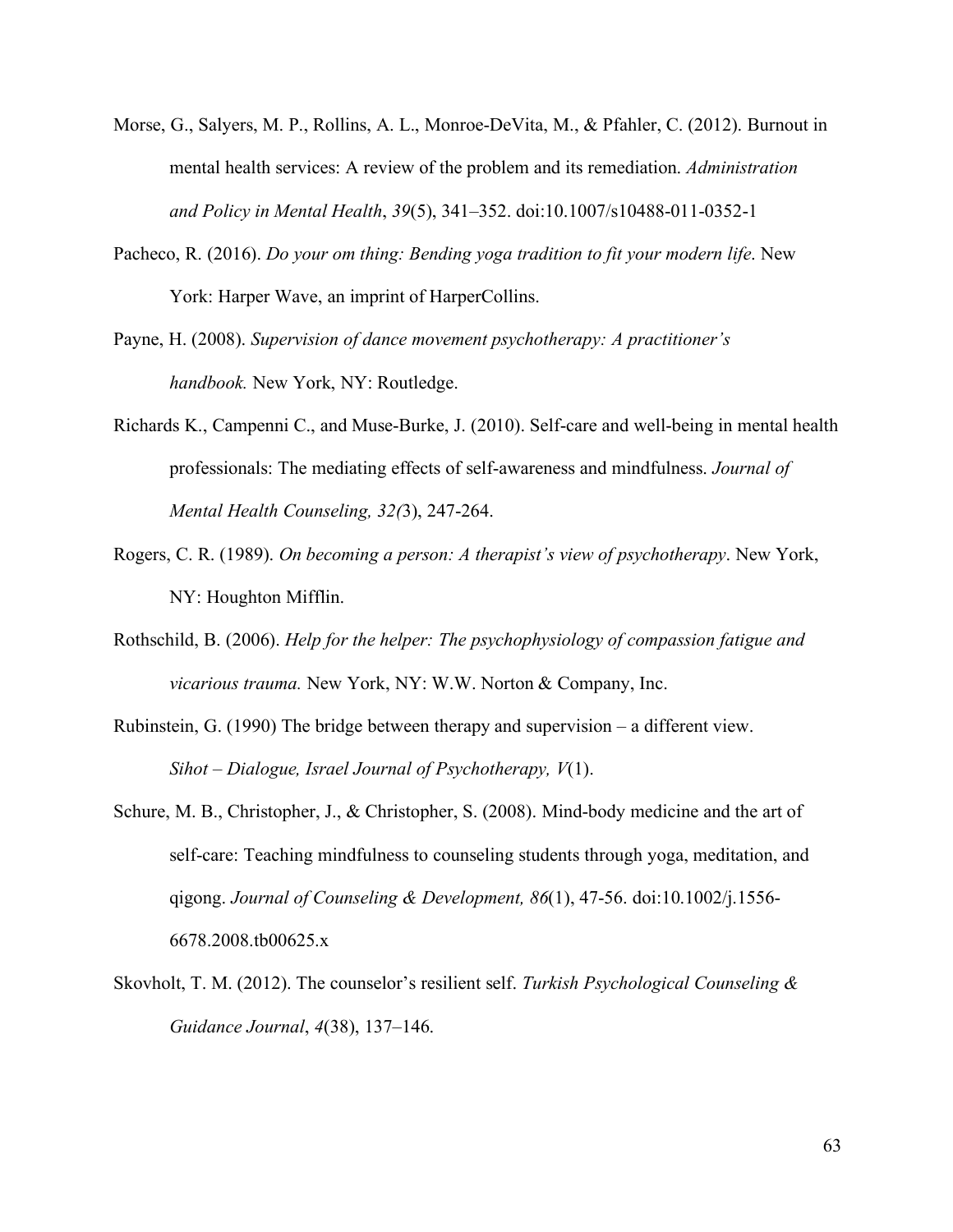- Skovholt, T. M., Grier, T. L., & Hanson, M. R. (2001). Career counseling for longevity: Selfcare and burnout prevention strategies for counselor resilience. *Journal of Career Development, 27,* 167–176.
- Skovholt, T. M., & Trotter-Mathison, M. (2011). *The resilient practitioner: Burnout prevention and self-care strategies for counselors, therapists, teachers, and health professionals, second edition*. New York, NY: Taylor and Francis.
- Sletvold, J. (2014). Embodied empathy in psychotherapy: Demonstrated in supervision. *Body, Movement and Dance in Psychotherapy,* 10(2)*, 82-93.* doi:10.1080/17432979.2014.971873
- Smith, K. T. (2009). A brief summary of supervision models. Retrieved from http://www.marquette.edu/education/graduate/documents/brief-summary-of-supervisionmodels.pdf
- Terrell, S. (2016). *Self-care practices for dance/movement therapy student interns: A multifaceted toolbox.* (Unpublished master's thesis). Columbia College Chicago, Chicago, IL.
- The Center for Self Leadership | All Parts are Welcome. (n.d.). Retrieved July 04, 2017, from https://www.selfleadership.org/outline-of-the-Internal-family-systems-model.html
- Trif, E. M. (2010). *A dance/movement therapist's experience of vicarious trauma and burn-out: An autoethnography*. (Unpublished master's thesis.) Columbia College Chicago, Chicago, IL.
- Watkins Jr., C. E. (1983). Burnout in counseling practice: Some potential professional and personal hazards of becoming a counselor. *Personnel & Guidance Journal*, *61*(5), 304.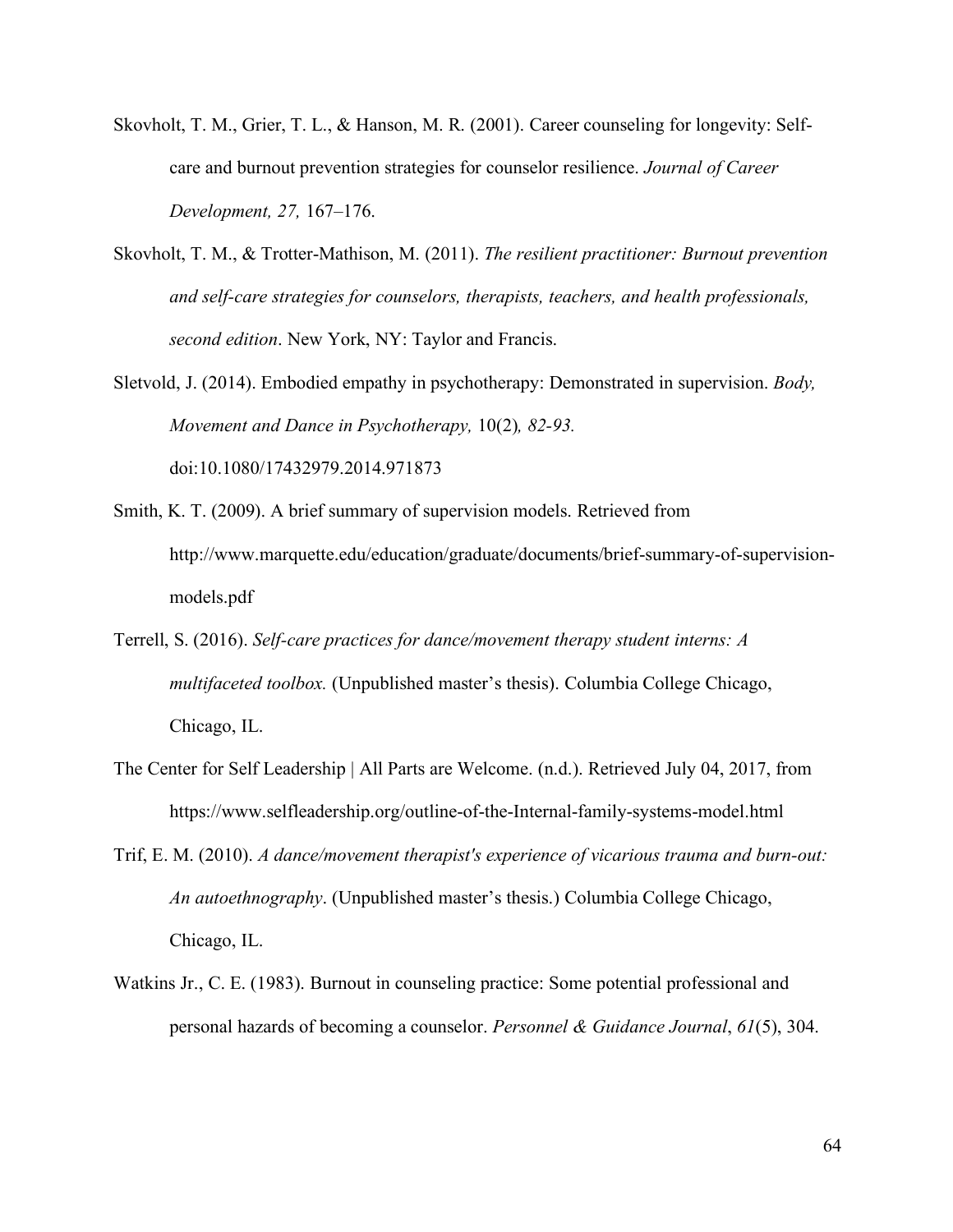W.K. Kellogg Foundation. (1998). *Logic model development guide.* Retrieved from http://ww.wkkf.org/resourcedirectory/resourcedirectory/resource/2006/02/wk-kelloggfoundation-logic-model-development-guide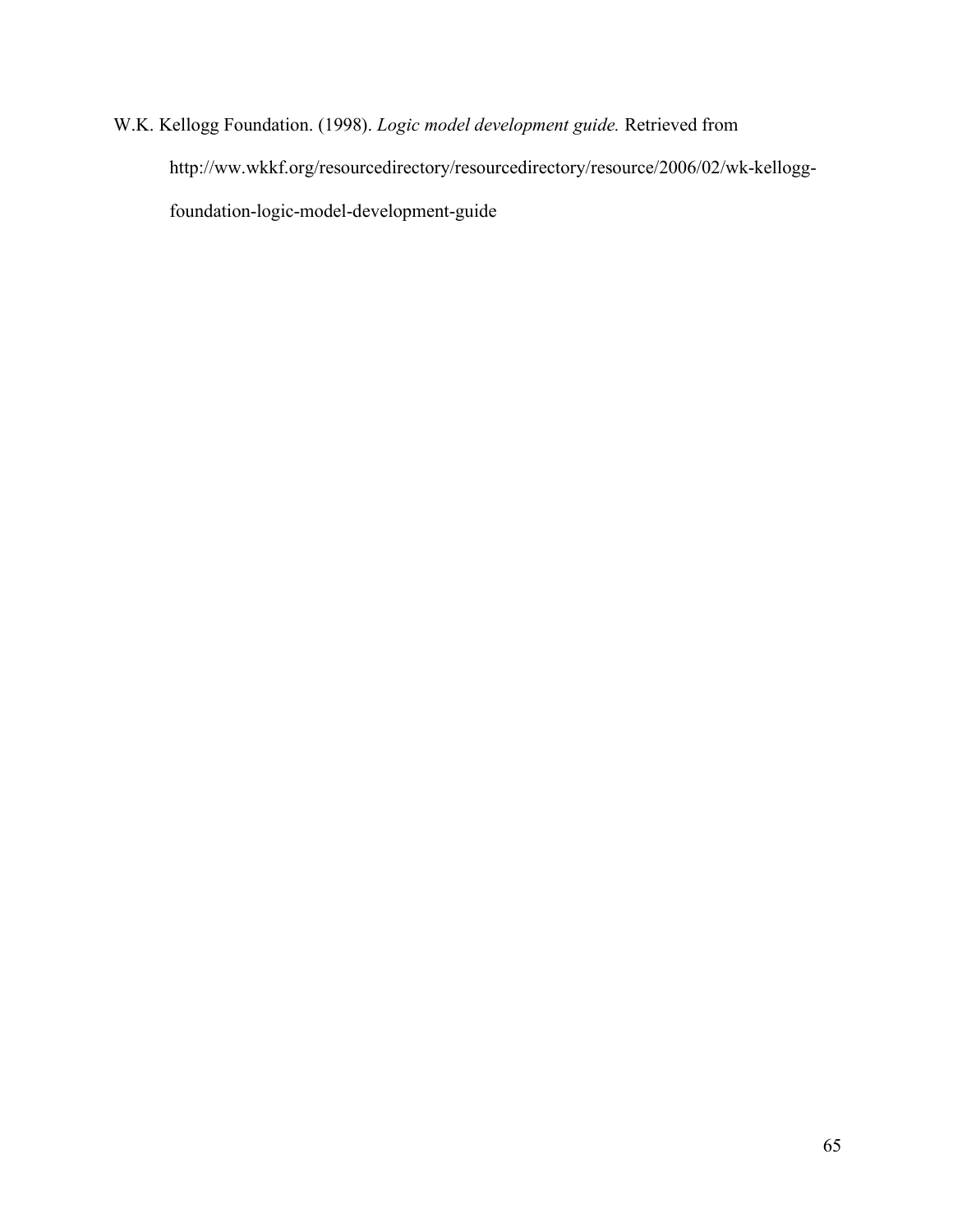# **Appendix A. Logic Model**



(W.K. Kellogg Foundation, 1998, p. 3)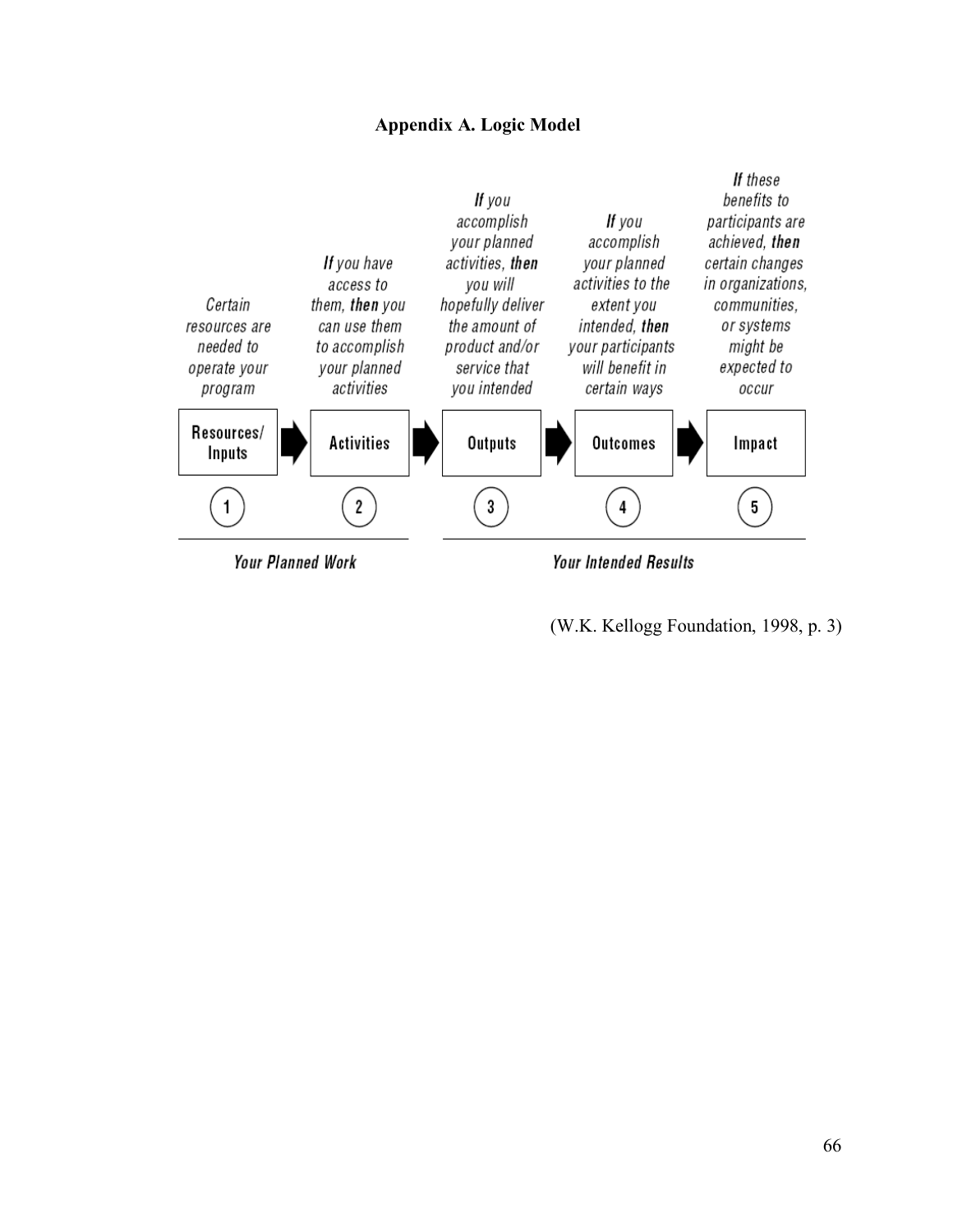# **Appendix B. Collaborator Agreement**

I, agree to collaborate with Aliza Roth on her program development which seeks to answer the following questions: How can I develop a body-based supervision program for mental health professionals utilizing elements of dance/movement therapy and yoga? How can this body-based supervision program promote self-care using dance/movement therapy and yoga? The locations/organizations that this program is being developed for will not be named rather, they will be described in the final thesis. My role as a collaborator involves the sharing of my expertise and personal experience as a professional working in my field for group consensus. I understand that Aliza Roth will own the intellectual property of the developed program.

I understand that my involvement in this project will consist of completing two questionnaires and one, 2-hour movement workshop/group interview which will take place during the week of Sunday, June 24, 2018. I will complete the Doodle Poll in the recruitment email to provide my availability for that week.

Aliza's commitments to all collaborators:

- Aliza will be on time to the movement workshop/group interview.
- Aliza understands that a collaborator may need to rescind participation even after agreeing to the collaborator role.
- Aliza commits to receiving all feedback from collaborators on her interpretation of their responses.
- Aliza will compensate each of her collaborators with a gift card to any movement-based class of their choosing.

Please choose one of the following:

I wish to have my name included as a collaborator for the final product and/or further

publications.  $\Box$ 

I do not wish to have my name included as a collaborator for the final product and/or further

publications.  $\Box$ 

| Collaborator Signature | Date |
|------------------------|------|
|                        |      |

Program Developer Signature \_\_\_\_\_\_\_\_\_\_\_\_\_\_\_\_\_ Date \_\_\_\_\_\_\_\_\_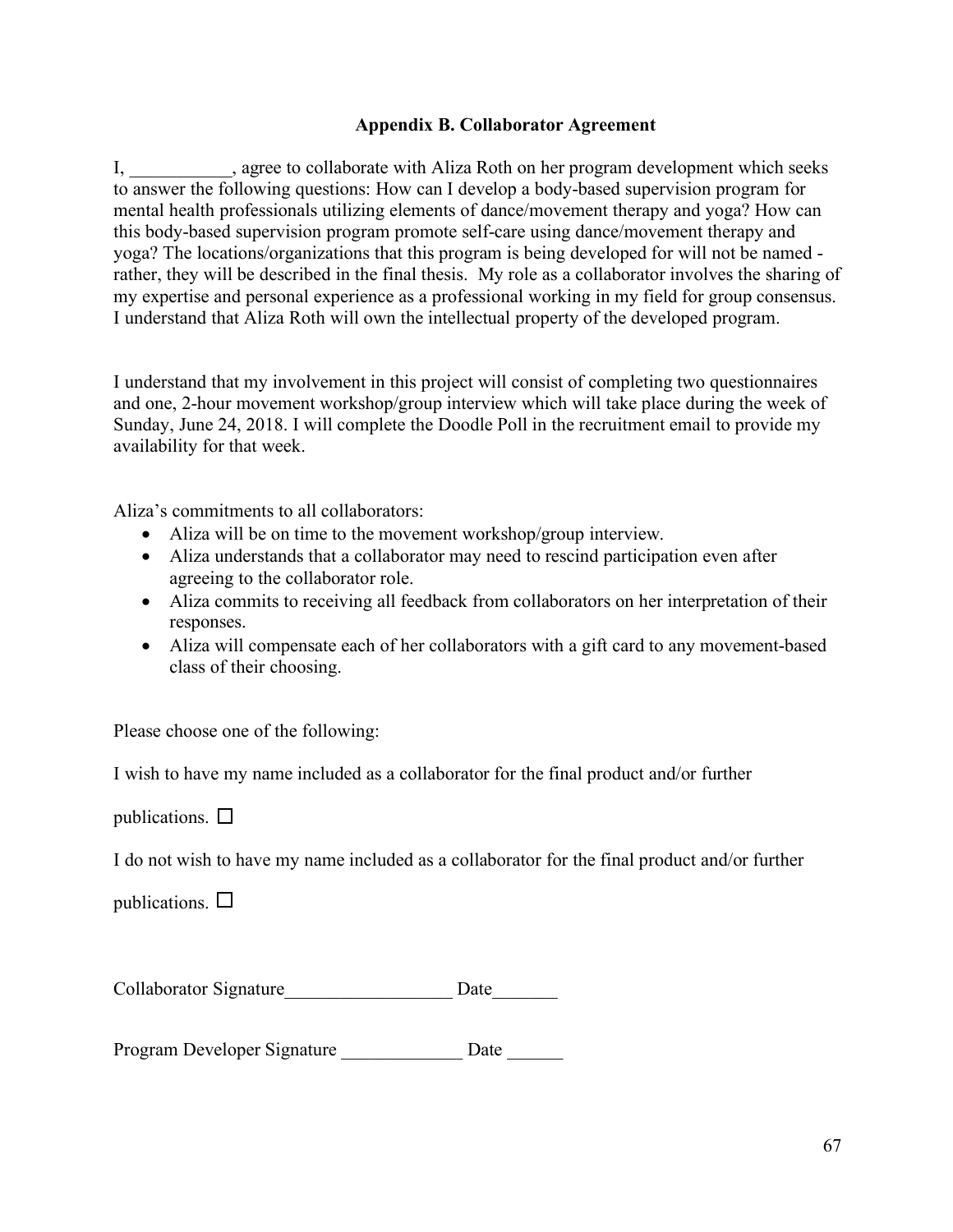#### **Appendix C. Round One Questionnaire**

*Round One Questionnaire* Collaborator Name:

#### **For Supervisors and Supervisees**

**1.** Are you currently receiving, or have you received clinical supervision in the past that utilized body-based or experiential aspects in the supervision process? (Y/N)

**1. a)** If Yes, what types of body-based/experiential aspects were utilized?

**1. a. i)** When did you receive this type of body-based supervision?

**1. a. ii)** Where did you receive this type of body-based supervision?

**1. a. iii)** How did you know you were receiving body-based supervision?

**1. b)** If No, what did you need that body-based supervision might have provided?

**1. b. i)** How did you know you needed to incorporate the body?

**2.** What is your definition of self-care?

**2. a)** How do you know you are engaging in self-care?

**3.** As a supervisor and/or supervisee, have you brought self-care into the supervision process?

 $(Y/N)$ 

**3. a)** If Yes, what types of self-care were addressed?

**3. a. i)** Through what experiences were the above types of self-care addressed?

**3. a. ii)** When did you bring self-care into the supervision process?

**3. a. iii)** Where did you bring self-care into the supervision process?

**3. a. iv)** Why did you bring self-care into the supervision process?

**3. b)** If No, what types of self-care would you address in the supervision process?

**3. b. i)** Through what experiences would you address the above types of self-care?

**3. b. ii)** Why would you address those types of self-care?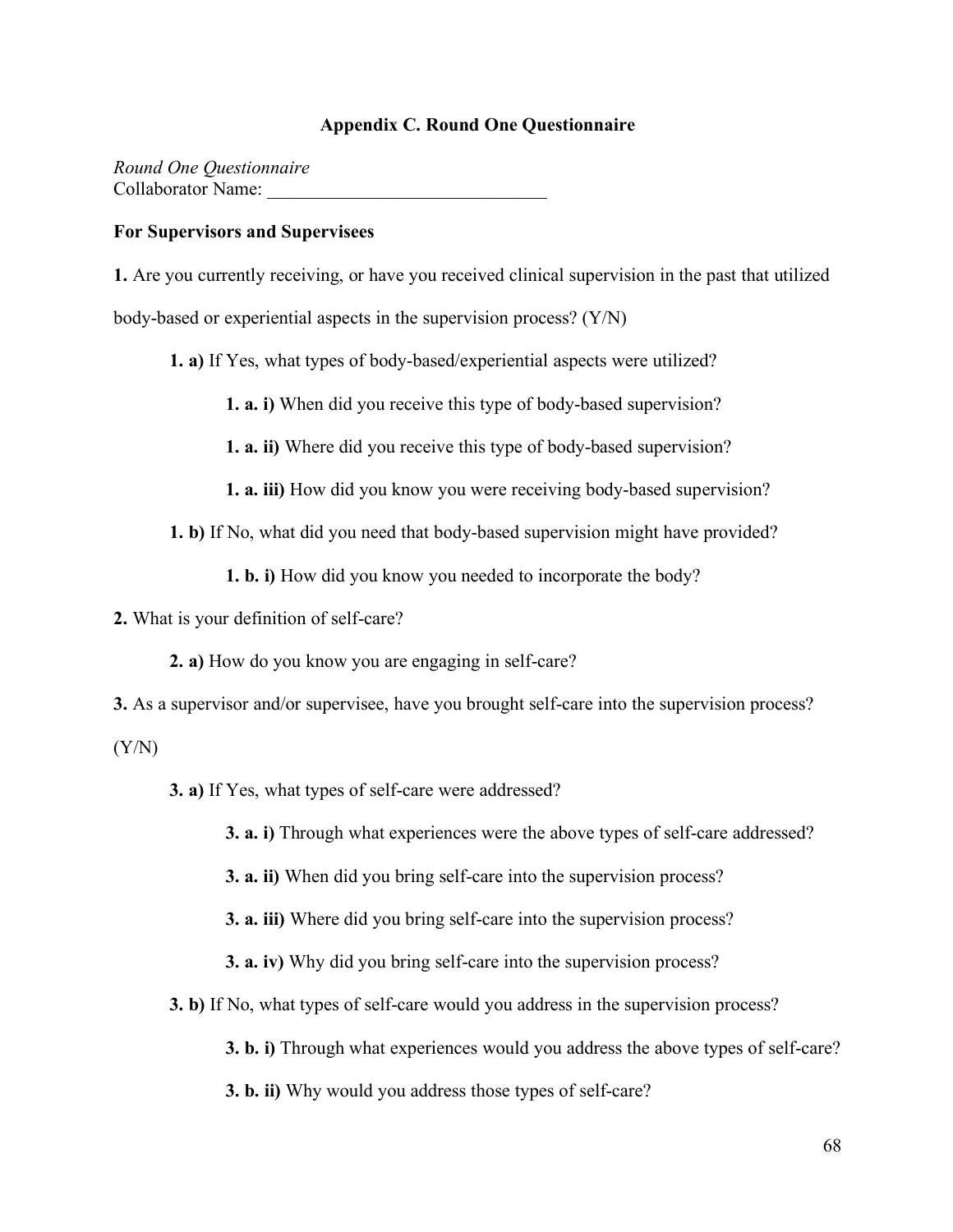**4.** Do you think that a supervision program that integrates or expects self-care as part of it is useful? (Y/N)

**4. a)** If Yes, what is useful about it?

**4. b)** If No, why not?

**5.** For the purpose of this study, wellness is defined as a multi-faceted state of being in good emotional, mental, physical, psychological, social and spiritual health. What impact do you think a body-based approach to clinical supervision may have on your personal wellness?

**6.** How many sessions should comprise this body-based supervision program for mental health professionals?

**6. a)** Why?

**7.** Based on your experience, what is the ideal length of time for each body-based supervision session?

**7. a)** Why?

**8.** Based on your experience, what is the ideal number of participants in a body-based supervision program for mental health professionals?

**8. a)** Why?

**9.** What types of settings are best-suited for a body-based supervision program?

**9. a)** Why?

#### **Supervisors Only**

**10.** As a supervisor, do you currently bring or have you brought body-based or experiential aspects to the supervision process?

**10. a)** If Yes, what types of body-based/experiential aspects did you bring?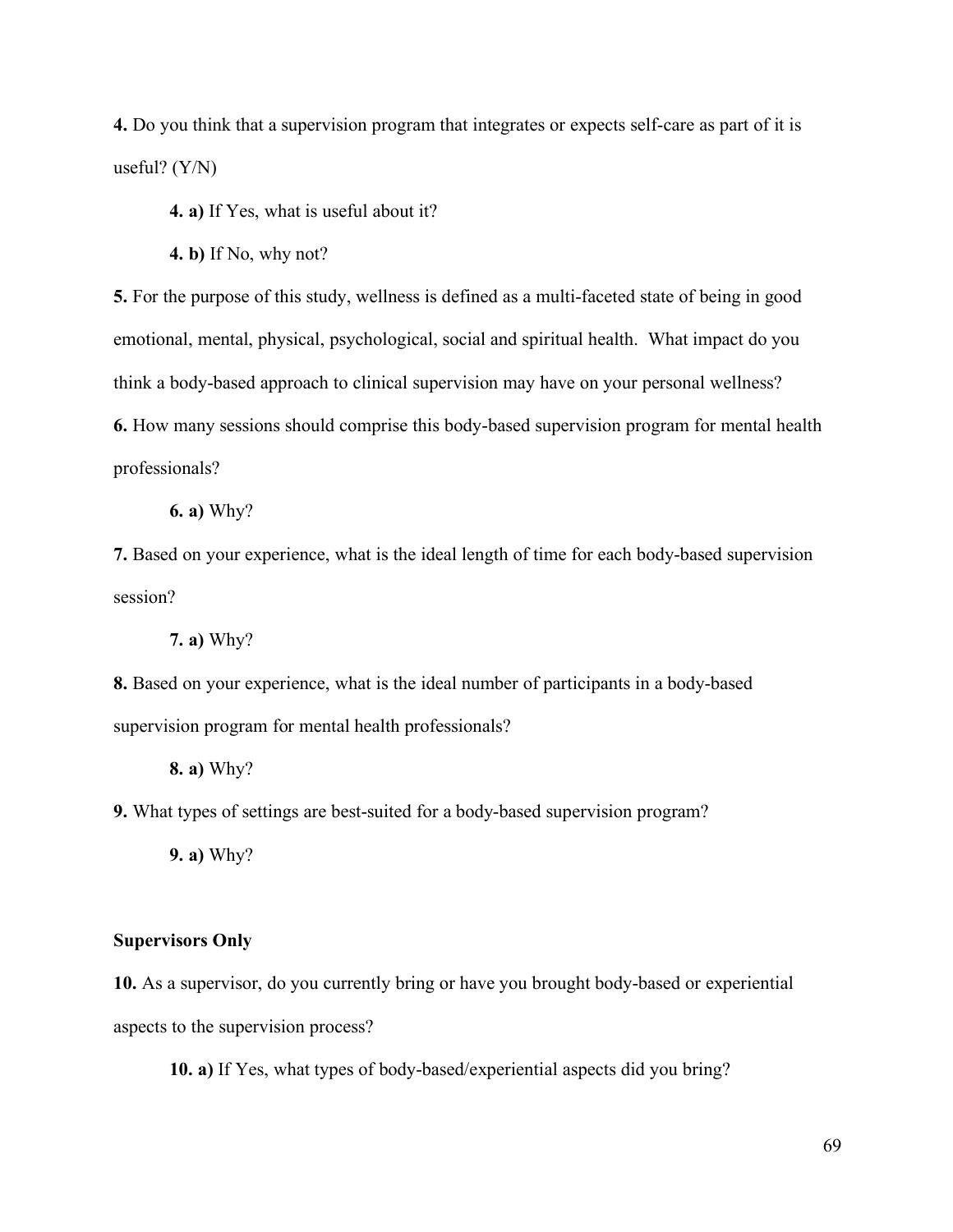**10. a. i)** Why do/did you provide this type of body-based supervision?

**10. a. ii)** Where do/did you provide this type of body-based supervision?

**10. a. iii)** What was your rationale or theory behind providing body-based supervision?

**10. b)** If No, what types of body-based experiential aspects might have benefitted your supervisees?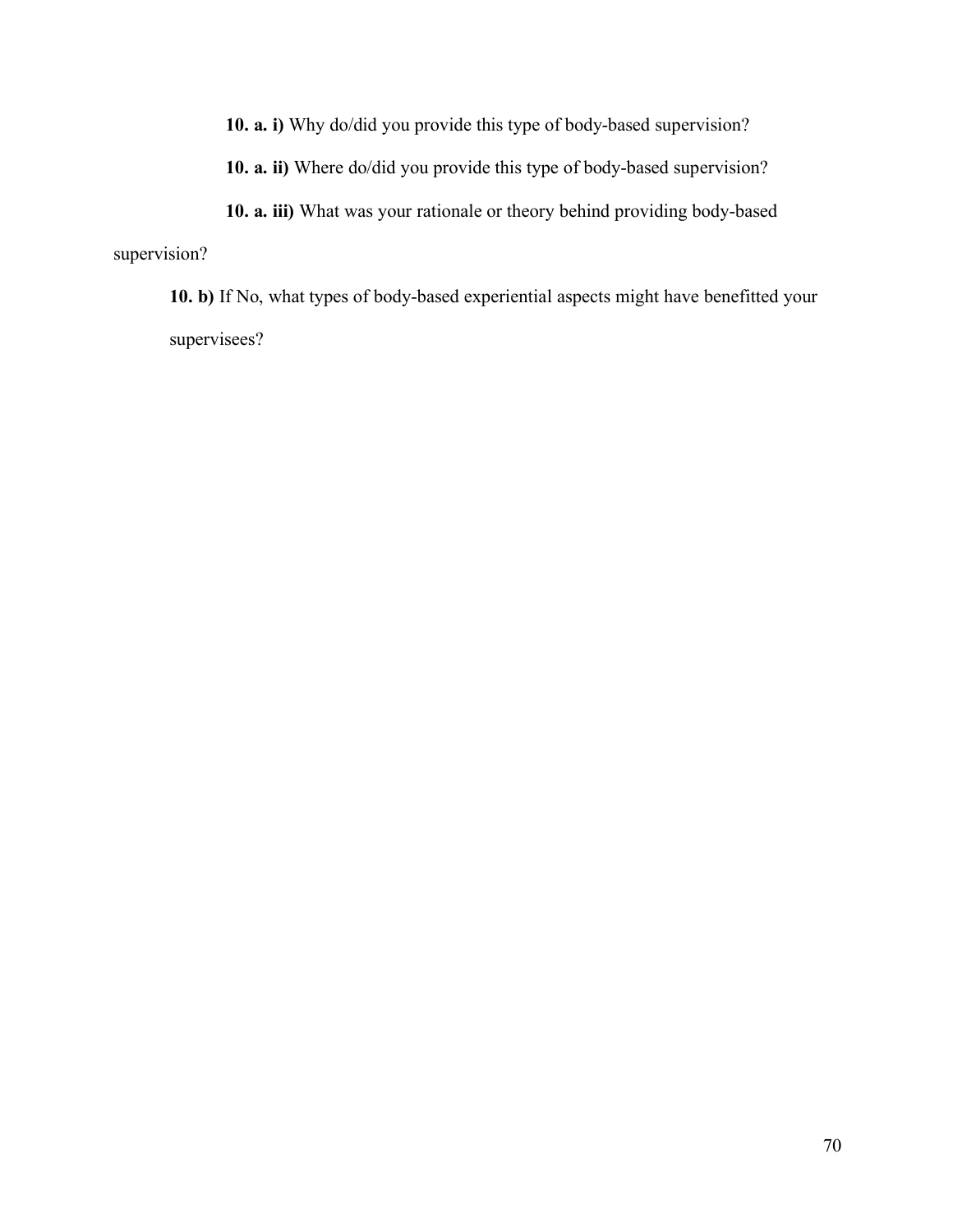# **Appendix D. Round Two Group Interview Questions**

### *Round Two Group Interview Questions*

**1.** Reflect on your favorite supervisor/supervision process. What stuck with you? What did you take with you when you left those sessions?

- **2.** What experiences make you feel nourished?
- **3.** What about supervision has made you feel most comfortable in your own skin?
- **4.** When you feel stuck as a clinician, how do you use/did you use supervision to get unstuck?
- **5.** What feeds your intellectual layer in supervision?
- **6.** What have you felt was missing from supervision?
- **7. What energy do you give off as a supervisor?**

#### **8. How can you meet your supervisees with spiritual generosity?**

**9.** Who is this program meant for/who can benefit from this program?

**10.** Can this program be modified for different populations and settings?

# **11. As a supervisor, how do you typically structure group supervision?**

#### **12. How do you typically structure individual supervision?**

**13.** Does the program follow a cycle from outer kosha to inner kosha OR does the supervisor/group/supervisee choose the kosha to focus on that session?

**14.** How often are the sessions?

- **15.** What are your thoughts on the structure of the individual sessions?
- **16.** How long is each session?
- **17.** What resources are needed?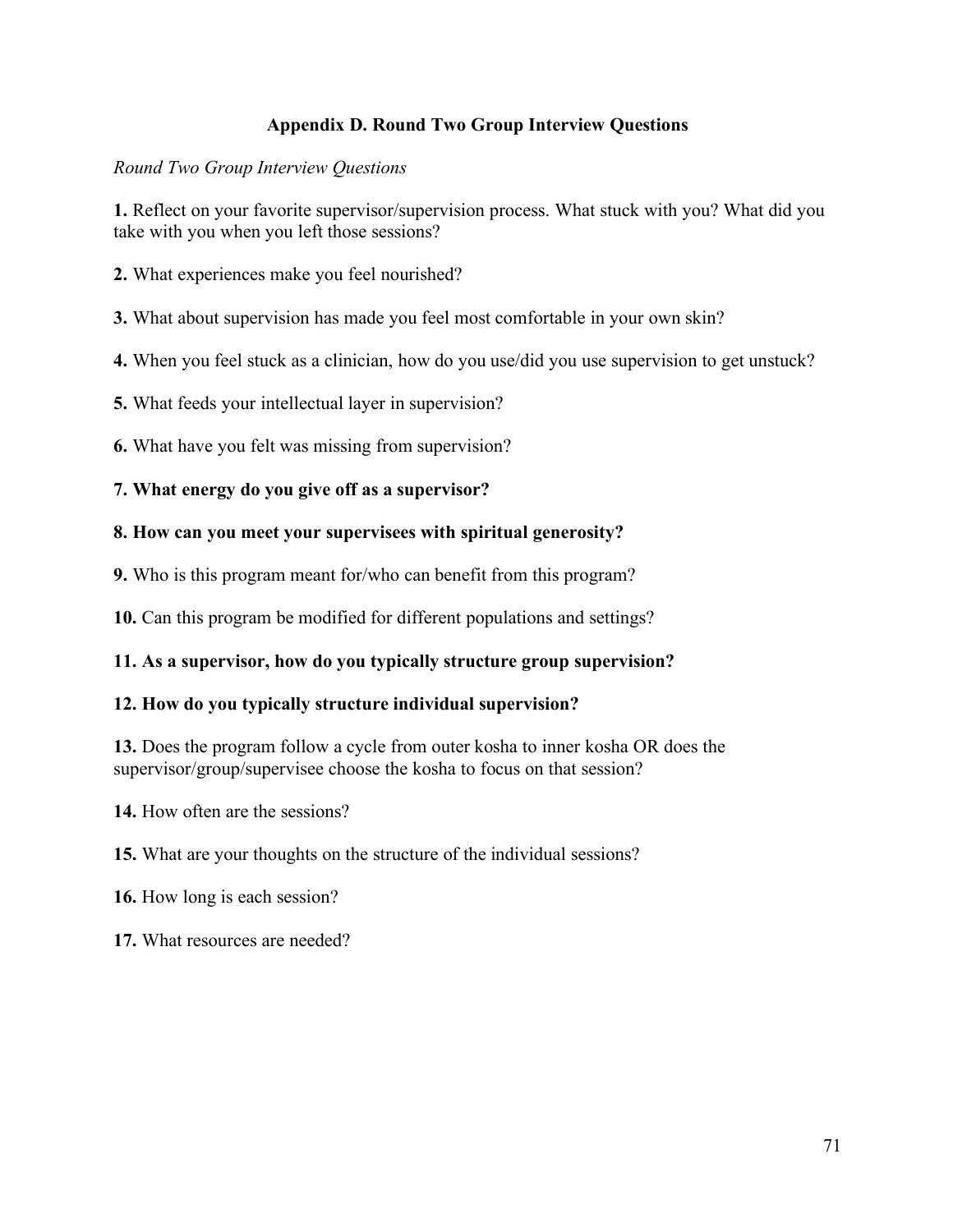# **Appendix E. Round Three Questionnaire**

*Round Three Questionnaire* Collaborator Name \_\_\_\_\_\_\_\_\_\_\_\_\_\_\_\_\_\_\_\_\_\_\_\_\_

- **1.** Round Two interviews led to consensus that the program be geared toward new professionals who have completed their master's-level programs. Additionally, the majority of collaborators concluded that this program begin with a structured Level 1 series of 7 sessions (Intro/Orientation, Physical Kosha, Energetic Kosha, Mental/Emotional Kosha, Intellectual Kosha, Spiritual Kosha, Conclusion/Integration). Do you agree with this 7-session structure? Why or why not?
- **2.** Please rank the *potential* goals of this program from 1, or most potential success/application to 5, or least potential success/application:

\_\_ To create a supervision experience that supports the self-care and professional development of supervisees

\_\_ To help supervisees develop holistic self-care practices

- To educate supervisees about the 5 yogic koshas and how they relate to self-care
- \_\_ To increase body awareness/self-awareness
- \_\_ To decrease burnout in new mental health professionals
- **3.** One way this program will bridge the gap between the specific kosha of each session and the processing of client information is by providing a list of prompts for the supervisor to use during processing. What are other ways to bridge the session's theme to the processing portion of supervision?
- **4.** The program manual will include the following elements:
	- Purpose of Program
	- Resources/Materials Needed
	- 7 session outlines, each with the following components:
		- o Overview of the kosha
		- o Script for introduction/check-in
		- o Script for 3 possible experientials (categorized by level of supervisor experience/comfort)
		- o Prompts/Questions for discussion/processing material from client sessions
		- o Script for closing ritual

What is still missing?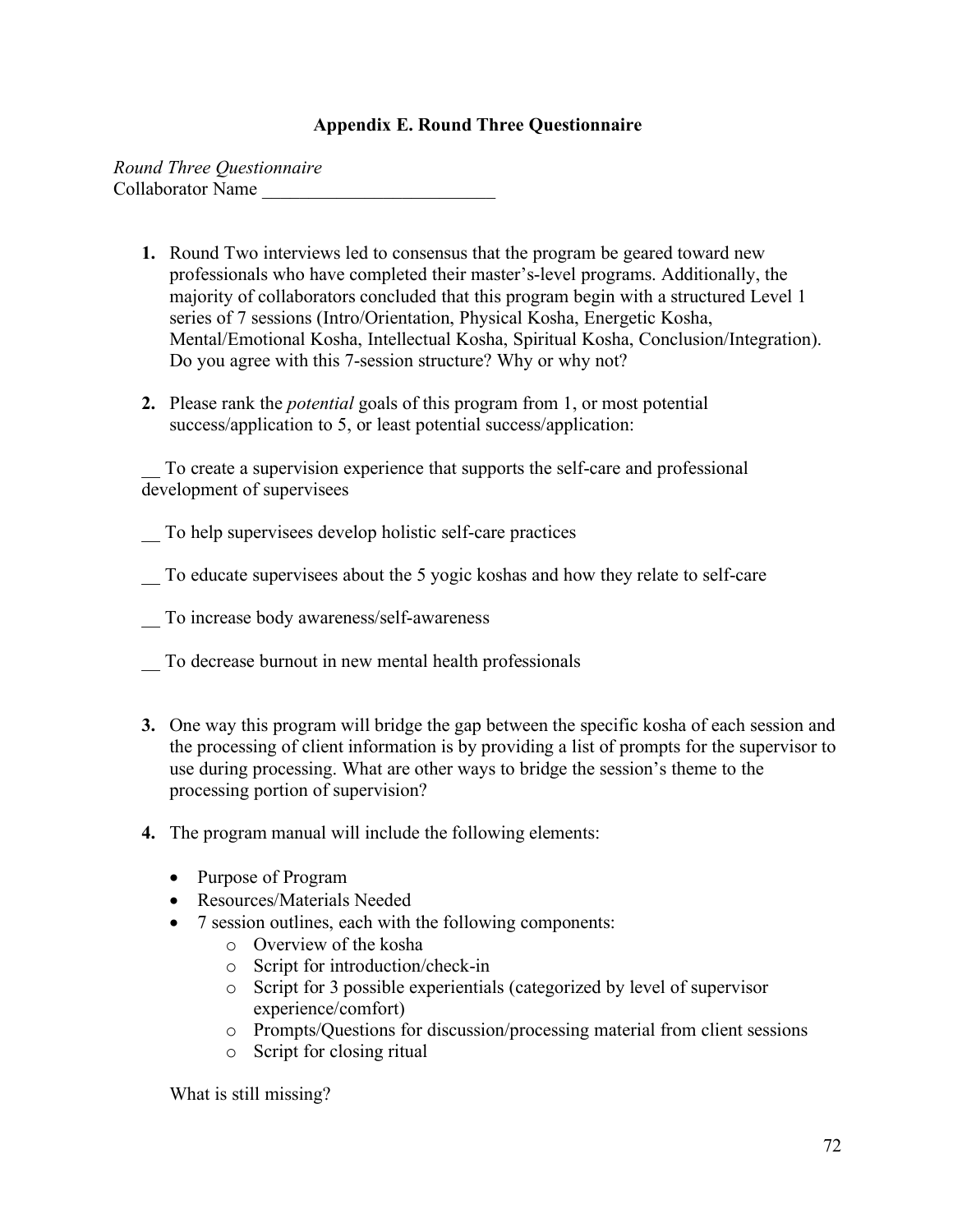**5.** Please rank the following names in order of "fit" for the program we have worked toward developing  $(1 = \text{best fit}, 6 = \text{worst fit})$ :

Caring for the Whole Clinician: Body-Based Supervision for Mental Health Professionals

Caring for the Whole Clinician: Supervision and Embodied Self-Care for Mental Health Professionals

\_\_\_ Caring for the Whole Clinician: Embodied Self-Care through Supervision

\_\_\_ Caring for the Whole Clinician: Embodied Self-Care and Supervision

\_\_\_ Caring for the Whole Clinician: A Body-Based Approach to Self-Care and Supervision

\_\_\_ Caring for the Whole Clinician: An Embodied Approach to Self-Care and Supervision